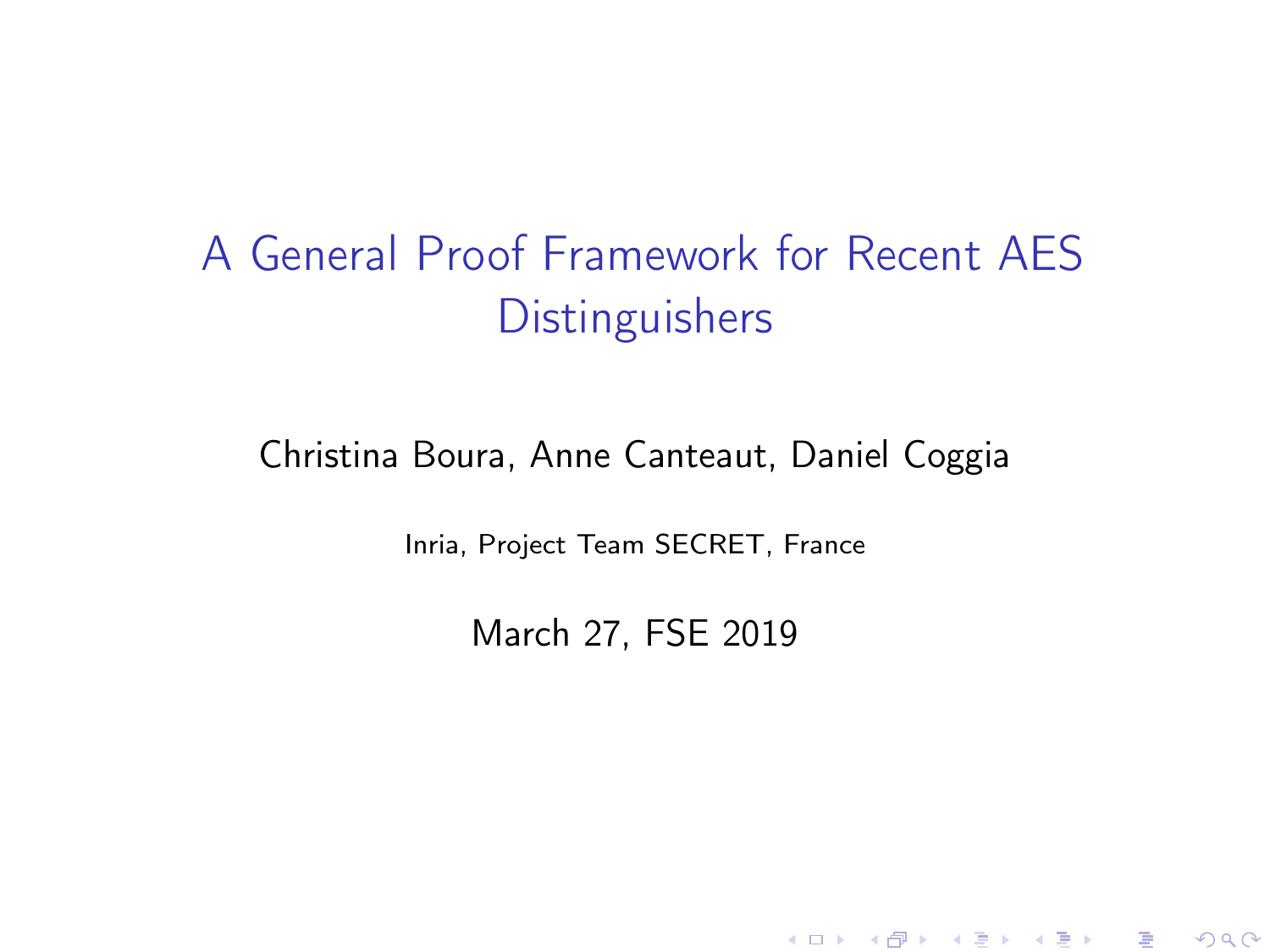

[Proof for the distinguisher](#page-21-0)

[Generalisation of this proof framework](#page-32-0)

[Adaptation to other SPN ciphers](#page-56-0)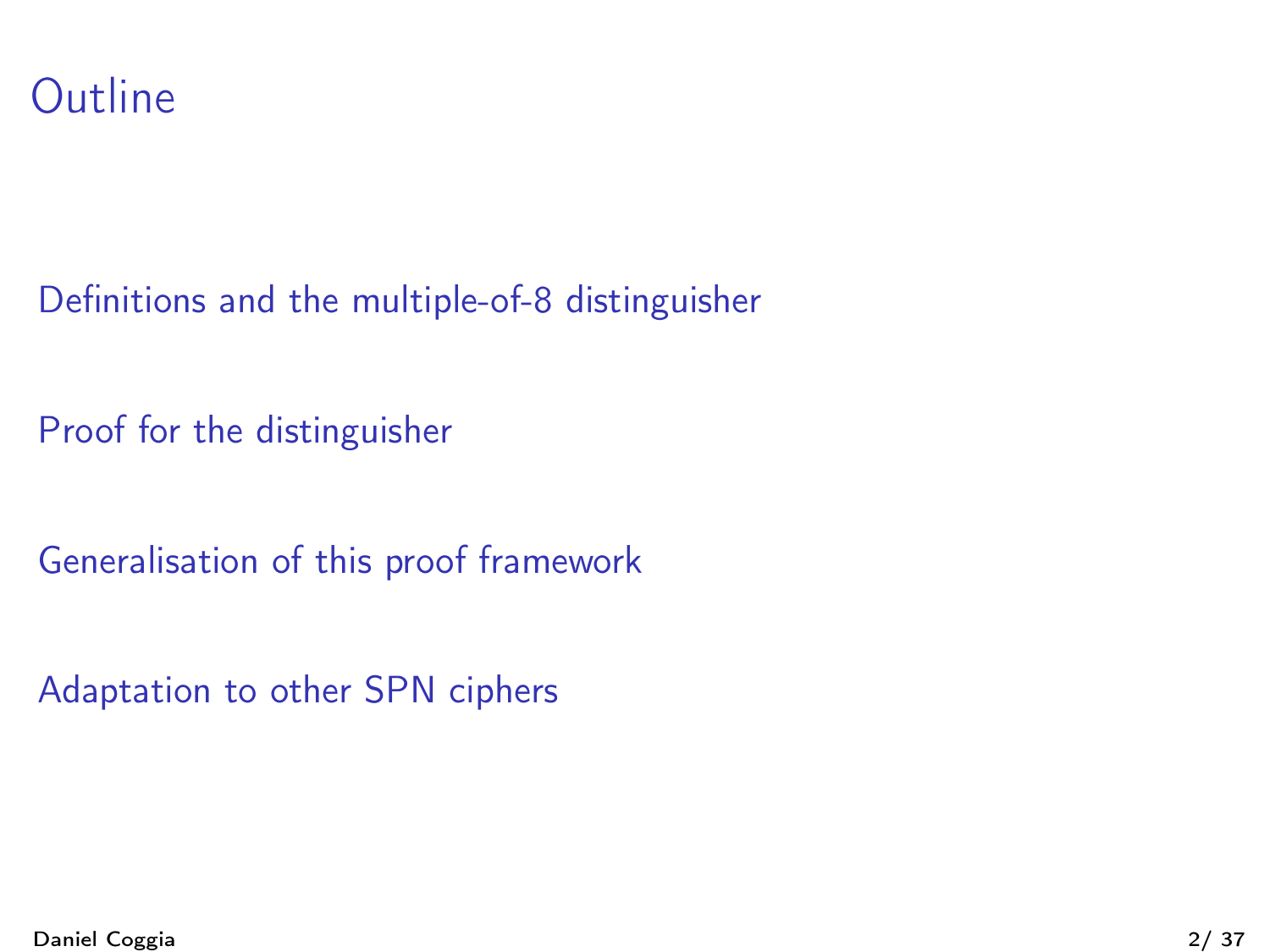<span id="page-2-0"></span>[Proof for the distinguisher](#page-21-0)

[Generalisation of this proof framework](#page-32-0)

[Adaptation to other SPN ciphers](#page-56-0)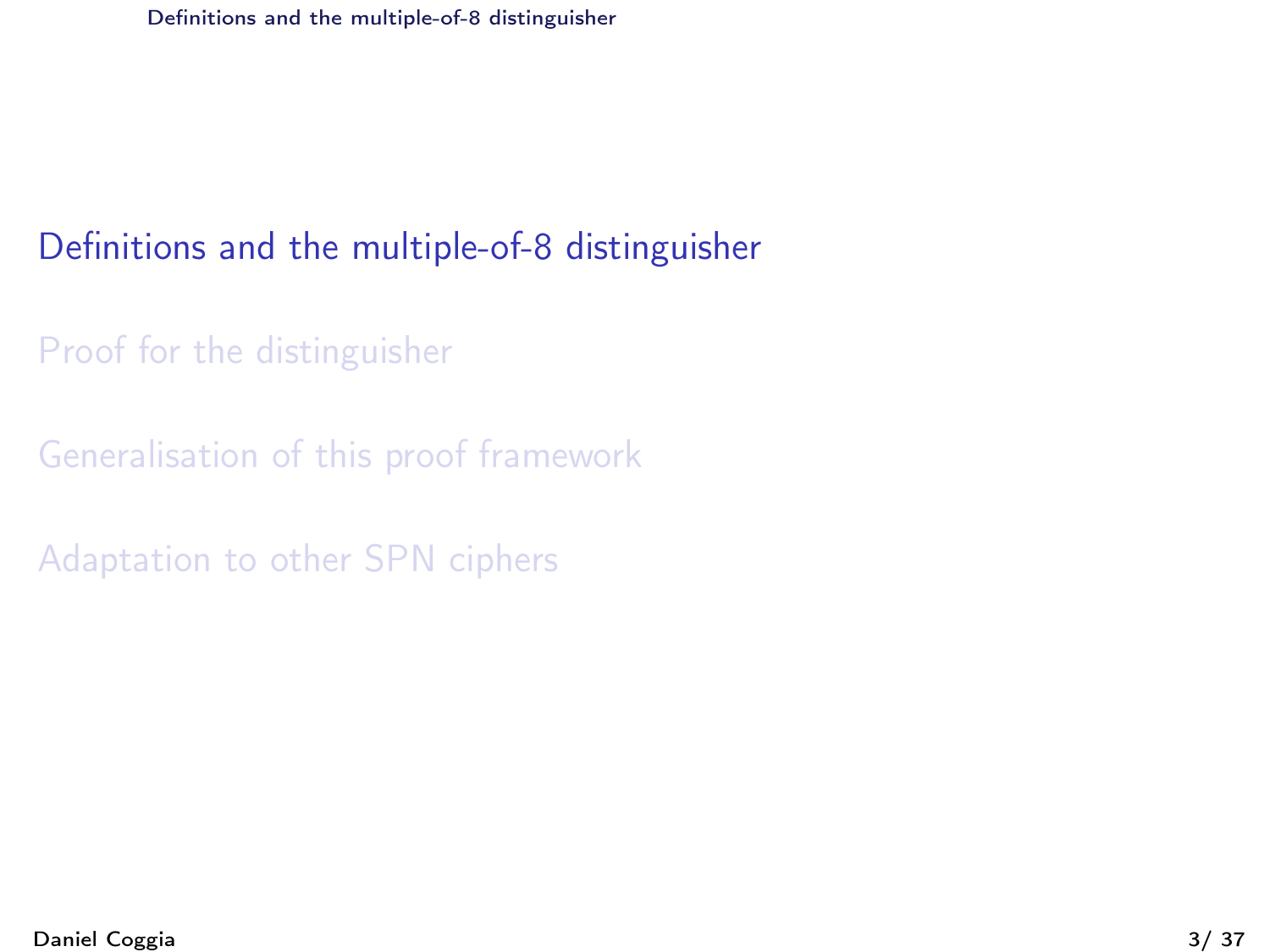$x_i \in$ 

# <span id="page-3-0"></span>Some definitions...

$$
\mathbb{F}_{2^8} \qquad \left(\begin{array}{cccc} x_0 & x_4 & x_8 & x_{12} \\ x_1 & x_5 & x_9 & x_{13} \\ x_2 & x_6 & x_{10} & x_{14} \\ x_3 & x_7 & x_{11} & x_{15} \end{array}\right) \in \mathbb{F}_{2^8}^{16}
$$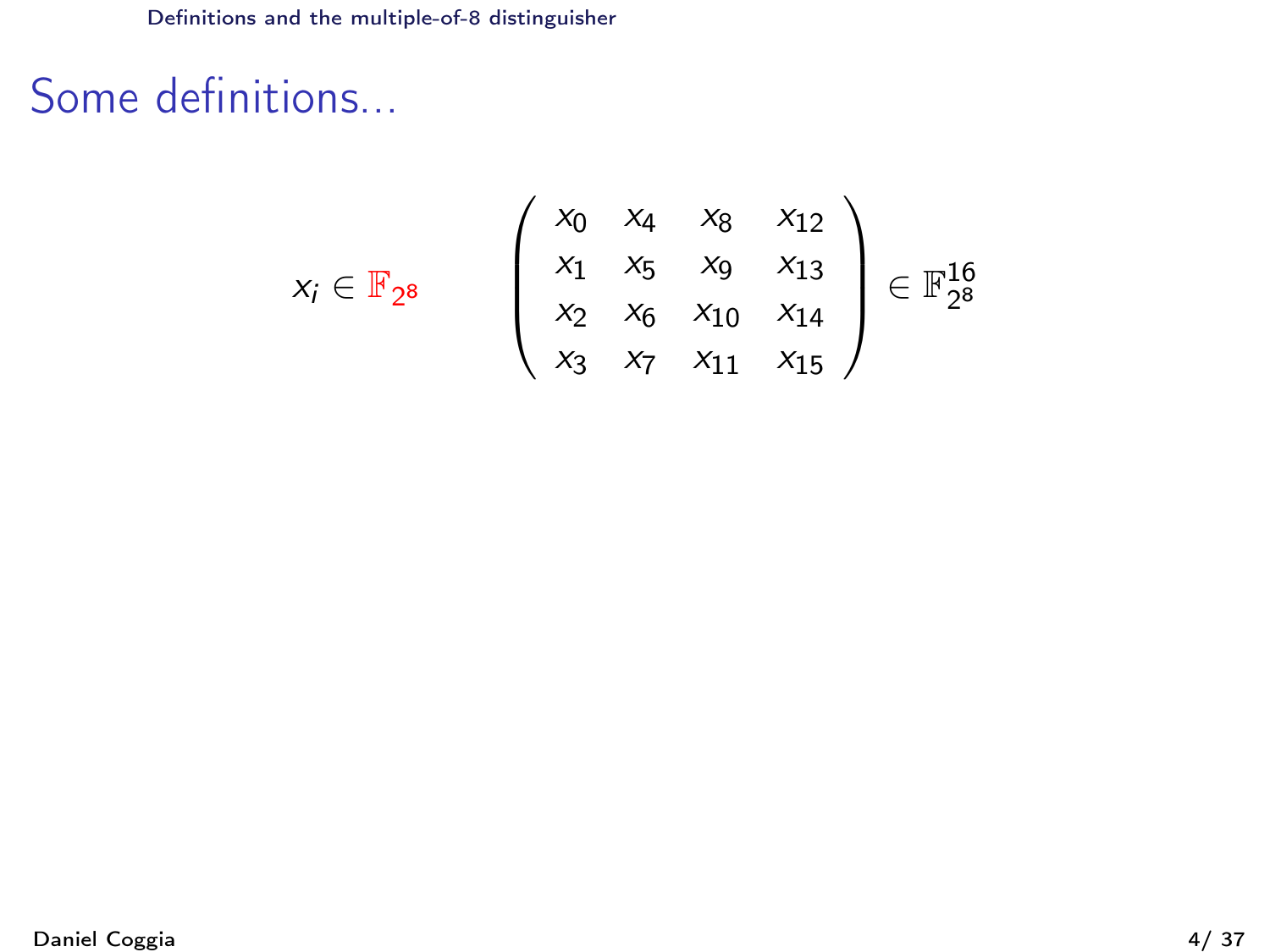# <span id="page-4-0"></span>Some definitions...

$$
x_i \in \mathbb{F}_{2^8} \qquad \begin{pmatrix} x_0 & x_4 & x_8 & x_{12} \\ x_1 & x_5 & x_9 & x_{13} \\ x_2 & x_6 & x_{10} & x_{14} \\ x_3 & x_7 & x_{11} & x_{15} \end{pmatrix} \in \mathbb{F}_{2^8}^{16}
$$

$$
\begin{pmatrix} x_0 & 0 & 0 & 0 \\ x_1 & 0 & 0 & 0 \\ x_2 & 0 & 0 & 0 \\ x_3 & 0 & 0 & 0 \end{pmatrix} \in \mathcal{C}_0
$$
 Columns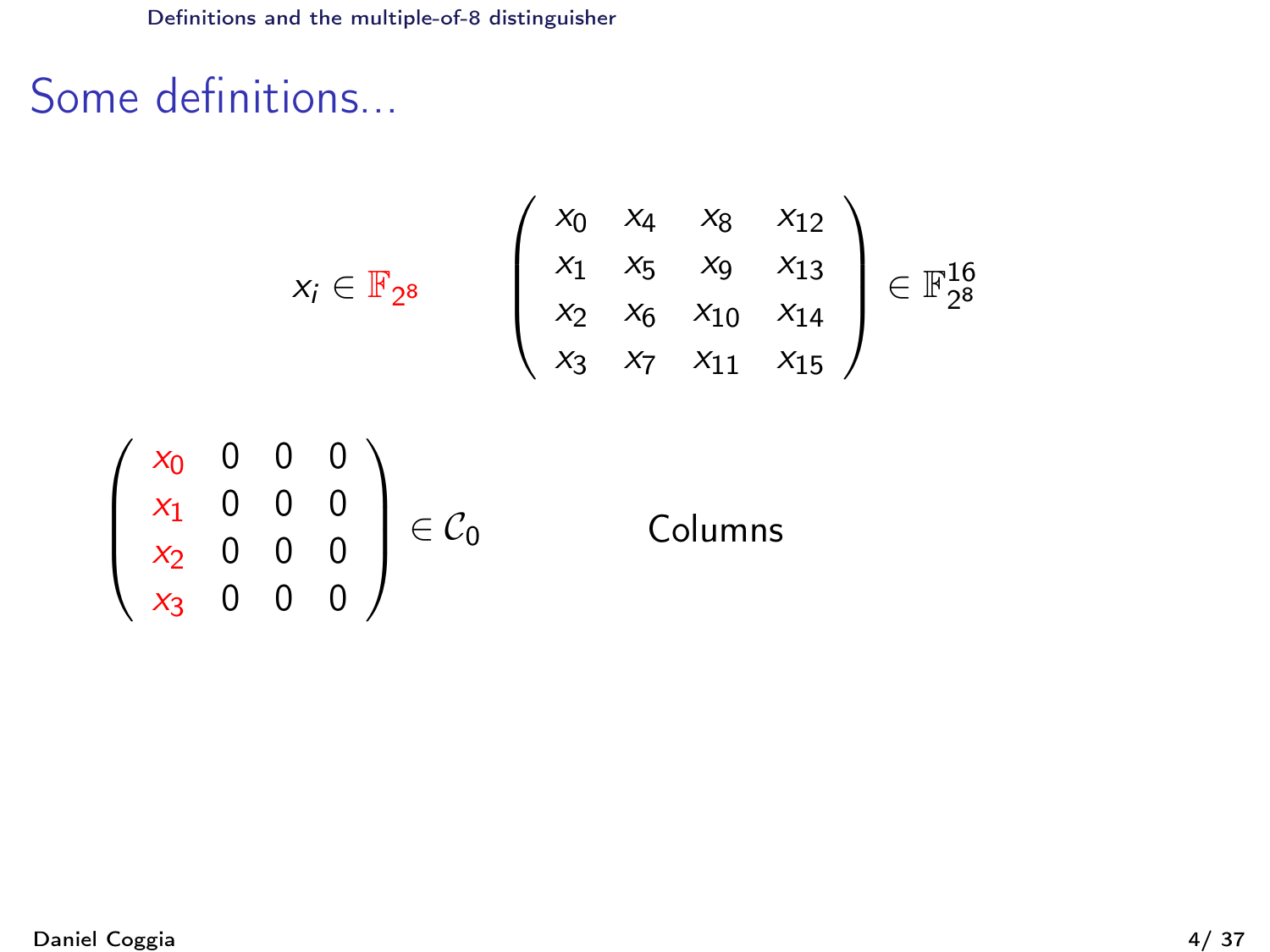# <span id="page-5-0"></span>Some definitions...

$$
x_{i} \in \mathbb{F}_{2^{8}}
$$
\n
$$
\begin{pmatrix}\nx_{0} & x_{4} & x_{8} & x_{12} \\
x_{1} & x_{5} & x_{9} & x_{13} \\
x_{2} & x_{6} & x_{10} & x_{14} \\
x_{3} & x_{7} & x_{11} & x_{15}\n\end{pmatrix} \in \mathbb{F}_{2^{8}}^{16}
$$
\n
$$
\begin{pmatrix}\nx_{0} & 0 & 0 & 0 \\
x_{1} & 0 & 0 & 0 \\
x_{2} & 0 & 0 & 0 \\
x_{3} & 0 & 0 & 0\n\end{pmatrix} \in \mathcal{C}_{0}
$$
\n
$$
\begin{pmatrix}\n0 & x_{0} & 0 & y_{0} \\
0 & x_{1} & 0 & y_{1} \\
0 & x_{2} & 0 & y_{2} \\
0 & x_{3} & 0 & y_{3}\n\end{pmatrix} \in \mathcal{C}_{\{1,3\}}
$$
\n
$$
I \subseteq \{0, \ldots, 3\} : \mathcal{C}_{I} = \bigoplus_{i \in I} \mathcal{C}_{i}.
$$

Daniel Coggia 4/ 37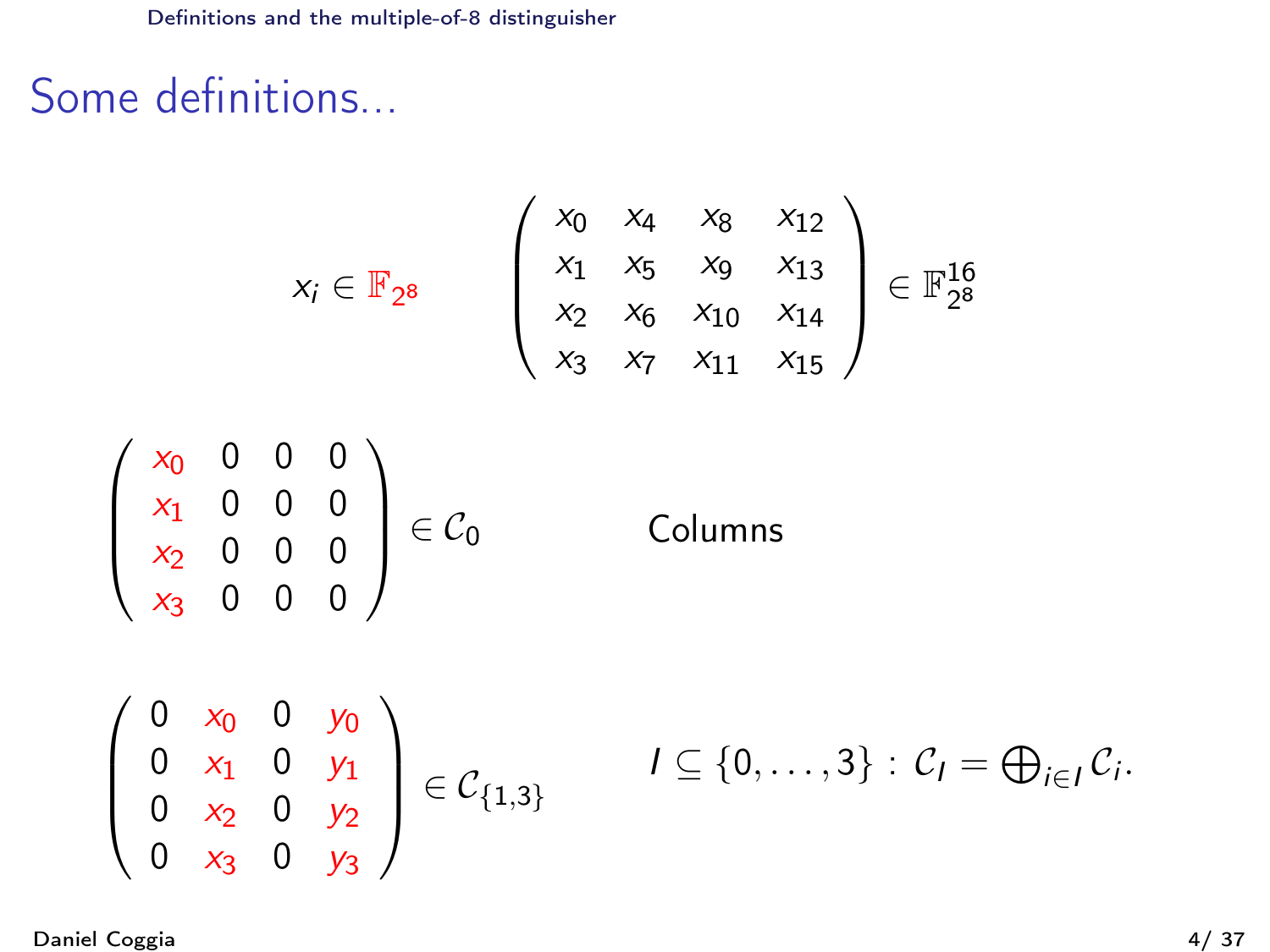<span id="page-6-0"></span>
$$
\begin{pmatrix} x_0 & 0 & 0 & 0 \\ 0 & x_1 & 0 & 0 \\ 0 & 0 & x_2 & 0 \\ 0 & 0 & 0 & x_3 \end{pmatrix} \in \mathcal{D}_0
$$
 Diagonals

$$
\mathcal{D}_I \xrightarrow{\text{ShiftRows}} \mathcal{C}_I
$$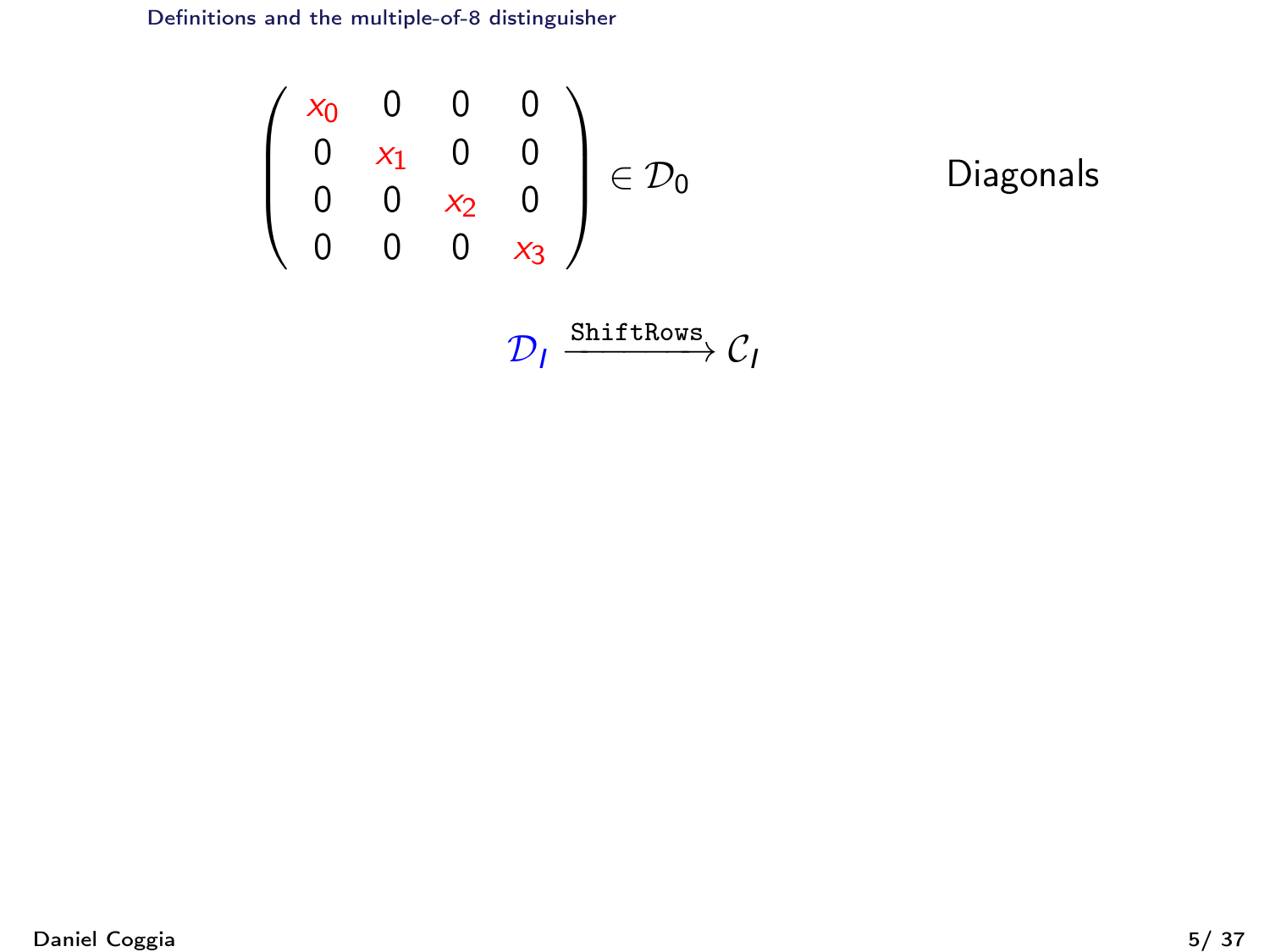<span id="page-7-0"></span>
$$
\begin{pmatrix}\nx_0 & 0 & 0 & 0 \\
0 & x_1 & 0 & 0 \\
0 & 0 & x_2 & 0 \\
0 & 0 & 0 & x_3\n\end{pmatrix} \in \mathcal{D}_0
$$
\nDiagonals\n
$$
\begin{pmatrix}\nx_0 & 0 & 0 & 0 \\
0 & 0 & 0 & x_1 \\
0 & 0 & x_2 & 0 \\
0 & x_3 & 0 & 0\n\end{pmatrix} \in \mathcal{ID}_0
$$
\nAnti-diagonals

$$
\mathcal{C}_I \xrightarrow{\texttt{ShiftRows}} \mathcal{ID}_I
$$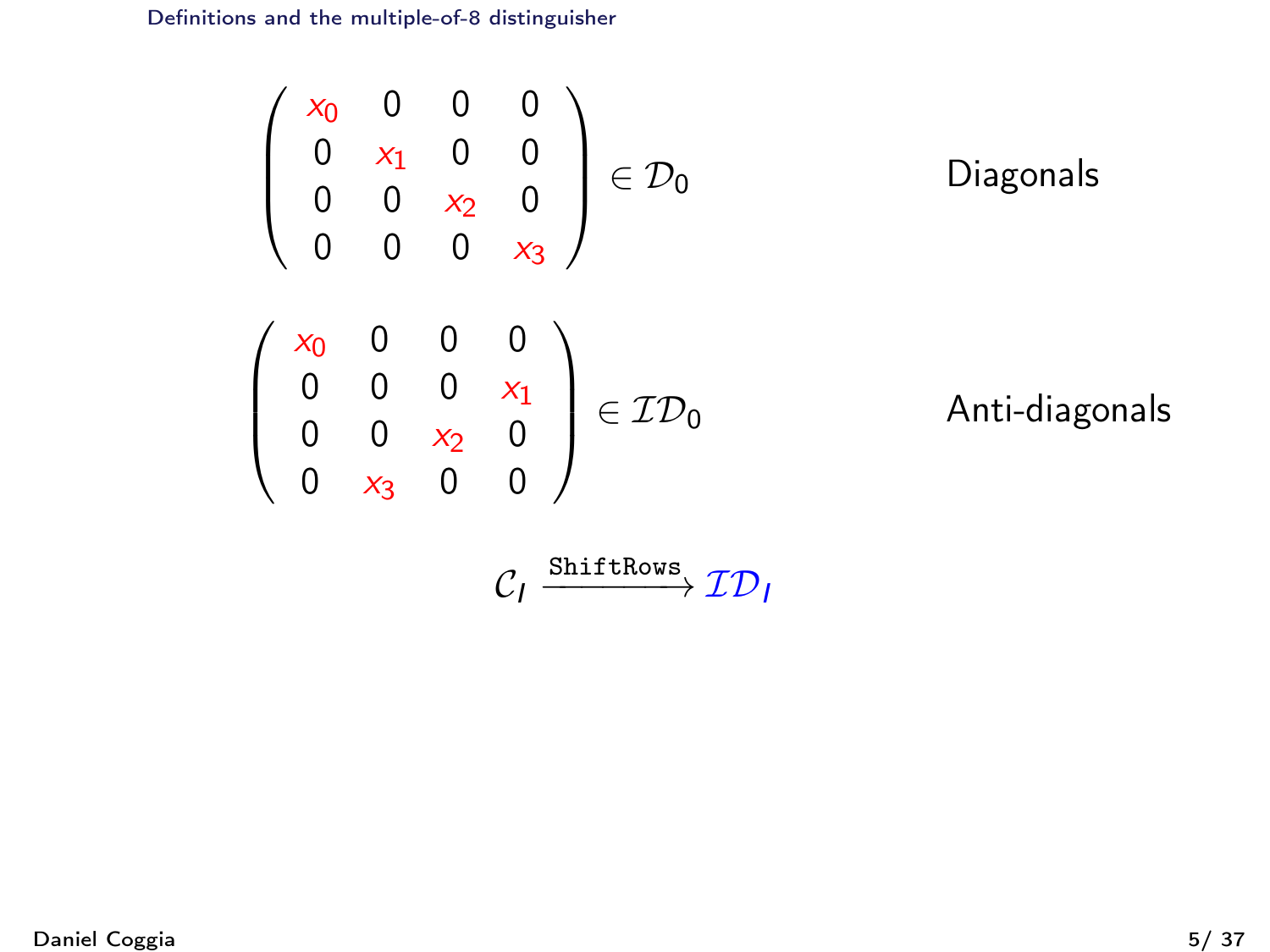<span id="page-8-0"></span>
$$
\begin{pmatrix}\nx_0 & 0 & 0 & 0 \\
0 & x_1 & 0 & 0 \\
0 & 0 & x_2 & 0 \\
0 & 0 & 0 & x_3\n\end{pmatrix} \in \mathcal{D}_0
$$
\nDiagonals\n
$$
\begin{pmatrix}\nx_0 & 0 & 0 & 0 \\
0 & 0 & 0 & x_1 \\
0 & 0 & x_2 & 0 \\
0 & x_3 & 0 & 0\n\end{pmatrix} \in \mathcal{ID}_0
$$
\nAnti-diagonals\n
$$
\begin{pmatrix}\nx_0 & x_1 & x_2 & 3 \cdot x_3 \\
x_0 & x_1 & 3 \cdot x_2 & 2 \cdot x_3 \\
x_0 & 3 \cdot x_1 & 2 \cdot x_2 & x_3 \\
x_0 & 2 \cdot x_1 & x_2 & x_3\n\end{pmatrix} \in \mathcal{M}_0
$$
\nMixed\n
$$
\frac{T\mathcal{D}_1 \xrightarrow{\text{MixColumns}} \mathcal{M}_1}{\mathcal{M}_2}
$$

 $\sqrt{ }$ 

 $\overline{\phantom{a}}$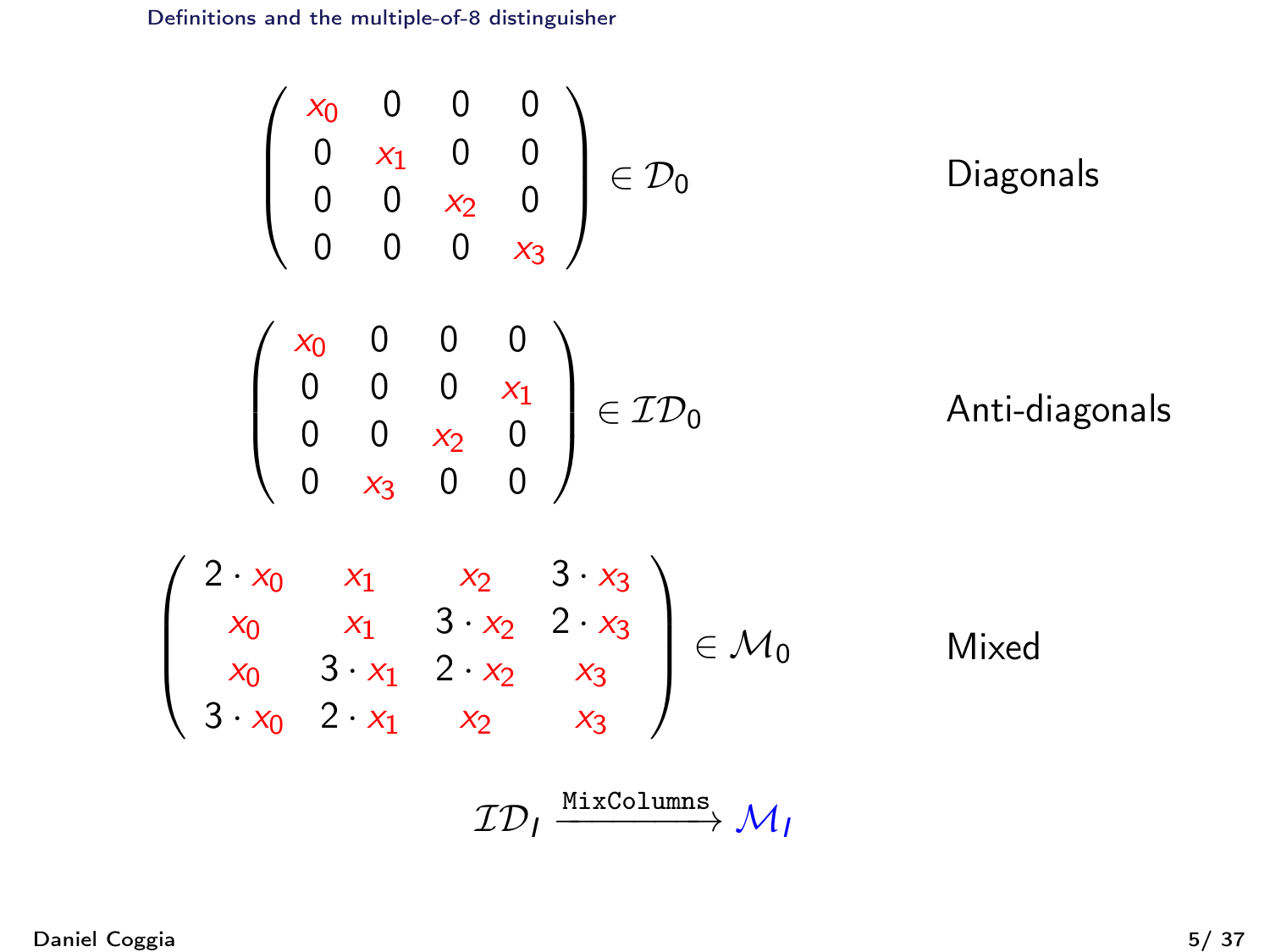<span id="page-9-0"></span>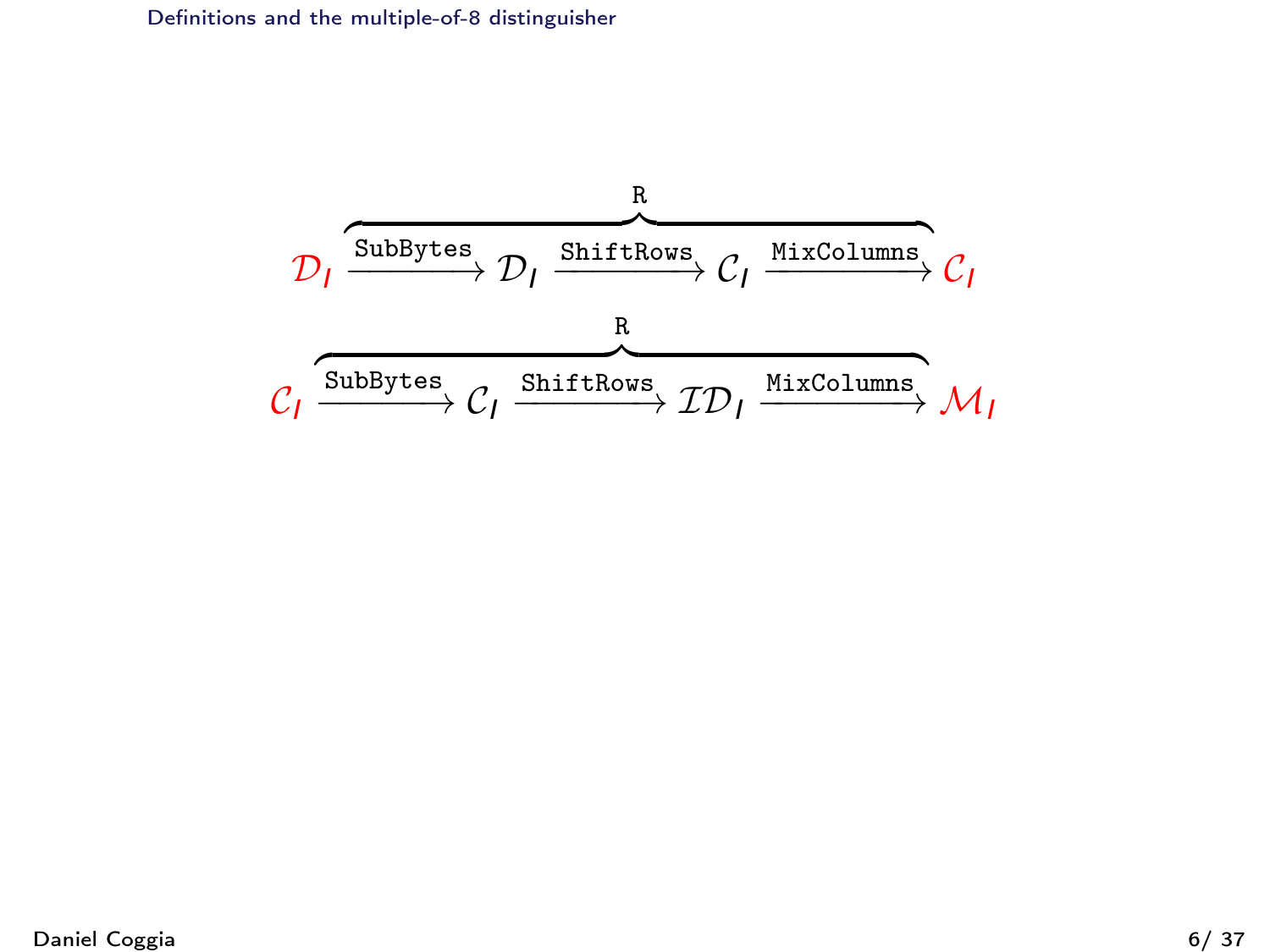<span id="page-10-0"></span>

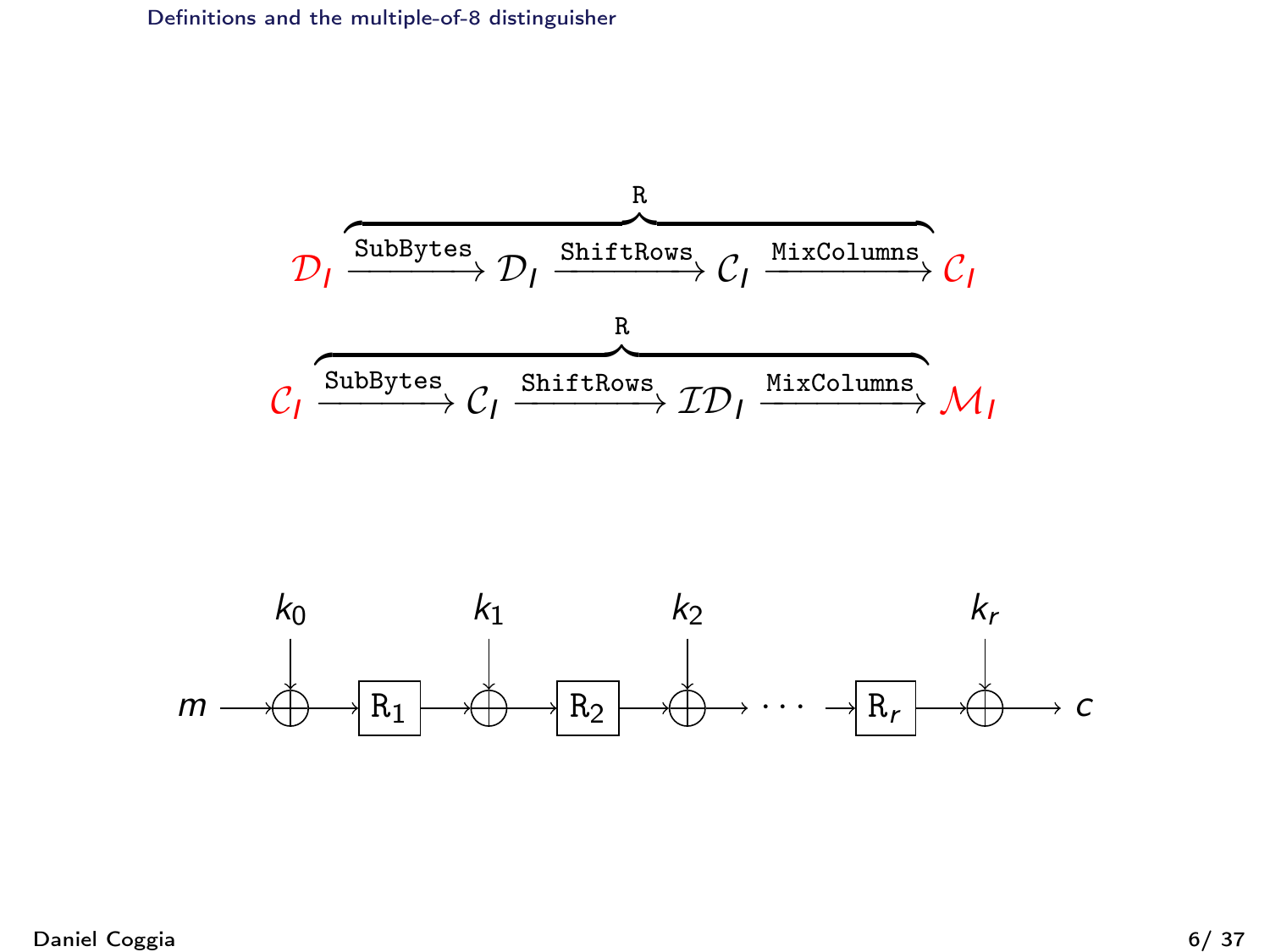# <span id="page-11-0"></span>Subspace trails

Grassi, Rechberger and Rønjom, ToSC 2016

$$
\mathcal{U} \stackrel{\mathbf{F}}{\rightrightarrows} \mathcal{V} \qquad \text{if} \qquad \forall a \in \mathbb{F}_{2^8}^{16}, \ \exists b \in \mathbb{F}_{2^8}^{16} : \ \mathbf{F}(\mathcal{U} + a) = \mathcal{V} + b.
$$

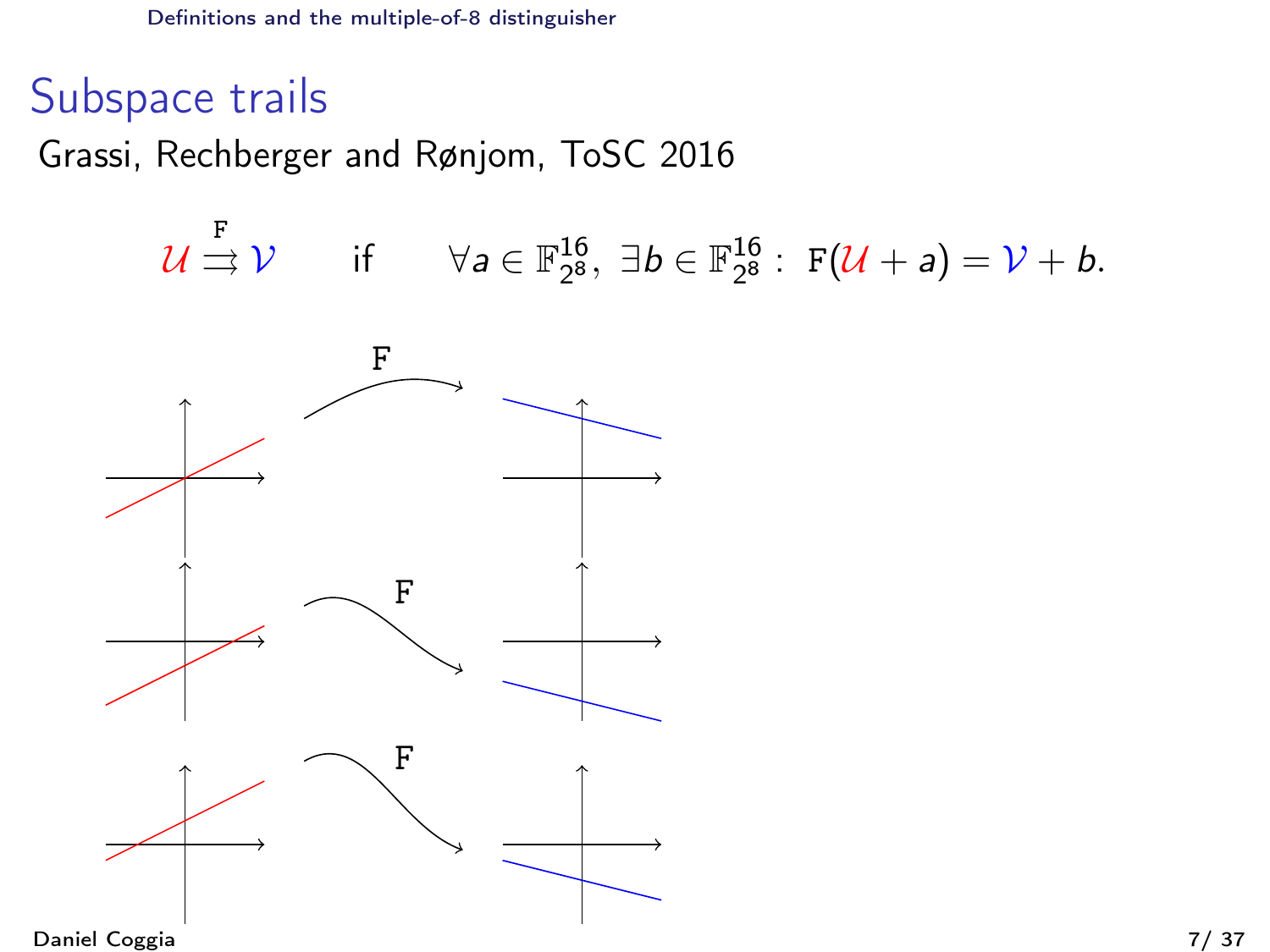# <span id="page-12-0"></span>Subspace trails

Grassi, Rechberger and Rønjom, ToSC 2016

$$
\mathcal{U} \stackrel{\mathbf{F}}{\rightrightarrows} \mathcal{V} \qquad \text{if} \qquad \forall a \in \mathbb{F}_{2^8}^{16}, \ \exists b \in \mathbb{F}_{2^8}^{16} : \ \mathbf{F}(\mathcal{U} + a) = \mathcal{V} + b.
$$

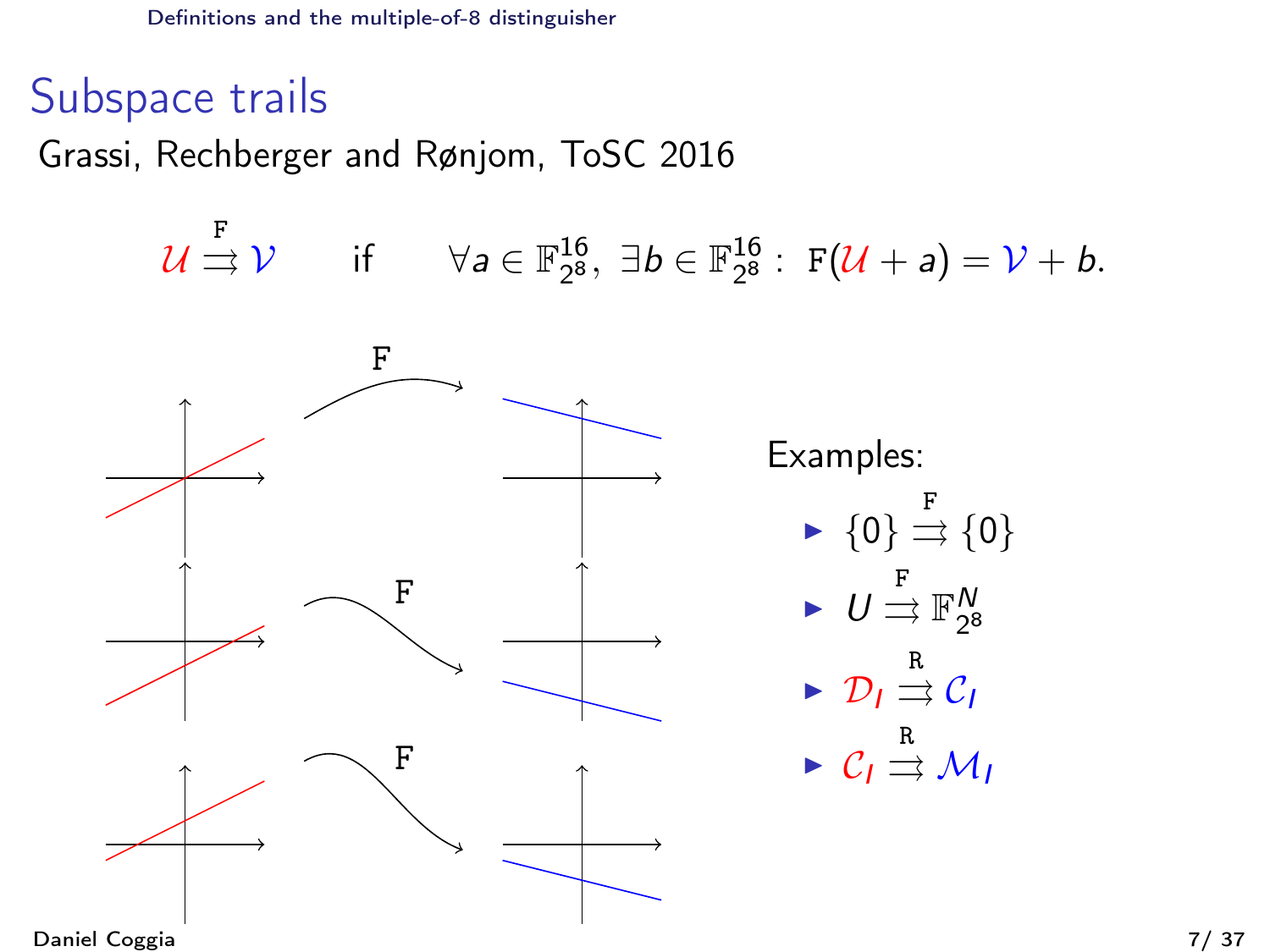# <span id="page-13-0"></span>The multiple-of-8 distinguisher

Grassi, Rechberger and Rønjom, Eurocrypt 2017

 $a \in \mathbb{F}_{2^8}^{16}$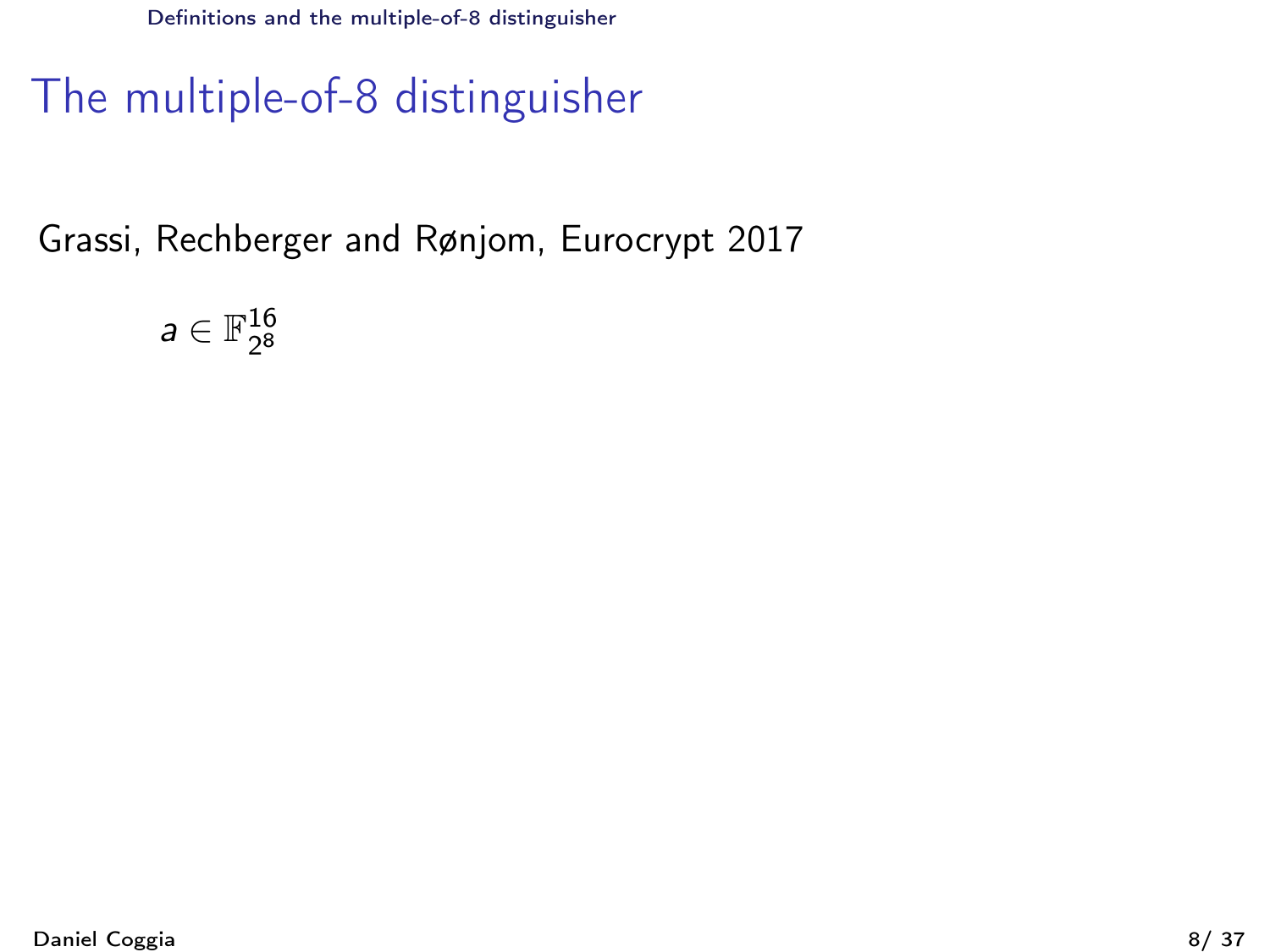# <span id="page-14-0"></span>The multiple-of-8 distinguisher

$$
a\in \mathbb{F}_{2^8}^{16} \qquad \qquad i\in \{0,\ldots,3\}: \mathcal{D}_i
$$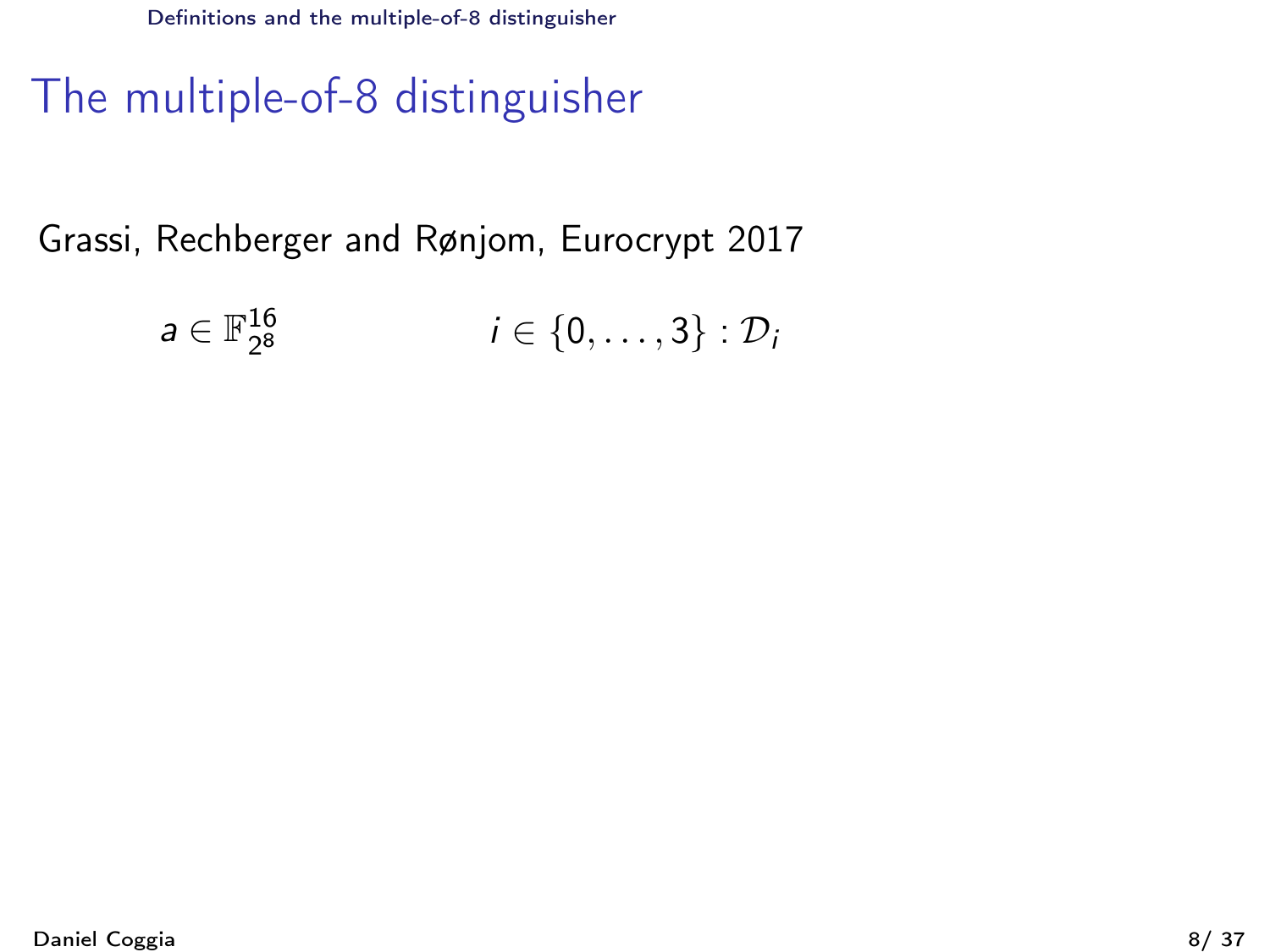# <span id="page-15-0"></span>The multiple-of-8 distinguisher

$$
a \in \mathbb{F}_{2^8}^{16} \qquad \qquad i \in \{0,\ldots,3\} : \mathcal{D}_i \qquad J \subseteq \{0,\ldots,3\} : \mathcal{M}_J
$$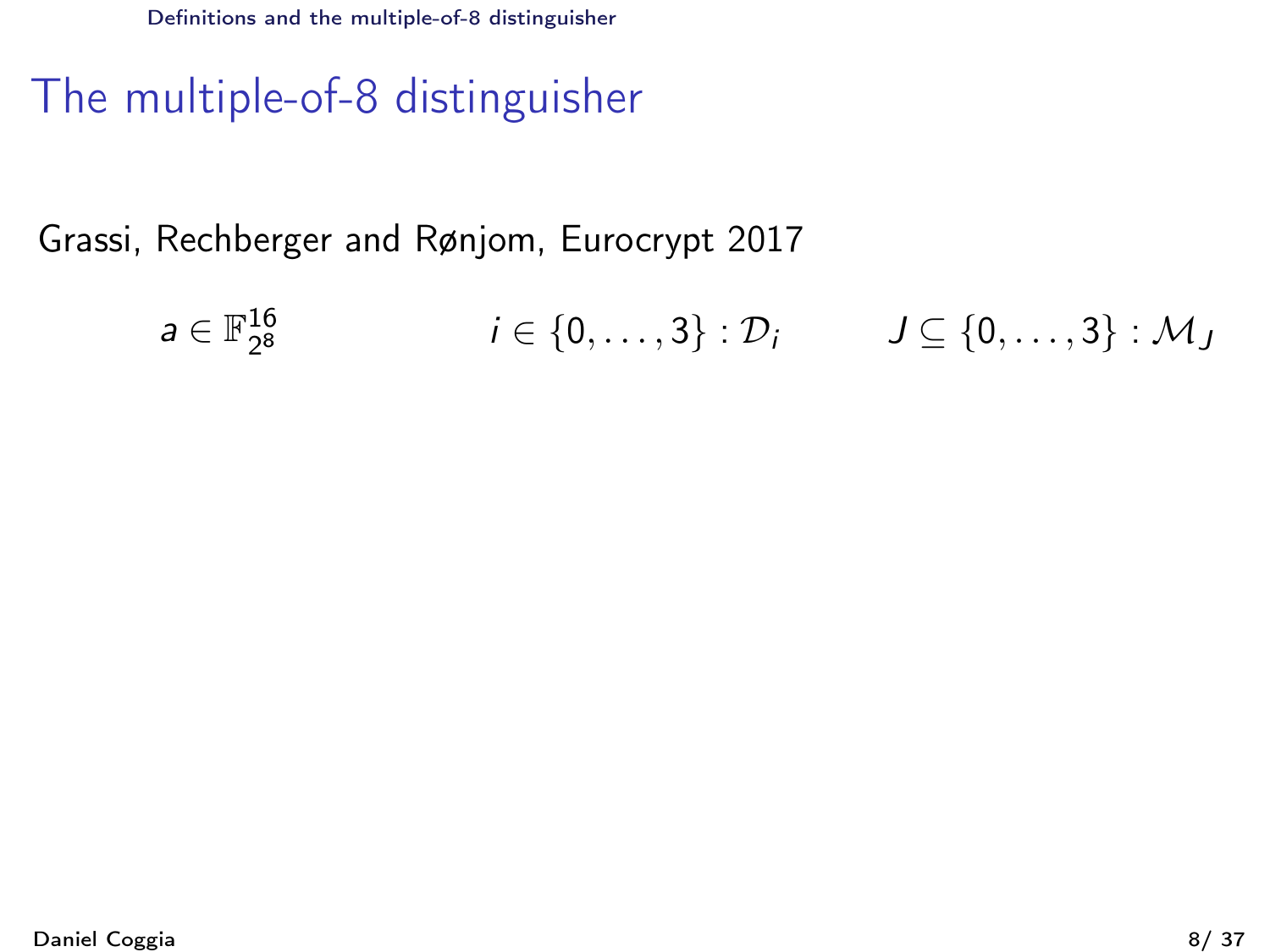# <span id="page-16-0"></span>The multiple-of-8 distinguisher

$$
a\in \mathbb{F}_{2^8}^{16} \qquad \qquad i\in \{0,\ldots,3\} : \mathcal{D}_i \qquad J\subseteq \{0,\ldots,3\} : \mathcal{M}_J
$$

$$
n = #{ {p0, p1} with p0, p1 ∈ (Di + a) | R5(p0) + R5(p1) ∈ MJ }.
$$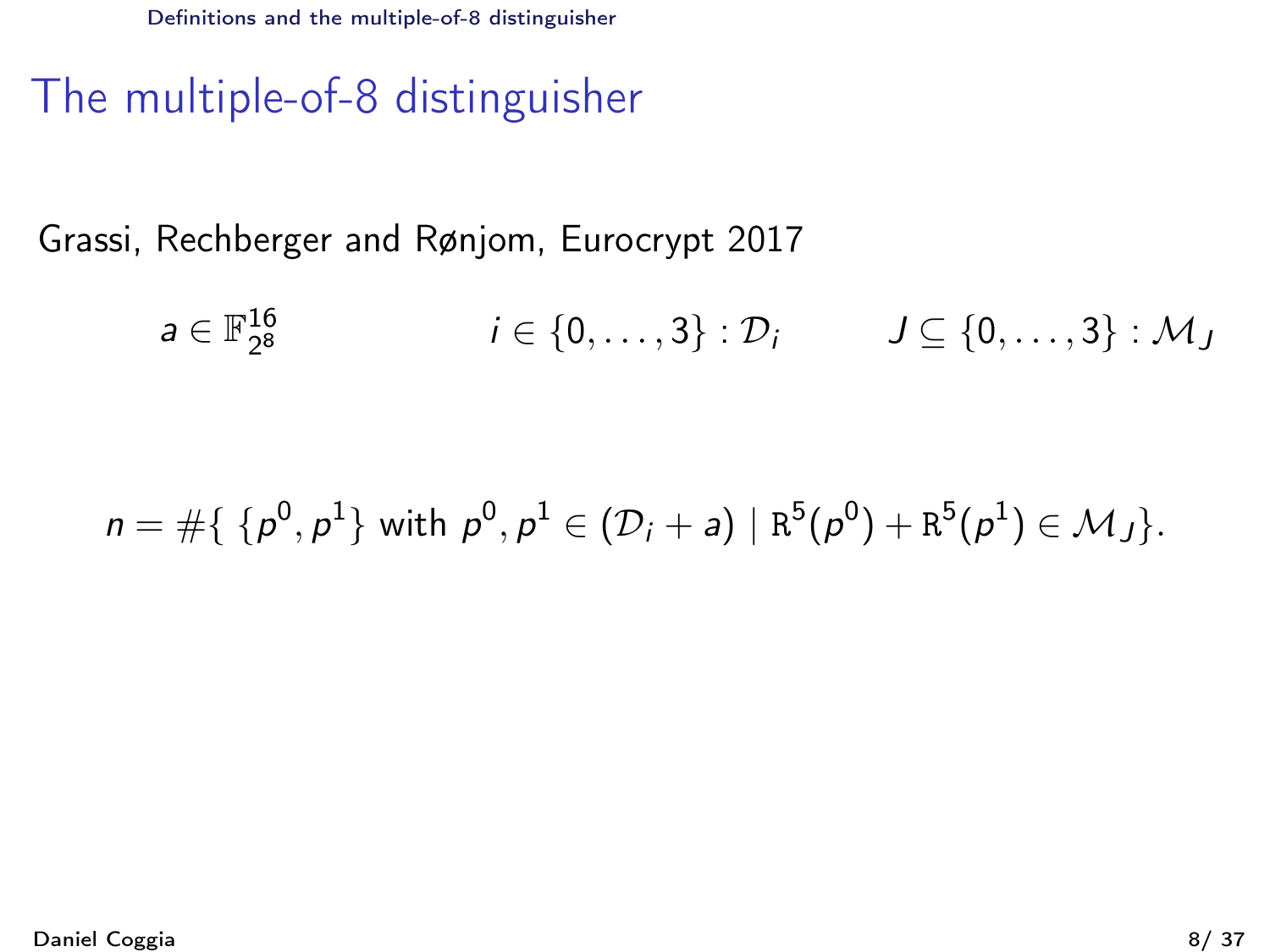# <span id="page-17-0"></span>The multiple-of-8 distinguisher

Grassi, Rechberger and Rønjom, Eurocrypt 2017

$$
a \in \mathbb{F}_{2^8}^{16} \qquad \qquad i \in \{0,\ldots,3\} : \mathcal{D}_i \qquad J \subseteq \{0,\ldots,3\} : \mathcal{M}_J
$$

# $n=\#\{ \,\,\{ \rho^0,\rho^1\} \,\,\mathrm{with}\,\,\rho^0,\rho^1\in (\mathcal{D}_i+{\sf a})\,\,|\,\, \mathtt{R}^5(\rho^0)+\mathtt{R}^5(\rho^1)\in\mathcal{M}_J\}.$

Then  $n = 0 \mod 8$ .

Daniel Coggia 8/ 37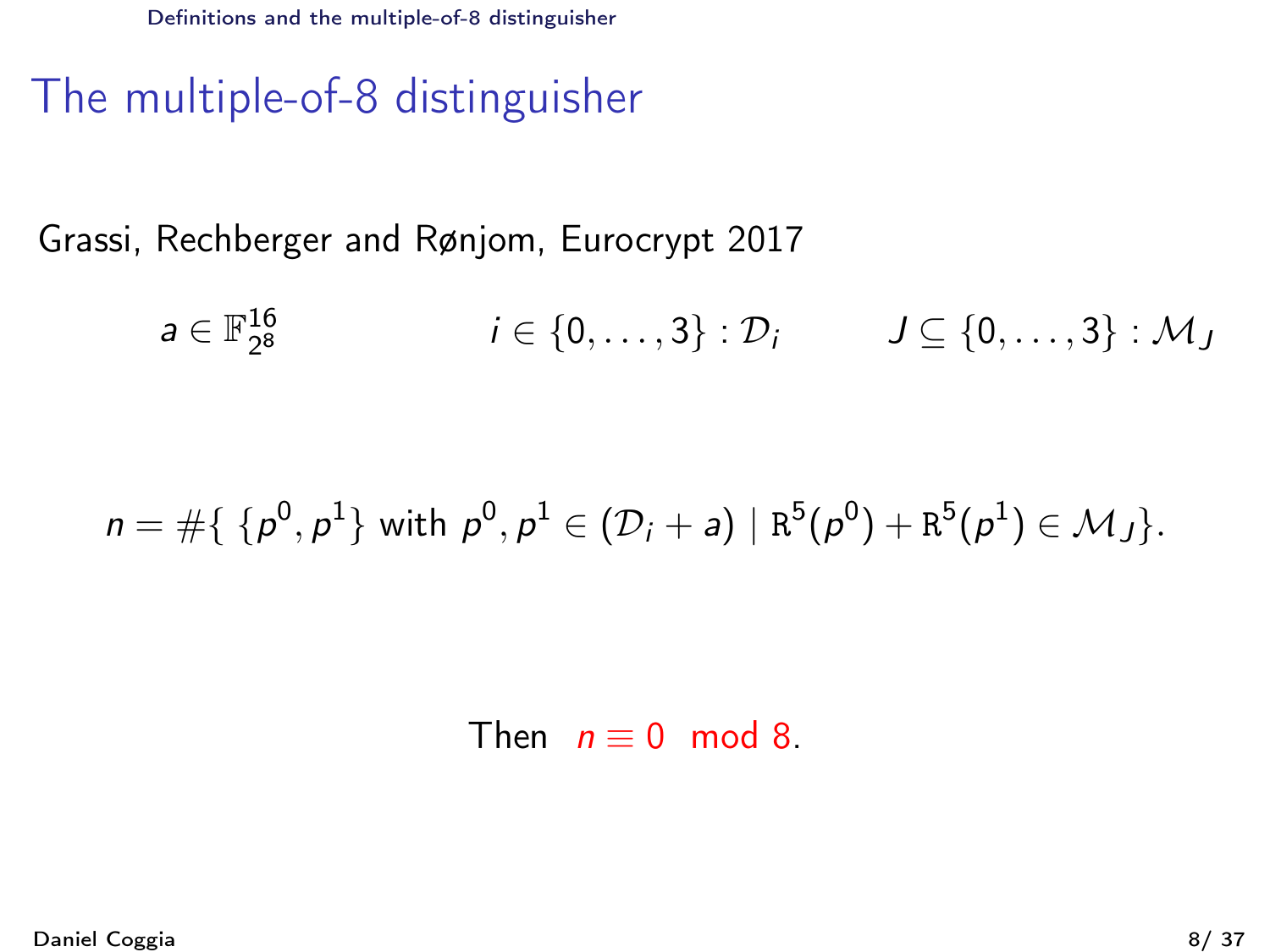<span id="page-18-0"></span>Our contribution starts here

Questions to answer:

 $\blacktriangleright$  Is the maximal branch number necessary ?

 $\triangleright$  Can we adapt this distinguisher to other SPN ?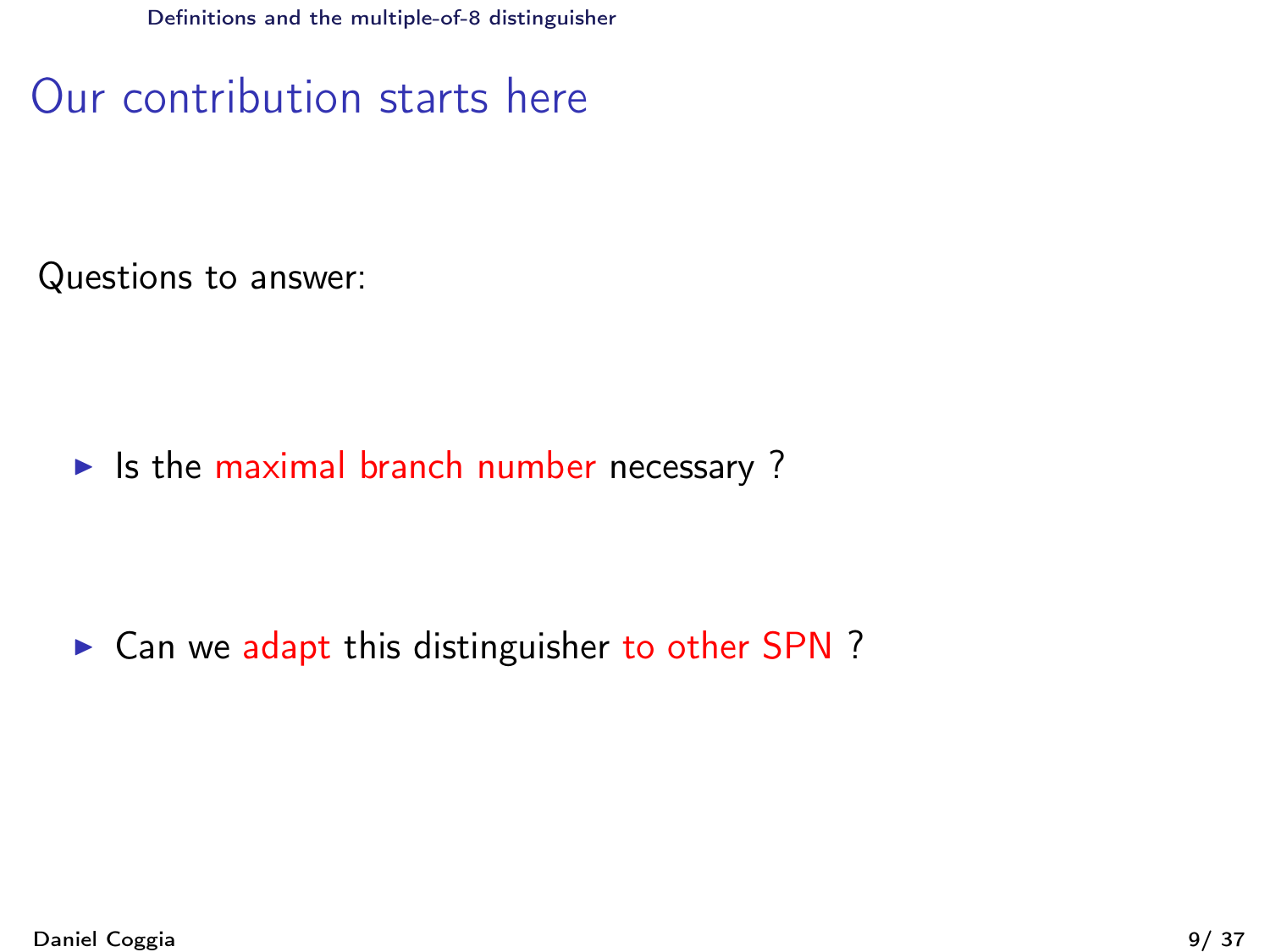<span id="page-19-0"></span>Our contribution starts here

Questions to answer:

 $\triangleright$  Is the maximal branch number necessary ? New proof

 $\triangleright$  Can we adapt this distinguisher to other SPN ?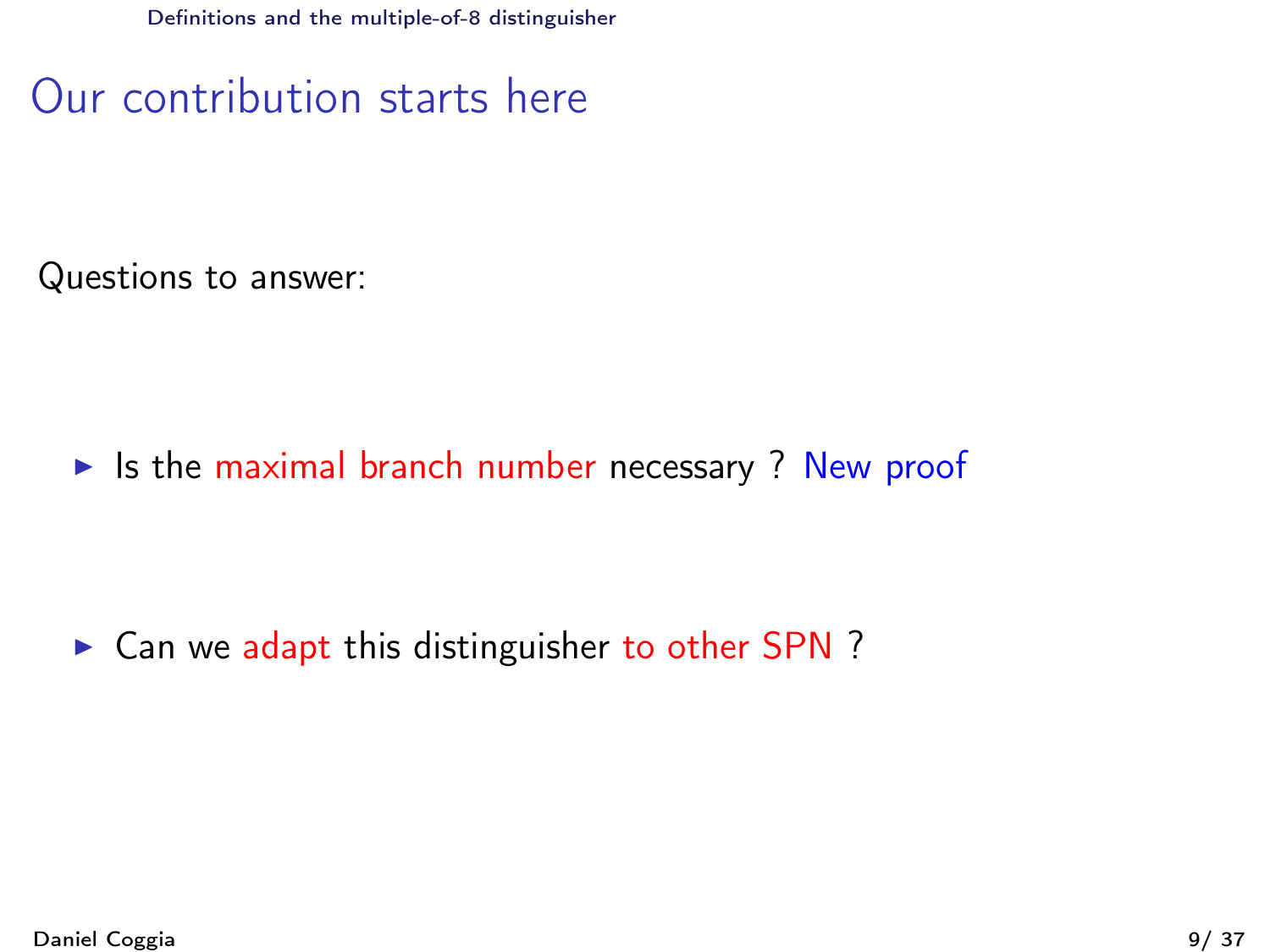<span id="page-20-0"></span>Our contribution starts here

Questions to answer:

 $\triangleright$  Is the maximal branch number necessary ? New proof

 $\triangleright$  Can we adapt this distinguisher to other SPN ? Adaptation of the new proof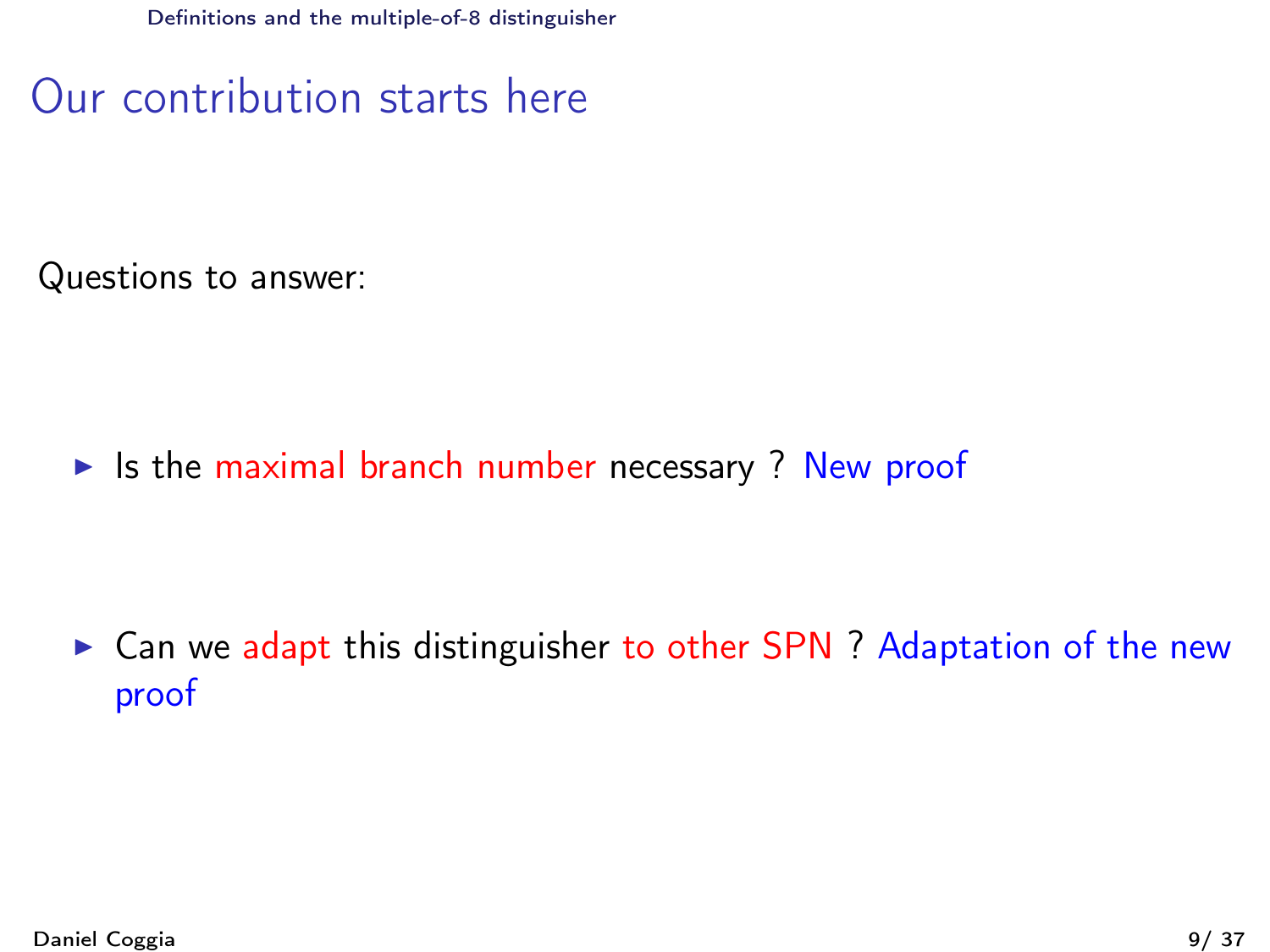[Proof for the distinguisher](#page-21-0)

<span id="page-21-0"></span>[Definitions and the multiple-of-8 distinguisher](#page-2-0)

[Proof for the distinguisher](#page-21-0)

[Generalisation of this proof framework](#page-32-0)

[Adaptation to other SPN ciphers](#page-56-0)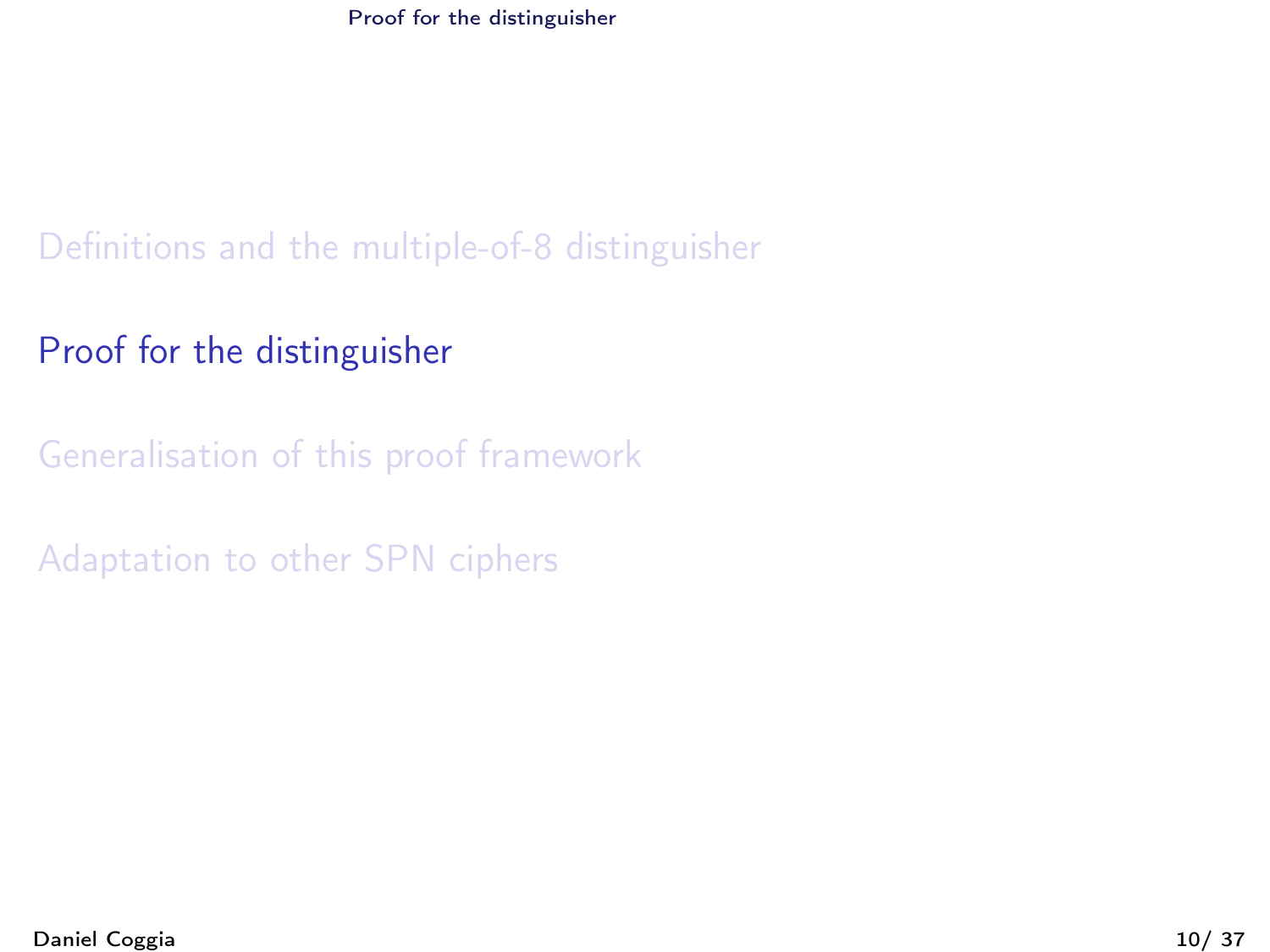<span id="page-22-0"></span>A key lemma

$$
\overbrace{\mathcal{D}_I \overset{R}{\Rightarrow} \mathcal{C}_I \overset{R}{\Rightarrow} \mathcal{M}_I}^2 \qquad \overbrace{\mathcal{D}_J \overset{R}{\Rightarrow} \mathcal{C}_J \overset{R}{\Rightarrow} \mathcal{M}_J}^2
$$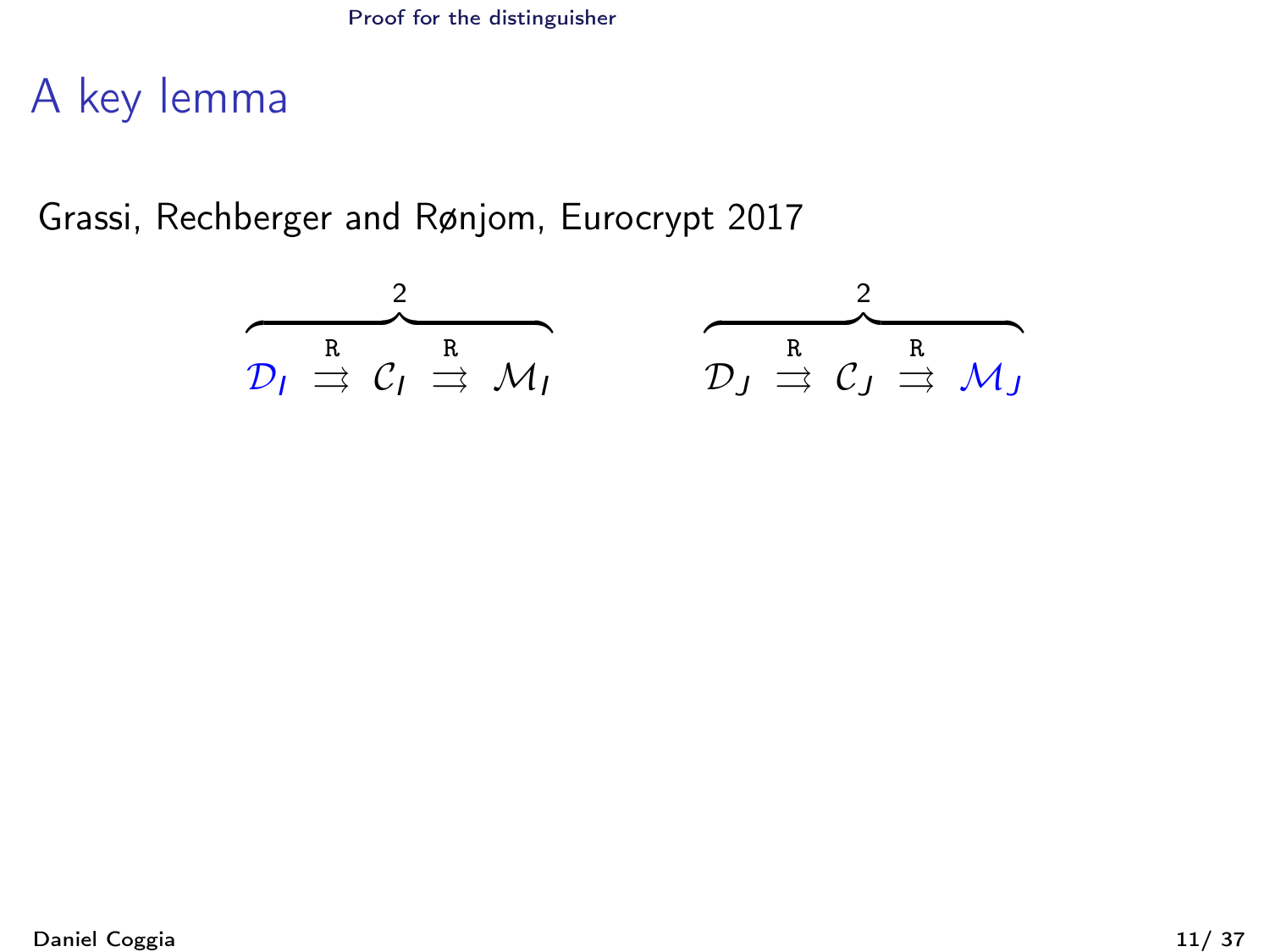<span id="page-23-0"></span>A key lemma

$$
D_I \stackrel{?}{\Rightarrow} C_I \stackrel{R}{\Rightarrow} \mathcal{M}_I \stackrel{Lemma}{\xrightarrow{R}} D_J \stackrel{?}{\Rightarrow} C_J \stackrel{R}{\Rightarrow} \mathcal{M}_J
$$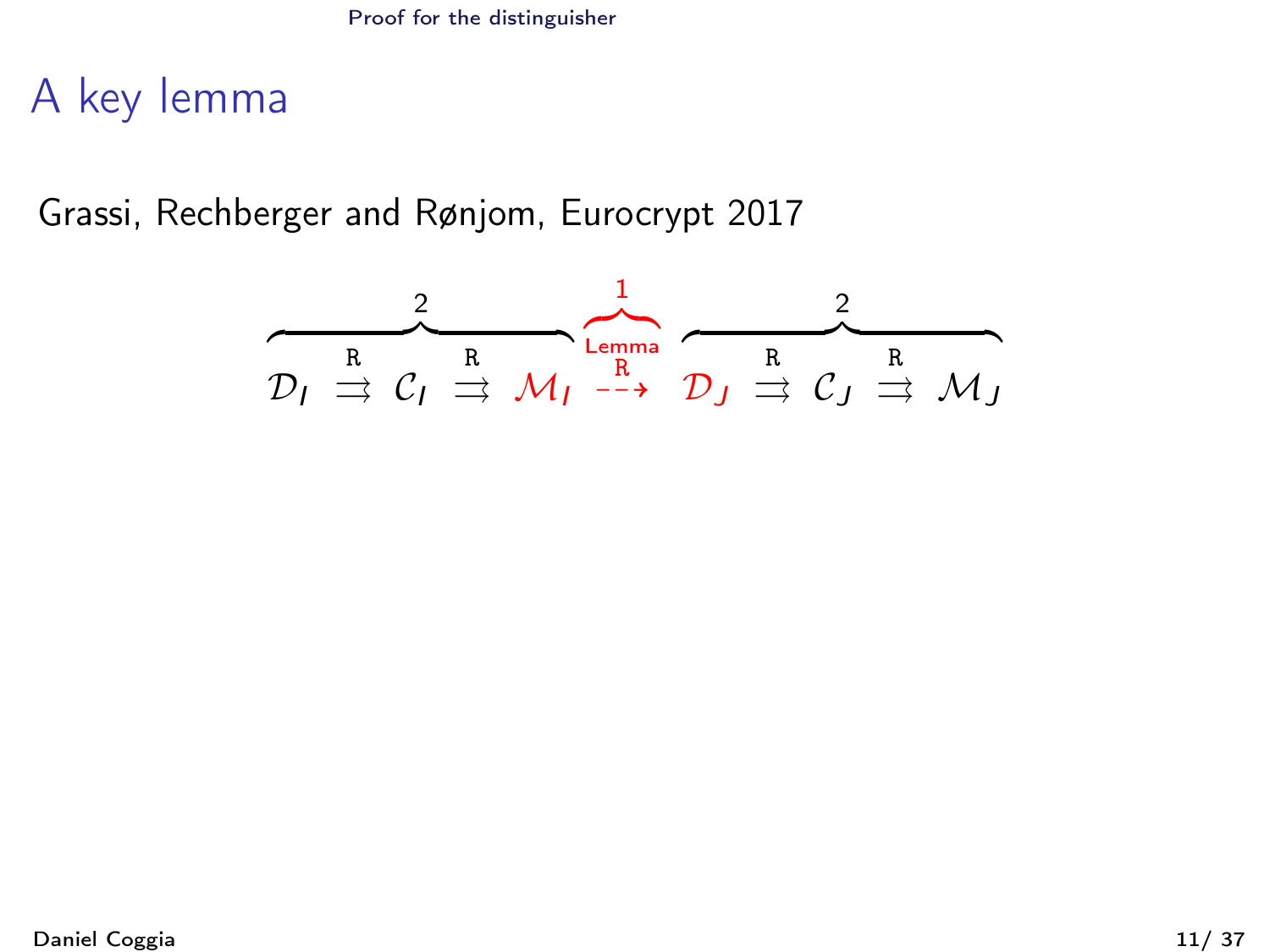<span id="page-24-0"></span>A key lemma

Grassi, Rechberger and Rønjom, Eurocrypt 2017

$$
\overbrace{\mathcal{D}_I \overset{R}{\Rightarrow} \mathcal{C}_I \overset{R}{\Rightarrow} \mathcal{M}_I \overset{Lemma}{\rightarrow} \mathcal{D}_J \overset{R}{\Rightarrow} \mathcal{C}_J \overset{R}{\Rightarrow} \mathcal{M}_J}
$$

# Lemma Let  $a \in \mathbb{F}_{2^8}^{16}$ ,  $I \subset [0,3]$ ,  $J \subseteq [0,3]$ . We define  $n = \# \{ \{p^0, p^1\} \text{ with } p^0, p^1 \in (\mathcal{M}_I + a) \mid R(p^0) + R(p^1) \in \mathcal{D}_J \}.$ Then  $n \equiv 0 \mod 8$ .

Daniel Coggia 11/ 37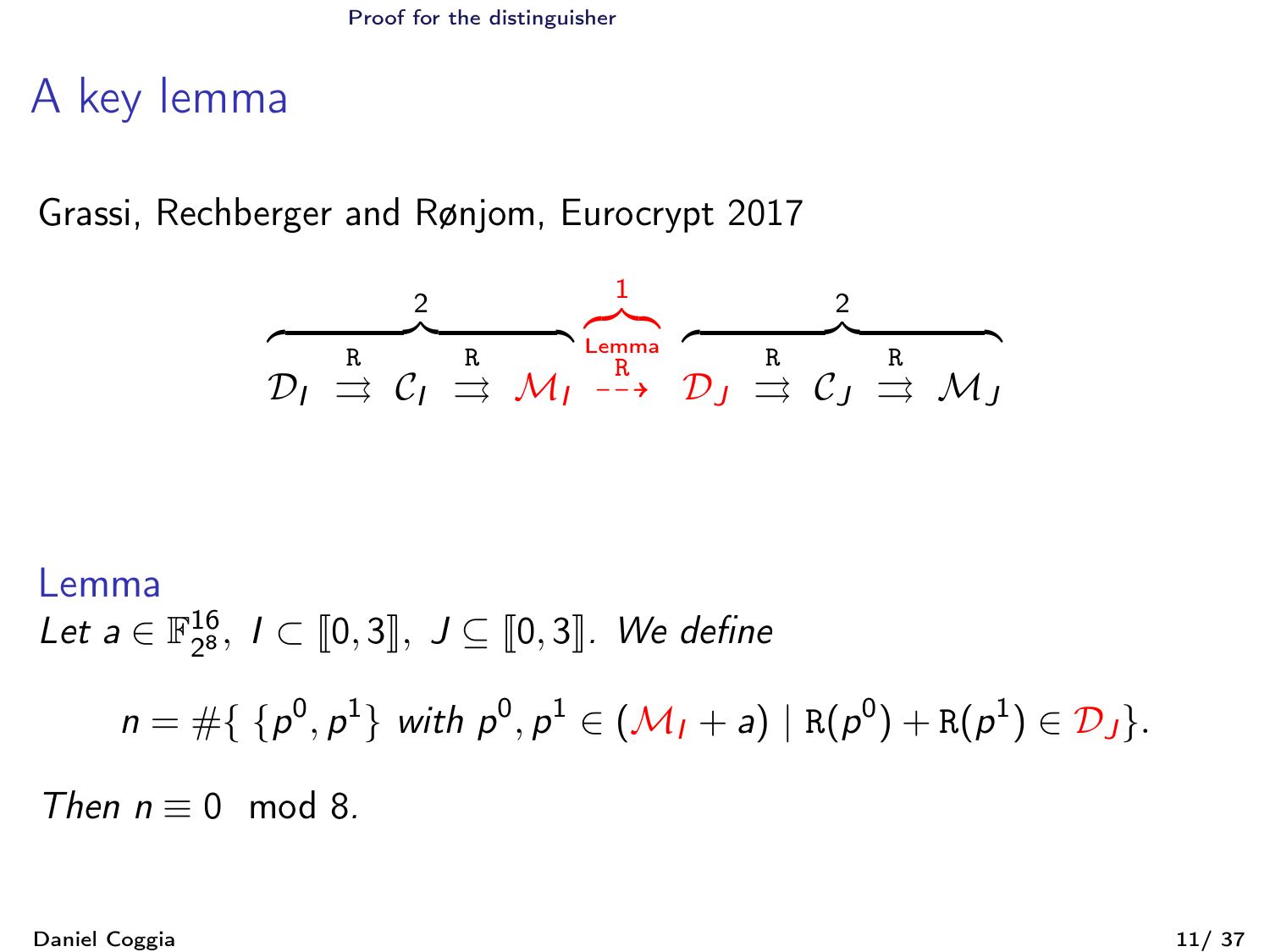# <span id="page-25-0"></span>Step 1: equivalence relation between pairs

In  $\mathcal{M}_0$ 

$$
\left\{\begin{pmatrix}2\cdot x_0&x_1&z_2&3\cdot z_3\\x_0&x_1&3\cdot z_2&2\cdot z_3\\x_0&3\cdot x_1&2\cdot z_2&z_3\\3\cdot x_0&2\cdot x_1&z_2&z_3\end{pmatrix}, \begin{pmatrix}2\cdot y_0&y_1&z_2&3\cdot z_3\\y_0&y_1&3\cdot z_2&2\cdot z_3\\y_0&3\cdot y_1&2\cdot z_2&z_3\\3\cdot y_0&2\cdot y_1&z_2&z_3\end{pmatrix}\right\}
$$

Definition  $\rho^0, \rho^1 \in (\mathcal{M}_I + \mathsf{a}).$  The information set  $\mathcal K$  of the pair  $\{ \rho^0, \rho^1 \}$  is

$$
\{k \in \{0,\ldots,3\} \mid \exists i \in I : x_{i,k} \neq y_{i,k}\}.
$$

It is  $K = \{0, 1\}$  in the example.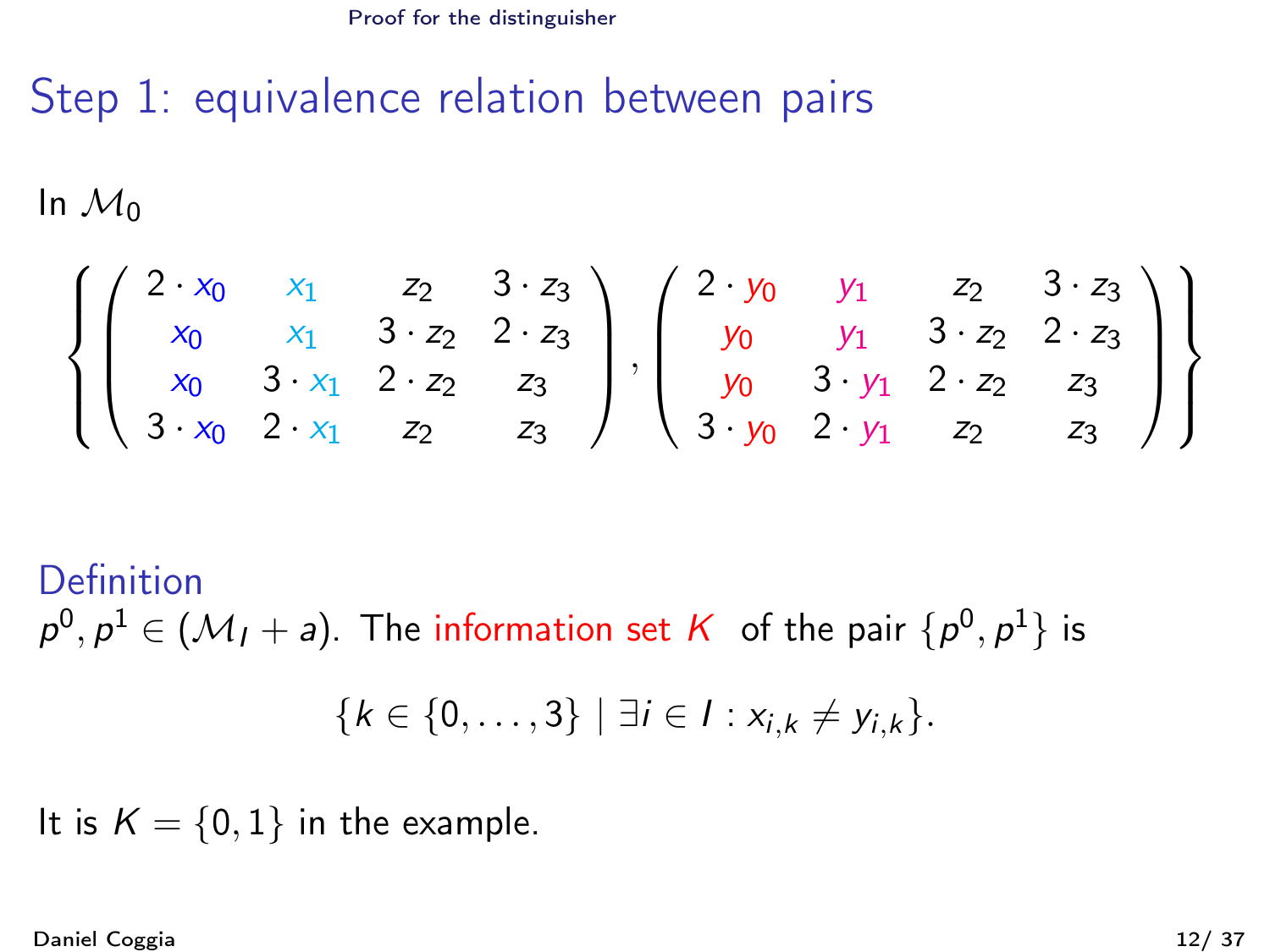[Proof for the distinguisher](#page-26-0)

<span id="page-26-0"></span>
$$
\left\{\begin{pmatrix} 2 \cdot x_0 & x_1 & z_2 & 3 \cdot z_3 \\ x_0 & x_1 & 3 \cdot z_2 & 2 \cdot z_3 \\ x_0 & 3 \cdot x_1 & 2 \cdot z_2 & z_3 \\ 3 \cdot x_0 & 2 \cdot x_1 & z_2 & z_3 \end{pmatrix}, \begin{pmatrix} 2 \cdot y_0 & y_1 & z_2 & 3 \cdot z_3 \\ y_0 & y_1 & 3 \cdot z_2 & 2 \cdot z_3 \\ y_0 & 3 \cdot y_1 & 2 \cdot z_2 & z_3 \\ 3 \cdot y_0 & 2 \cdot y_1 & z_2 & z_3 \end{pmatrix} \right\}
$$

$$
\times \left\{\begin{pmatrix} 2 \cdot x_0 & y_1 & w_2 & 3 \cdot w_3 \\ x_0 & y_1 & 3 \cdot w_2 & 2 \cdot w_3 \\ x_0 & 3 \cdot y_1 & 2 \cdot w_2 & w_3 \\ 3 \cdot x_0 & 2 \cdot y_1 & w_2 & w_3 \end{pmatrix}, \begin{pmatrix} 2 \cdot y_0 & x_1 & w_2 & 3 \cdot w_3 \\ y_0 & x_1 & 3 \cdot w_2 & 2 \cdot w_3 \\ y_0 & 3 \cdot x_1 & 2 \cdot w_2 & w_3 \\ 3 \cdot y_0 & 2 \cdot x_1 & w_2 & w_3 \end{pmatrix} \right\}
$$

### Definition  $\rho^0, \rho^1, q^0, q^1 \in (\mathcal{M}_I + \mathsf{a}), P = \{ \rho^0, \rho^1 \}, Q = \{ q^0, q^1 \}$  $P \sim Q$  if:

- $\triangleright$  P and Q share the same information set K.
- $\blacktriangleright \ \forall k \in K, \exists b \in \{0,1\}: \forall i \in I, q_{i,k}^0 = p_{i,k}^b \ \text{et} \ q_{i,k}^1 = p_{i,k}^{1-b}$  $i,k$ .

 $\sim$  is an equivalence relation on the pairs of  $(\mathcal{M}_1 + a)$ .

Daniel Coggia 13/ 37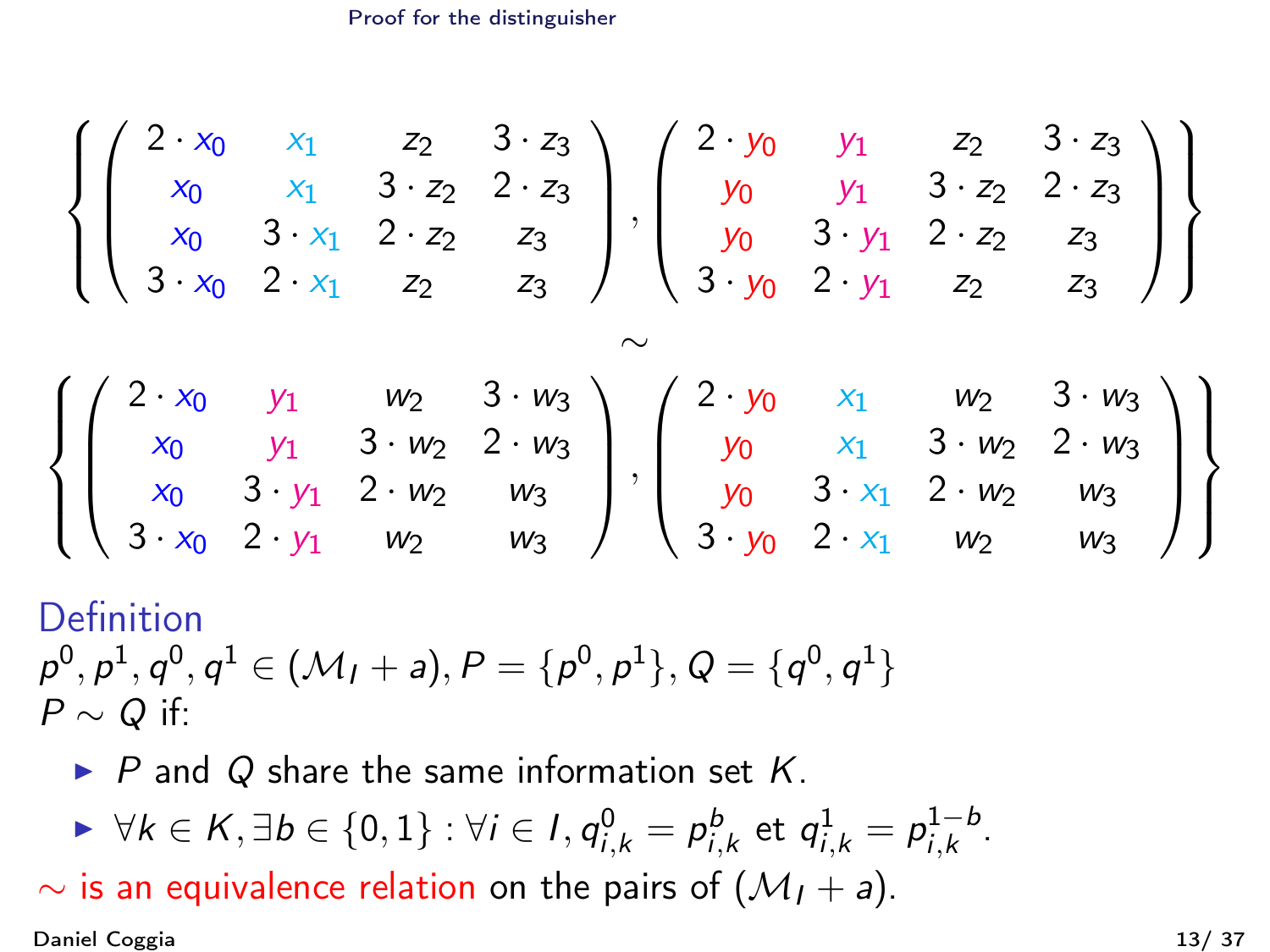# <span id="page-27-0"></span>Theorem

The function

$$
\Delta:\{\rho^0,\rho^1\}\longmapsto\mathtt{R}(\rho^0)+\mathtt{R}(\rho^1)
$$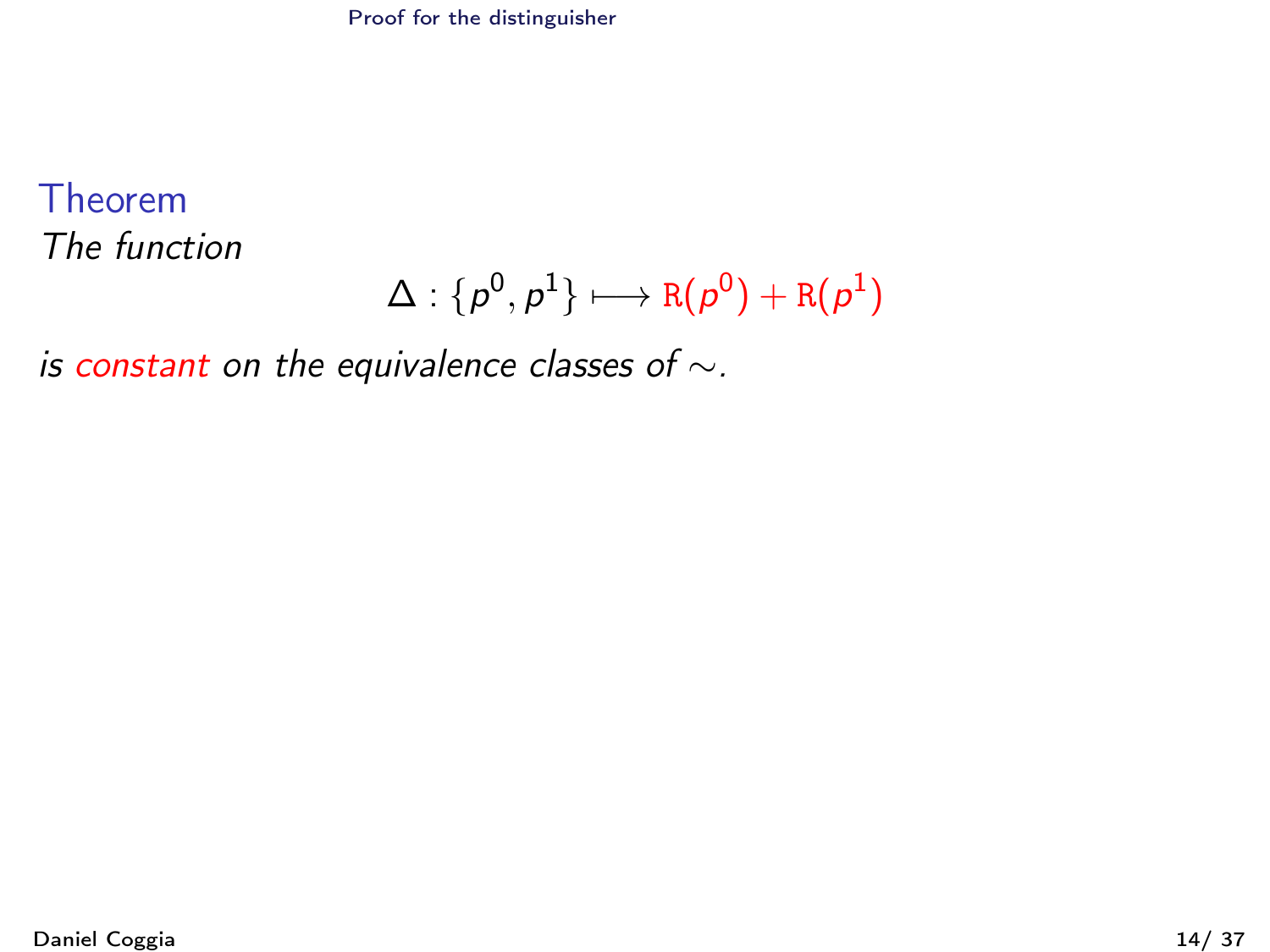## <span id="page-28-0"></span>Theorem

The function

$$
\Delta:\{\rho^0,\rho^1\}\longmapsto \mathtt{R}(\rho^0)+\mathtt{R}(\rho^1)
$$

is constant on the equivalence classes of  $\sim$ .

#### Proposition

Let  $\mathfrak C$  be an equivalence class with information set  $K$ . Then

$$
\#\mathfrak{C} = 2^{|K|-1+8|I|(4-|K|)} \equiv 0 \mod 8.
$$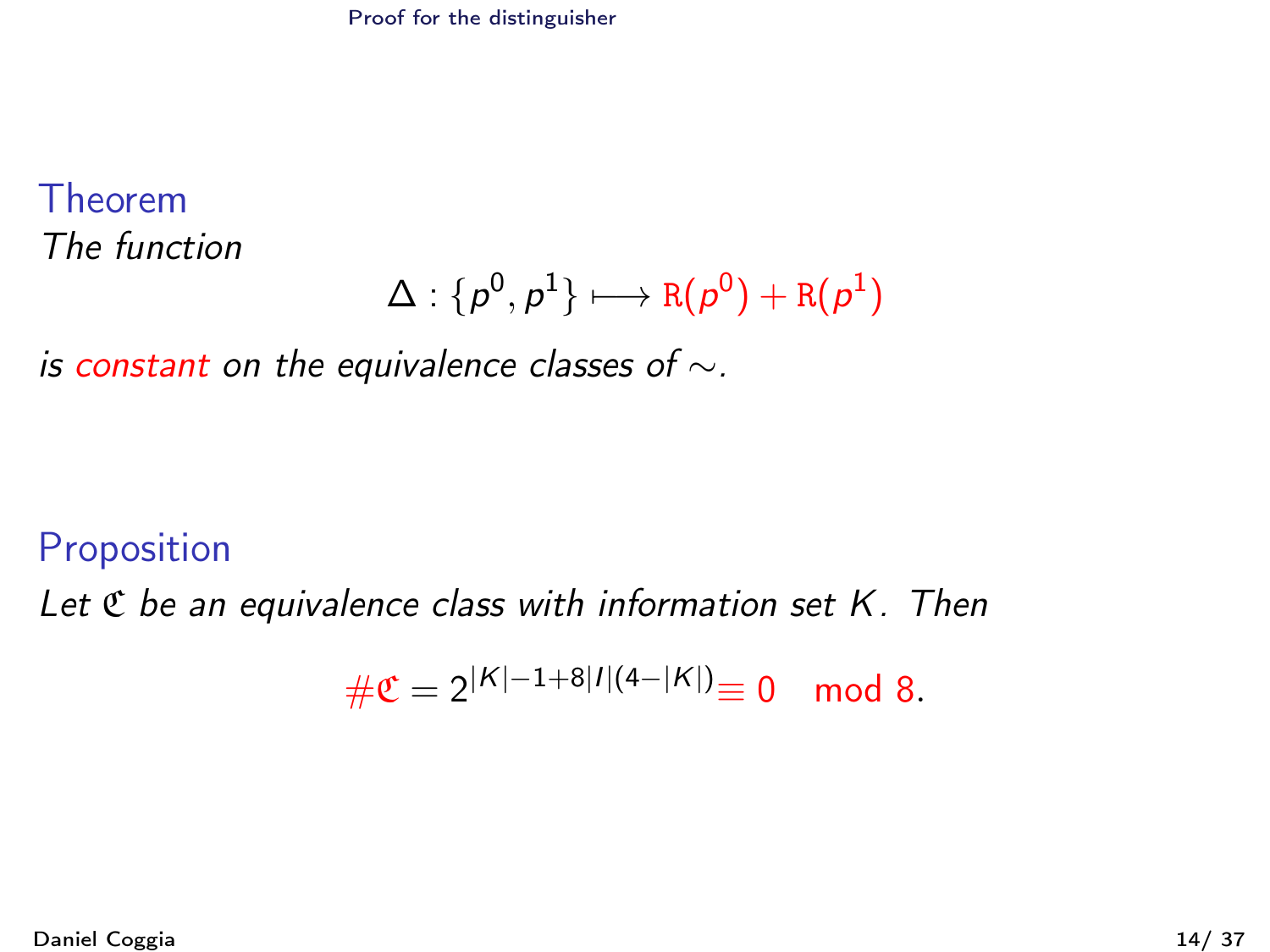## <span id="page-29-0"></span>Lemma

If

$$
n = #\{\ \{p^0, p^1\} \text{ with } p^0, p^1 \in (\mathcal{M}_I + a) \mid R(p^0) + R(p^1) \in \mathcal{D}_J\},
$$

then  $n \equiv 0 \mod 8$ .

Proof.

$$
n = #\Delta^{-1}(\mathcal{D}_J)
$$
  
=  $\sum_{\mathfrak{C}} #(\underline{\Delta^{-1}(\mathcal{D}_J) \cap \mathfrak{C}})$   
\equiv 0 mod 8

П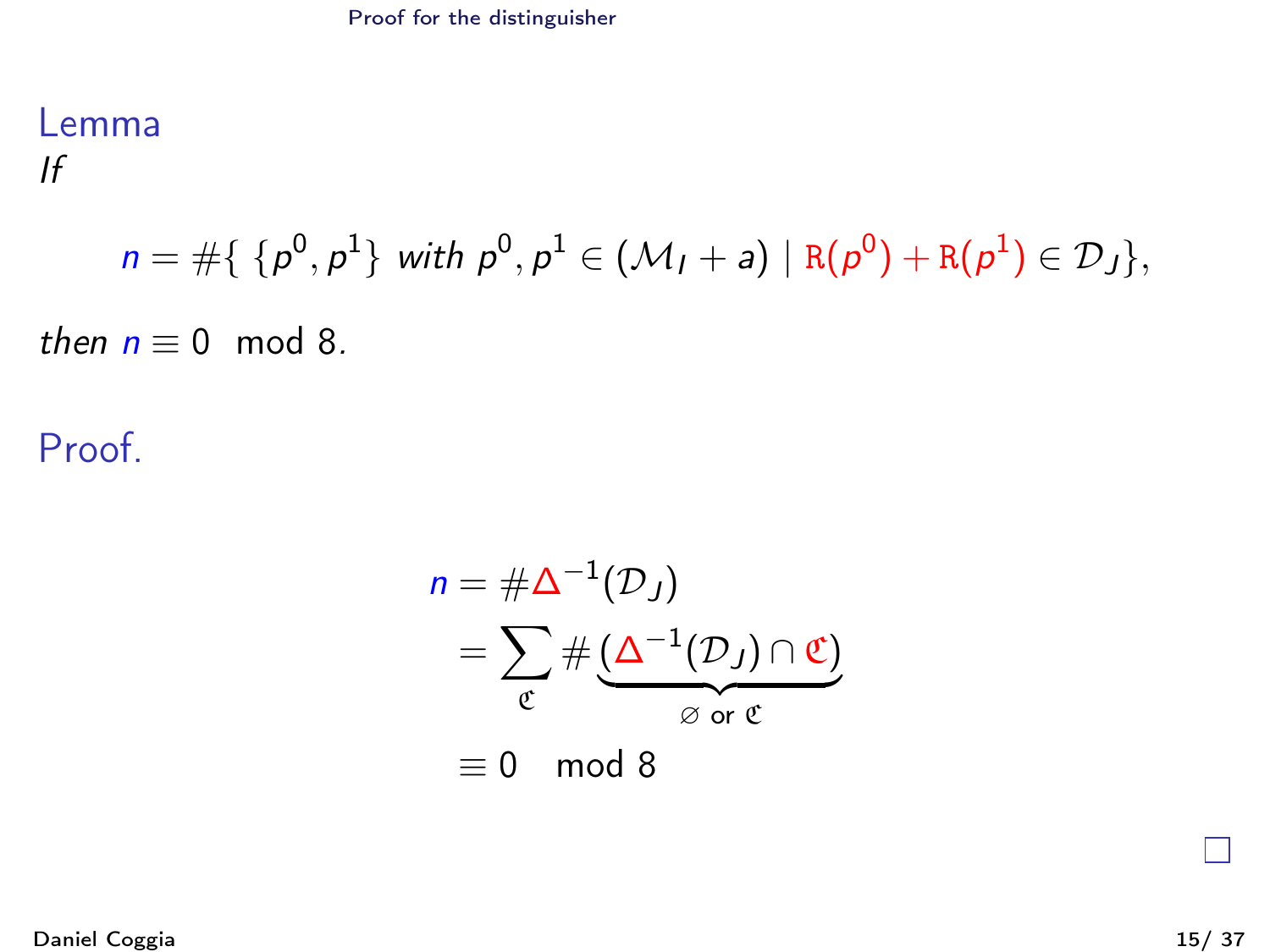[Proof for the distinguisher](#page-30-0)

# <span id="page-30-0"></span>What about the branch number ?

With a proposition of Grassi, Rechberger and Rønjom, if  $b$  is the branch number,

$$
n = #\Delta^{-1}(\mathcal{D}_J)
$$
  
=  $\sum_{\mathfrak{C}} #(\Delta^{-1}(\mathcal{D}_J) \cap \mathfrak{C})$   
=  $\sum_{\mathfrak{C}: |K(\mathfrak{C})| \ge b-|J|} #(\Delta^{-1}(\mathcal{D}_J) \cap \mathfrak{C})$   
+  $\sum_{\mathfrak{C}: |K(\mathfrak{C})| < b-|J|} #(\Delta^{-1}(\mathcal{D}_J) \cap \mathfrak{C})$   
\equiv 0 mod 8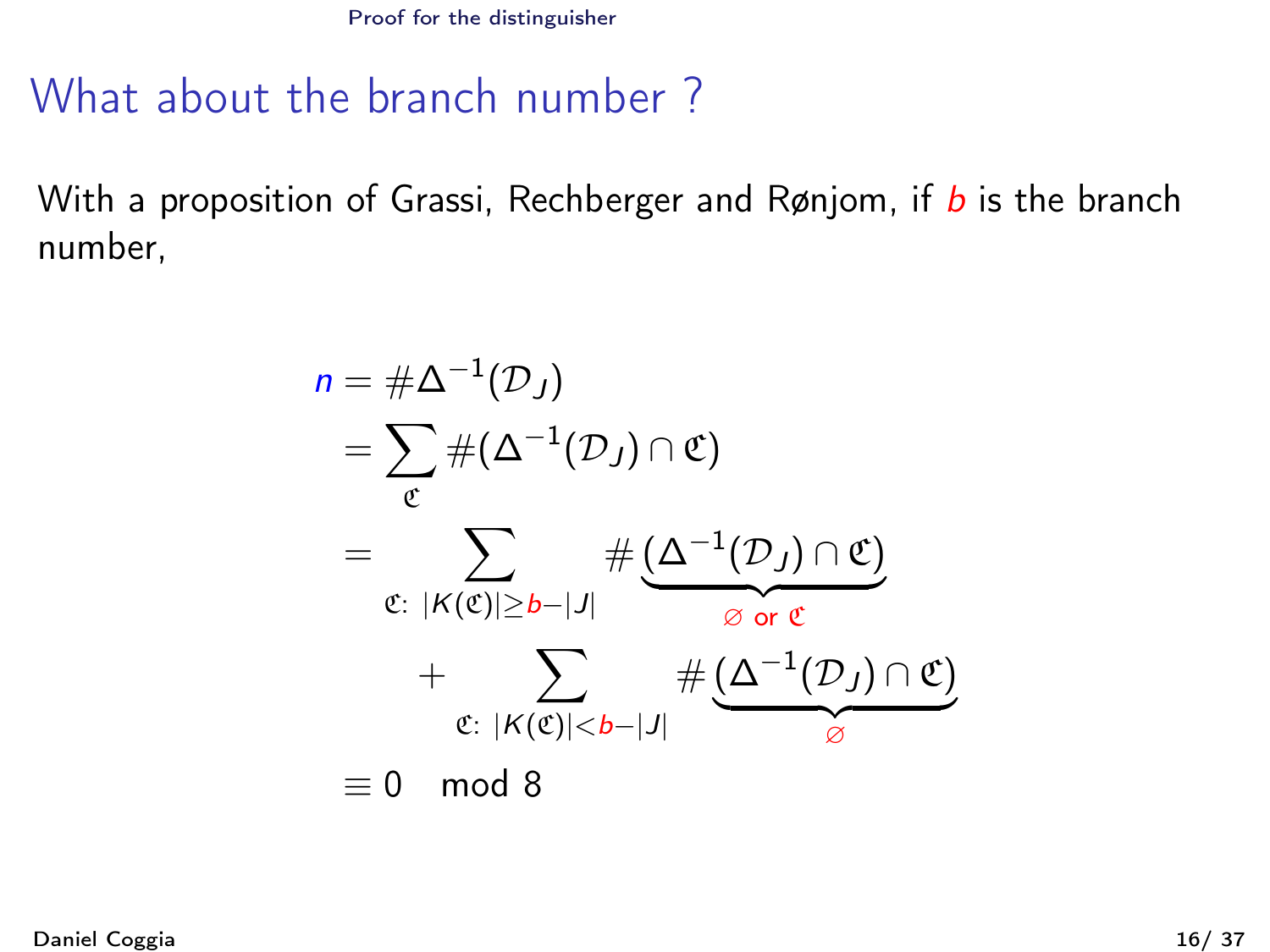[Proof for the distinguisher](#page-31-0)

## <span id="page-31-0"></span>First question answered

 $\triangleright$  Is the maximal branch number necessary ? No

 $\triangleright$  Can we adapt this distinguisher to other SPN ? Adaptation of the new proof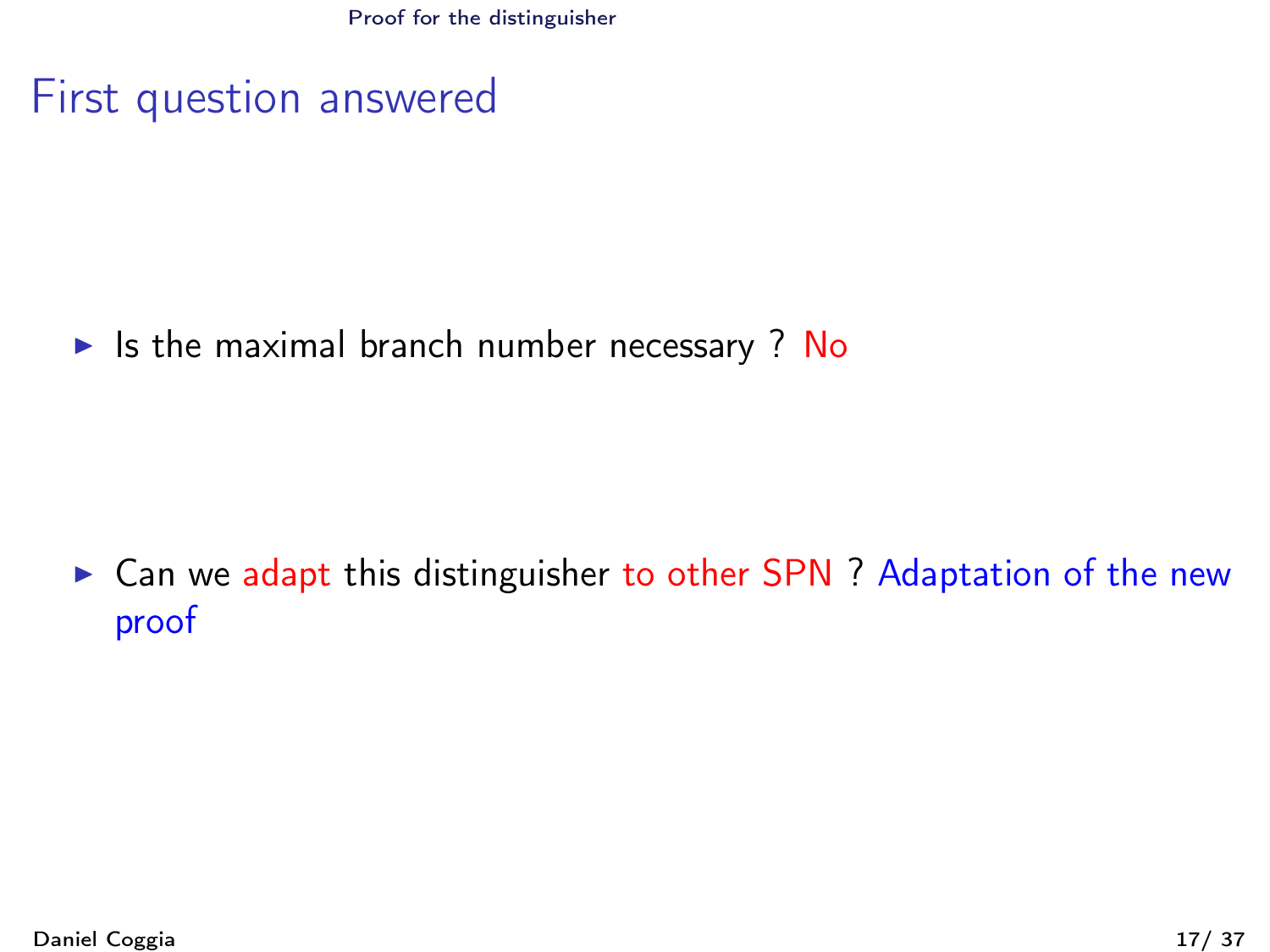<span id="page-32-0"></span>[Definitions and the multiple-of-8 distinguisher](#page-2-0)

[Proof for the distinguisher](#page-21-0)

[Generalisation of this proof framework](#page-32-0)

[Adaptation to other SPN ciphers](#page-56-0)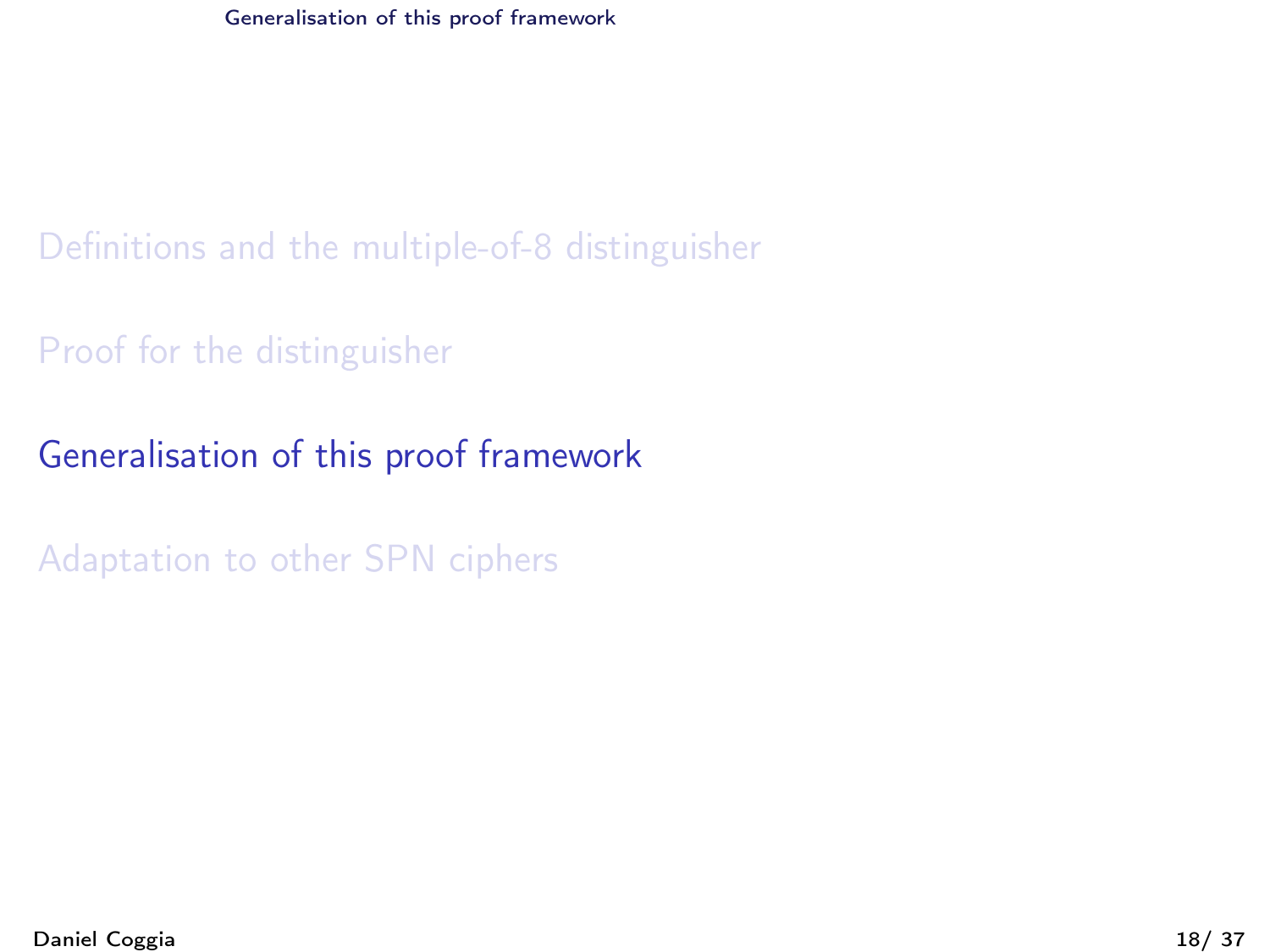<span id="page-33-0"></span>A few slides earlier...

$$
\mathcal{C}_I \xrightarrow{\text{ShiftRows}} \mathcal{ID}_I \xrightarrow{\text{MixColumns}} \mathcal{M}_I
$$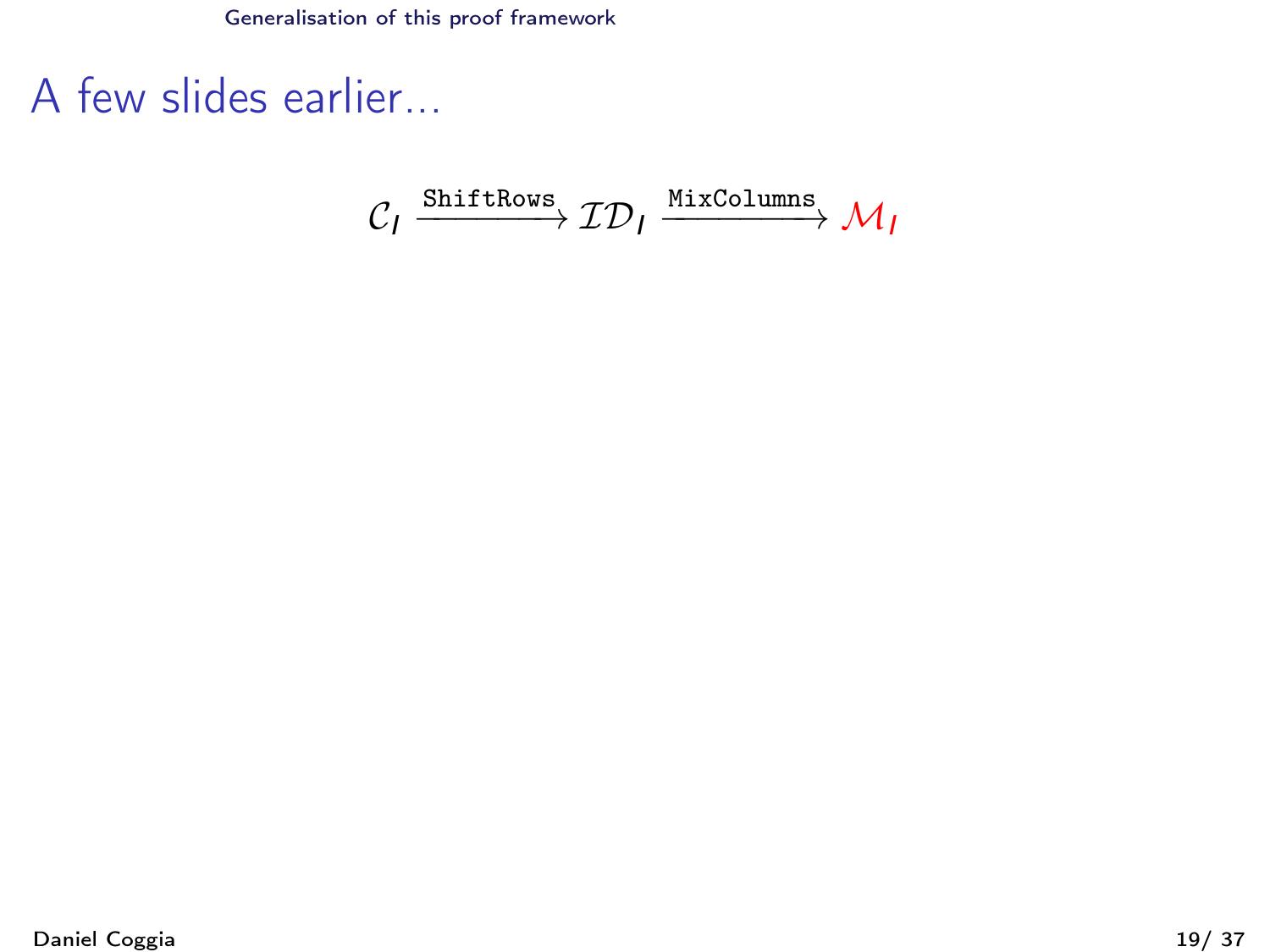<span id="page-34-0"></span>A few slides earlier...

$$
\mathcal{C}_I \xrightarrow{\text{ShiftRows}} \mathcal{ID}_I \xrightarrow{\text{MixColumns}} \mathcal{M}_I
$$

Definition

 $\rho^0, \rho^1, q^0, q^1 \in (\mathcal{M}_I + \mathsf{a}), P = \{ \rho^0, \rho^1 \}, Q = \{ q^0, q^1 \}$  $P \sim Q$  if:

- $\triangleright$  P and Q share the same information set K.
- $\blacktriangleright \ \forall k \in K, \exists b \in \{0,1\}: \forall i \in I, q_{i,k}^0 = p_{i,k}^b \ \text{et} \ q_{i,k}^1 = p_{i,k}^{1-b}$  $i,k$ .

 $\sim$  is an equivalence relation on the pairs of  $(M_1 + a)$ .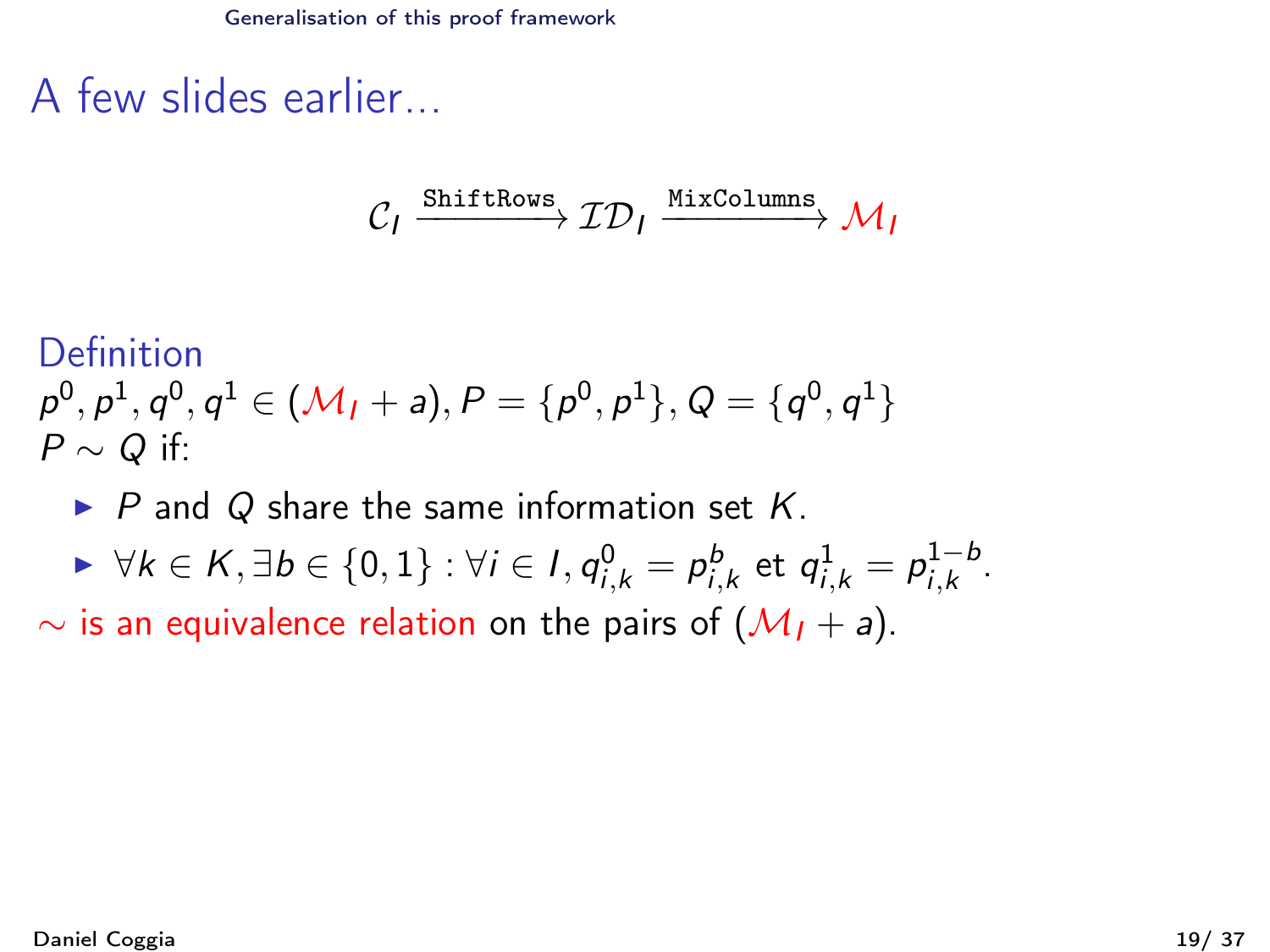<span id="page-35-0"></span>A few slides earlier...

$$
\mathcal{C}_1 \xrightarrow{\text{ShiftRows}} \mathcal{ID}_1 \xrightarrow{\text{MixColumns}} \mathcal{M}_1
$$

#### Definition

$$
p^0, p^1, q^0, q^1 \in (\mathcal{M}_1 + a), P = \{p^0, p^1\}, Q = \{q^0, q^1\}
$$
  
 $P \sim Q$  if:

 $\triangleright$  P and Q share the same information set K.

$$
\blacktriangleright \forall k \in K, \exists b \in \{0,1\} : \forall i \in I, q_{i,k}^0 = p_{i,k}^b \text{ et } q_{i,k}^1 = p_{i,k}^{1-b}.
$$

 $\sim$  is an equivalence relation on the pairs of  $(\mathcal{M}_1 + a)$ .

### Theorem

The function

$$
\Delta:\{\rho^0,\rho^1\}\longmapsto R(\rho^0)+R(\rho^1)
$$

is constant on the equivalence classes of  $\sim$ .

Daniel Coggia 19/ 37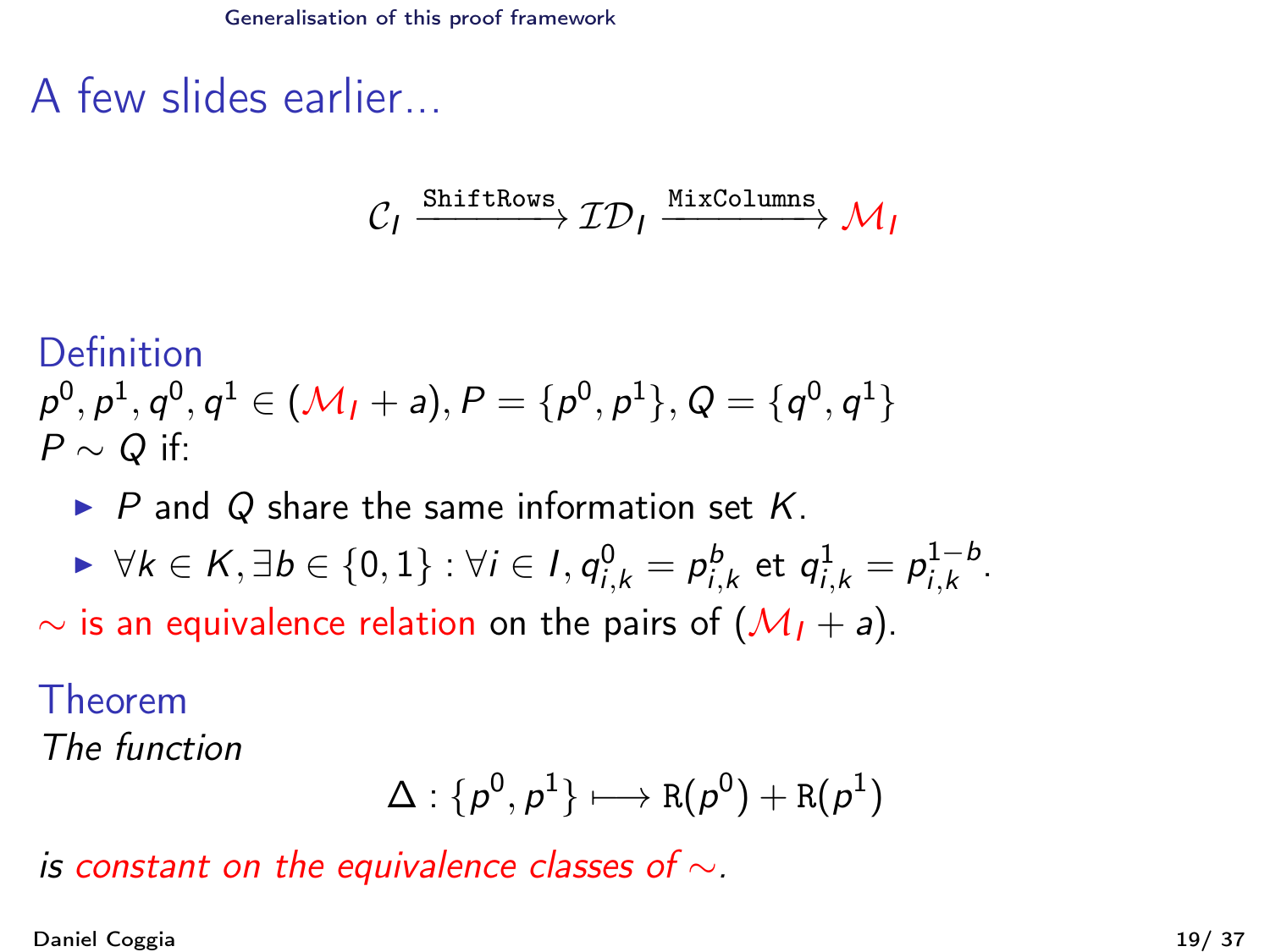<span id="page-36-0"></span>What relationship between  $M<sub>I</sub>$  and R makes it work ?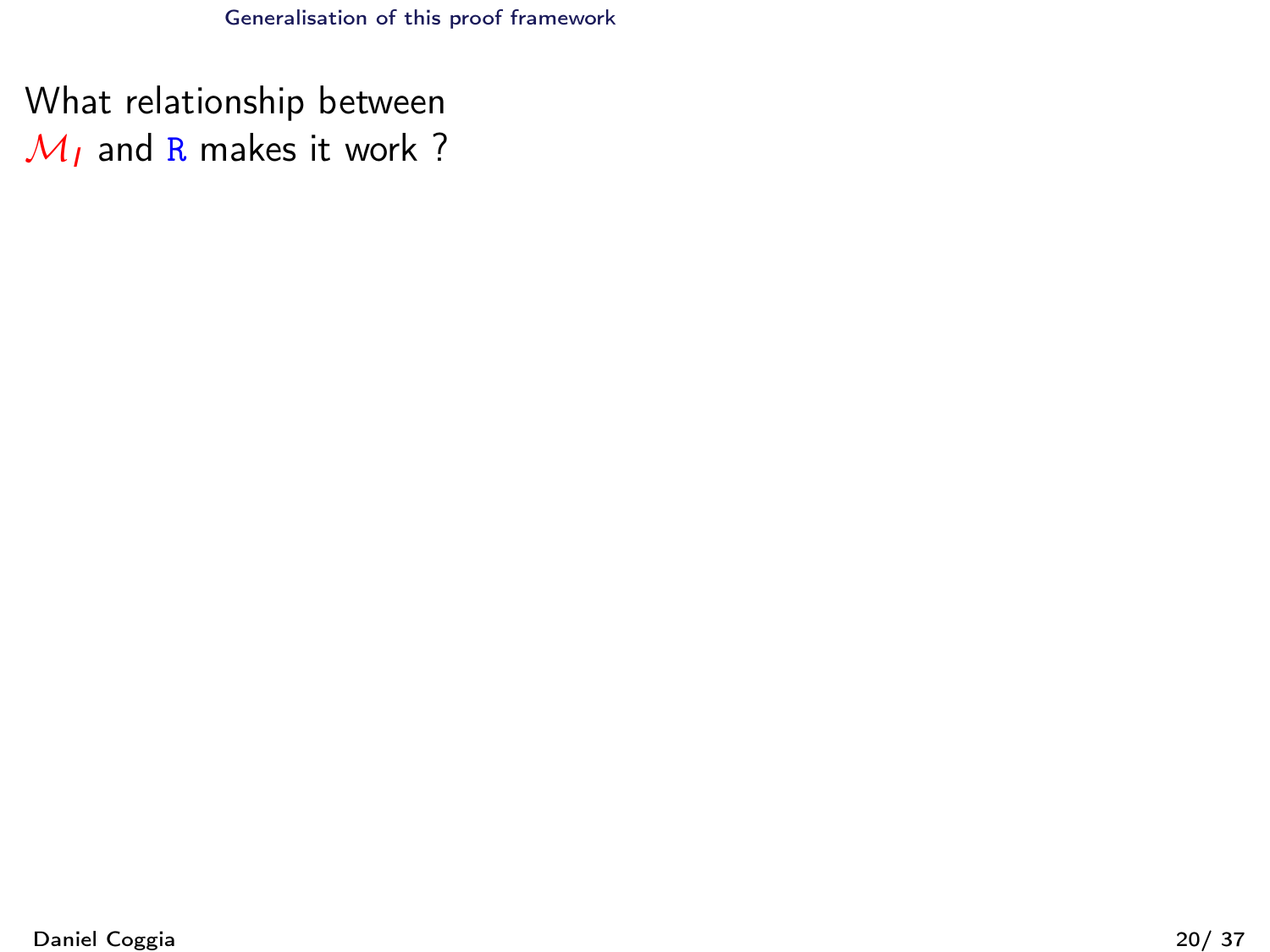$\sqrt{ }$ 

<span id="page-37-0"></span>What relationship between  $M<sub>I</sub>$  and R makes it work ?

Hint:

basis of  $M<sub>0.2</sub>$  in the canonical basis (basis on which SubBytes is defined)

```
2 1
1 3
1 2
3 1
     1 3
     1 2
     3 1
     2 1
           1 2
           3 1
           2 1
           1 3
                 3 1
                 2 1
                 1 3
                 1 2
                       \setminus
```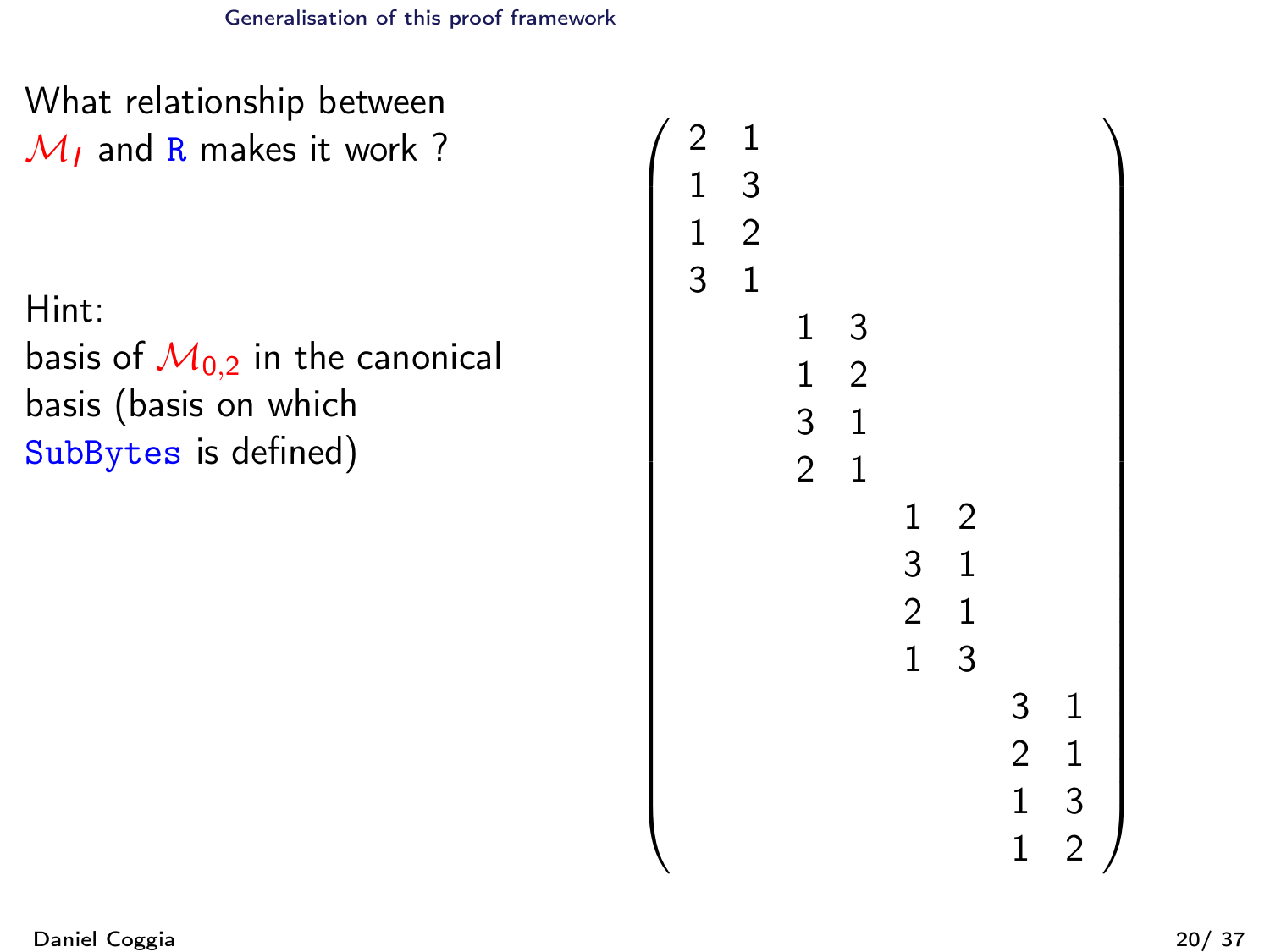<span id="page-38-0"></span>Basis g of  $V \subseteq \mathbb{F}_{2^8}^{16}$  for which the theorem holds i.e. V is compatible with SubBytes: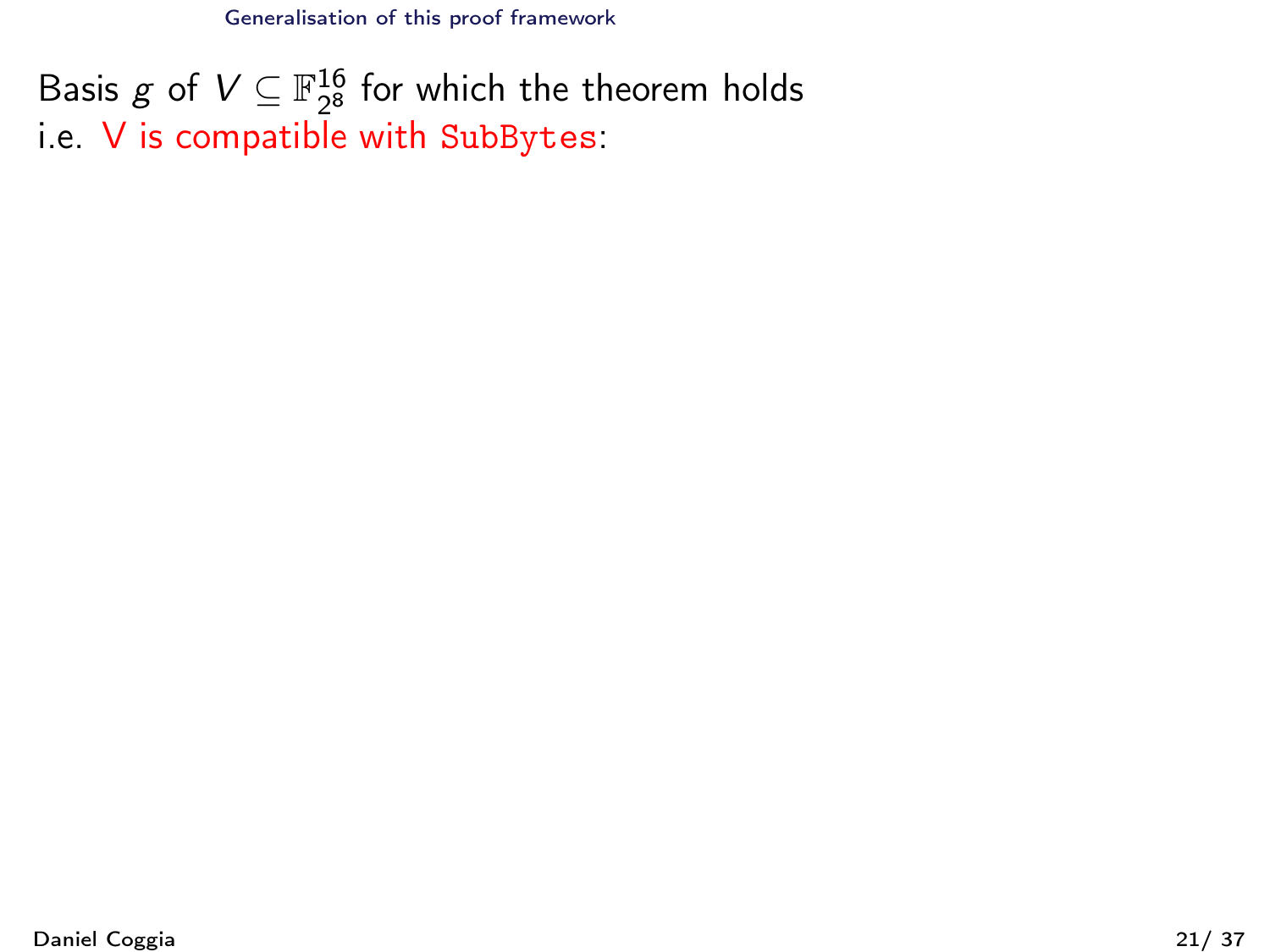<span id="page-39-0"></span>Basis g of  $V \subseteq \mathbb{F}_{28}^{16}$  for which the theorem holds  $^{16}_{2^8}$  for which the theorem holds i.e. V is compatible with SubBytes:

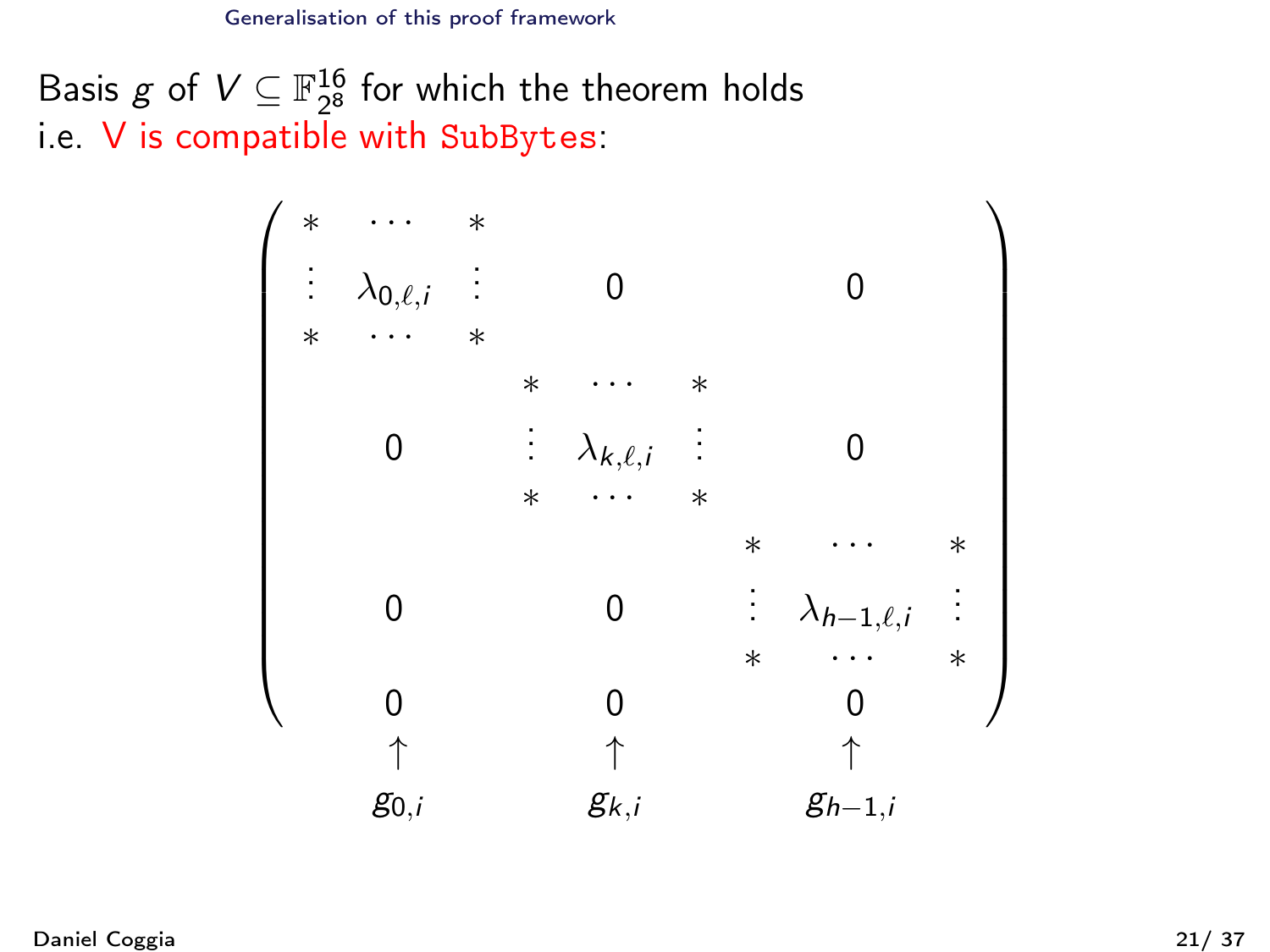<span id="page-40-0"></span>Basis g of  $V \subseteq \mathbb{F}_{2^8}^{16}$  for which the theorem holds i.e.  $V$  is compatible with SubBytes:

# $\mathfrak{C} \equiv 0 \mod 2^{h-1}$ 

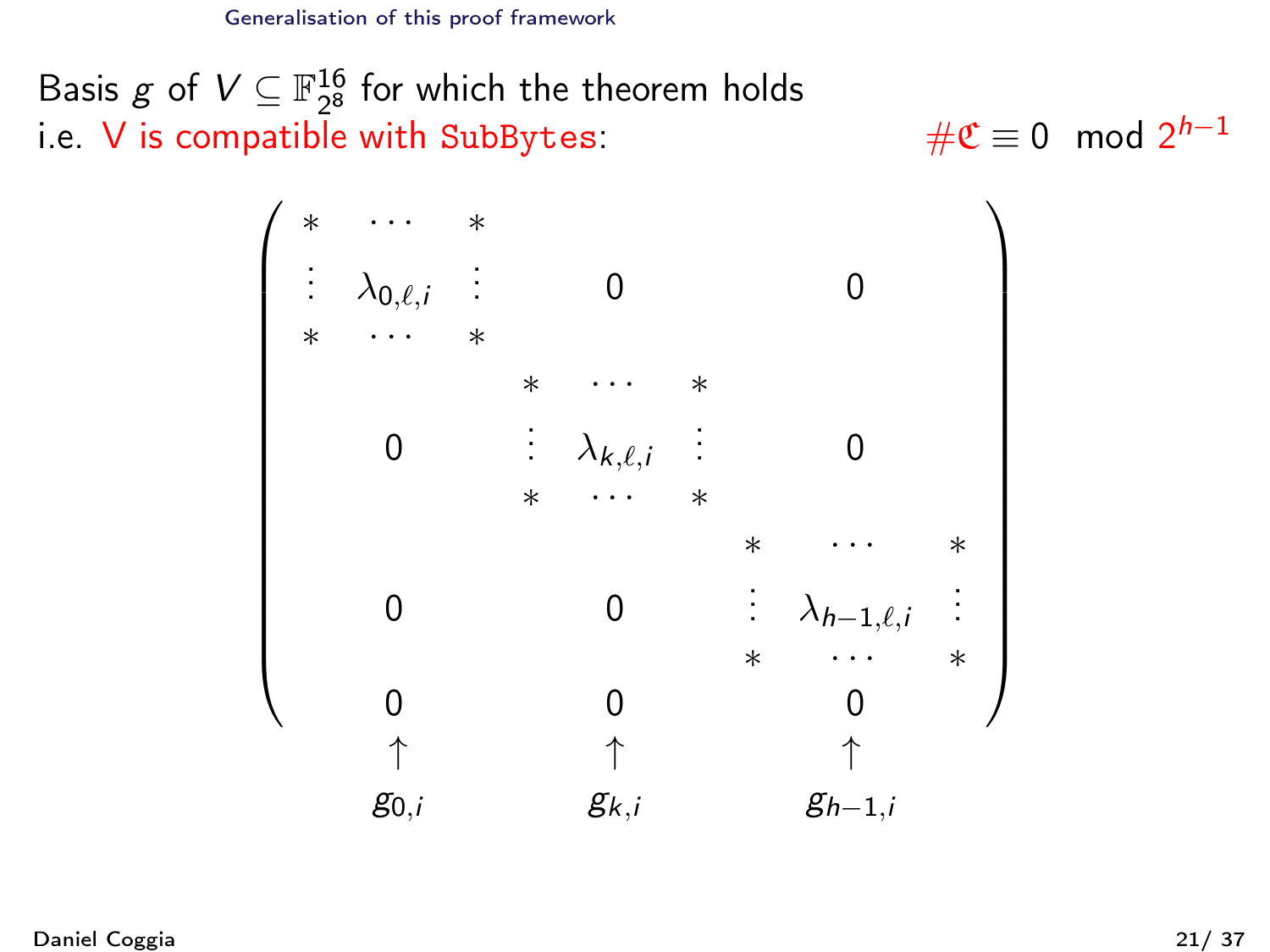<span id="page-41-0"></span>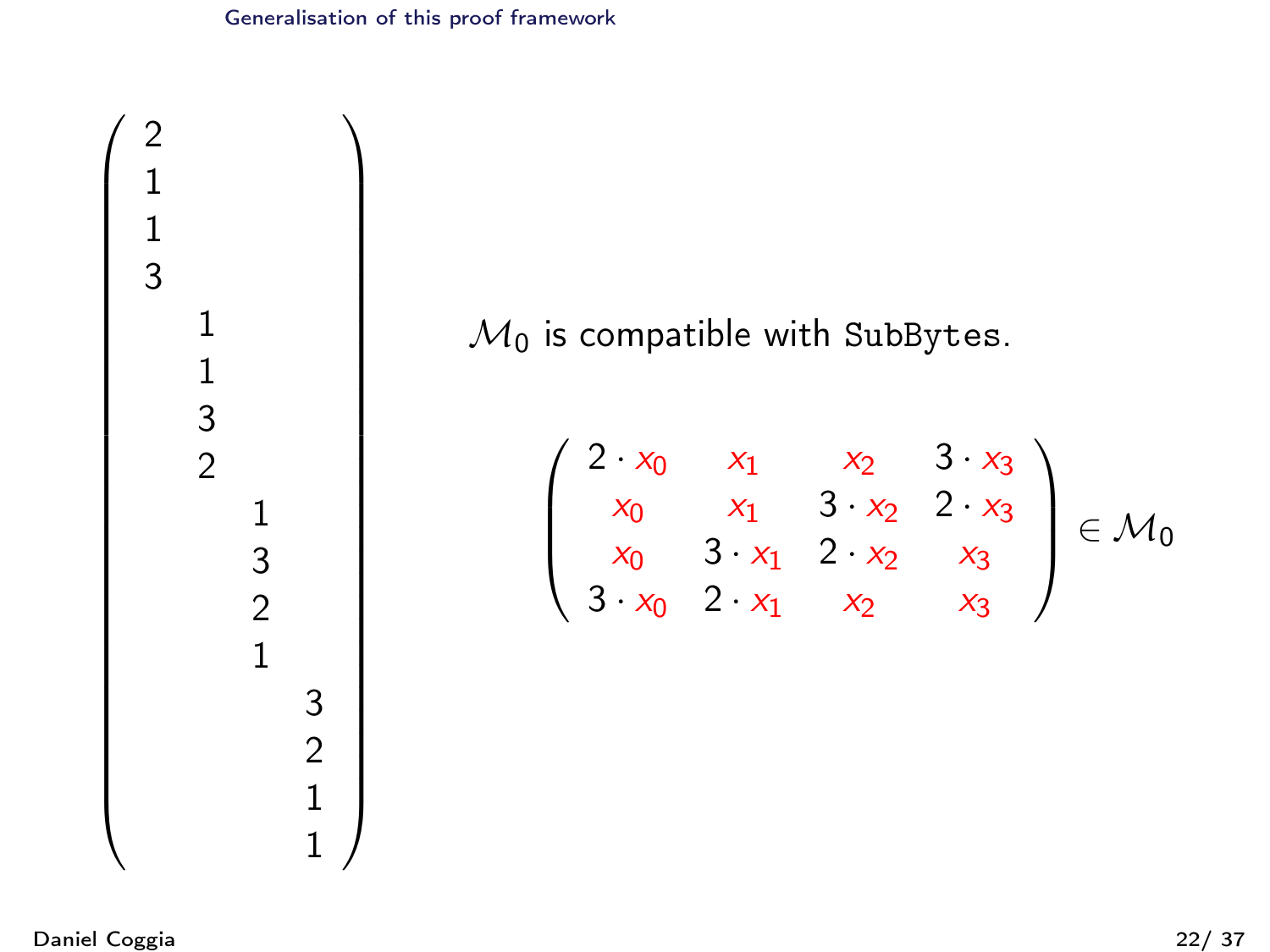<span id="page-42-0"></span>First mixture differential

Grassi, ToSC 2018

 $a \in \mathbb{F}_{2^8}^{16}$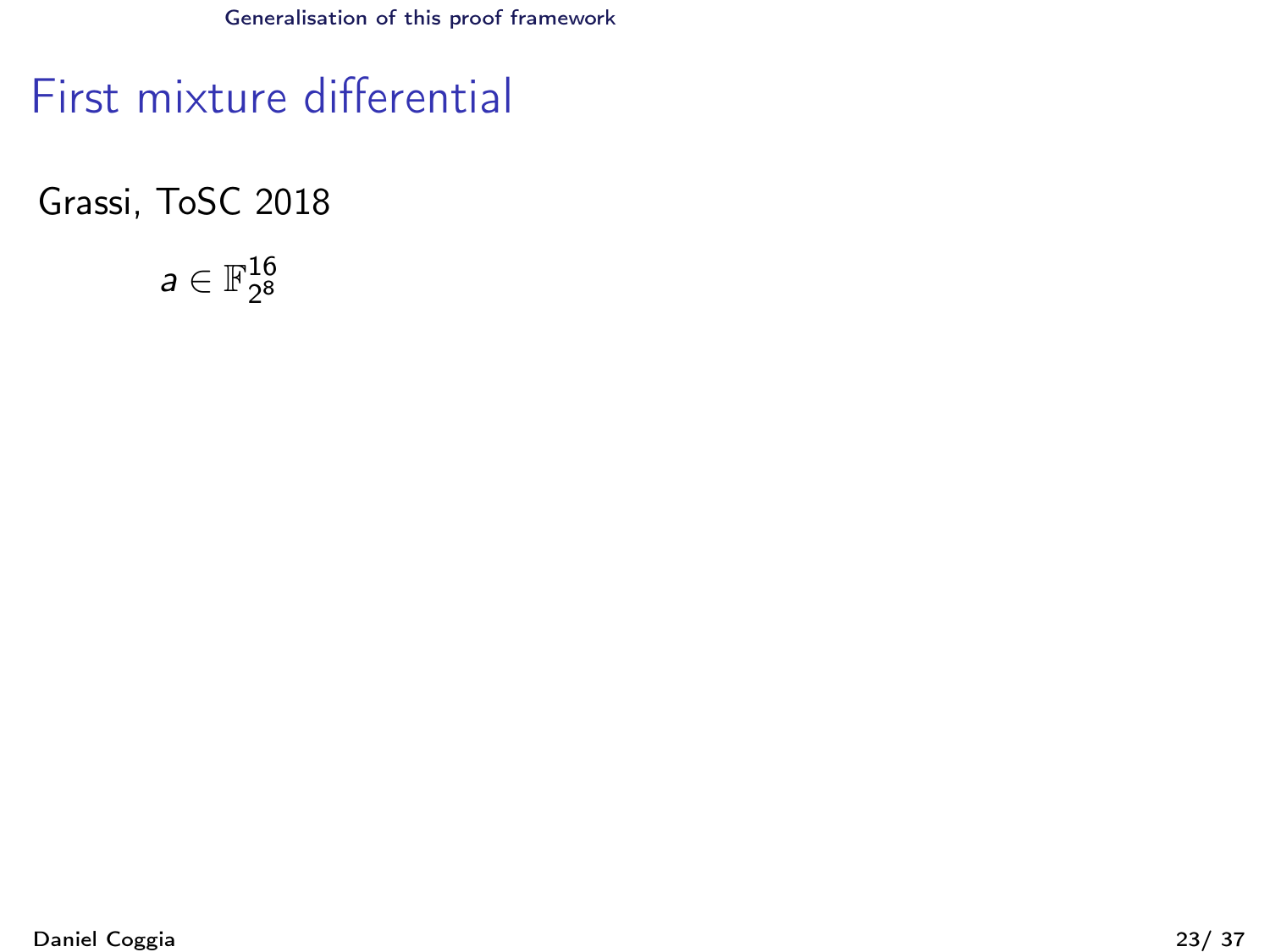<span id="page-43-0"></span>First mixture differential

Grassi, ToSC 2018

$$
a\in\mathbb{F}_{2^8}^{16}\qquad \qquad U=\mathrm{vect}_{\mathbb{F}_{2^8}}(e_{0,1},e_{1,1})
$$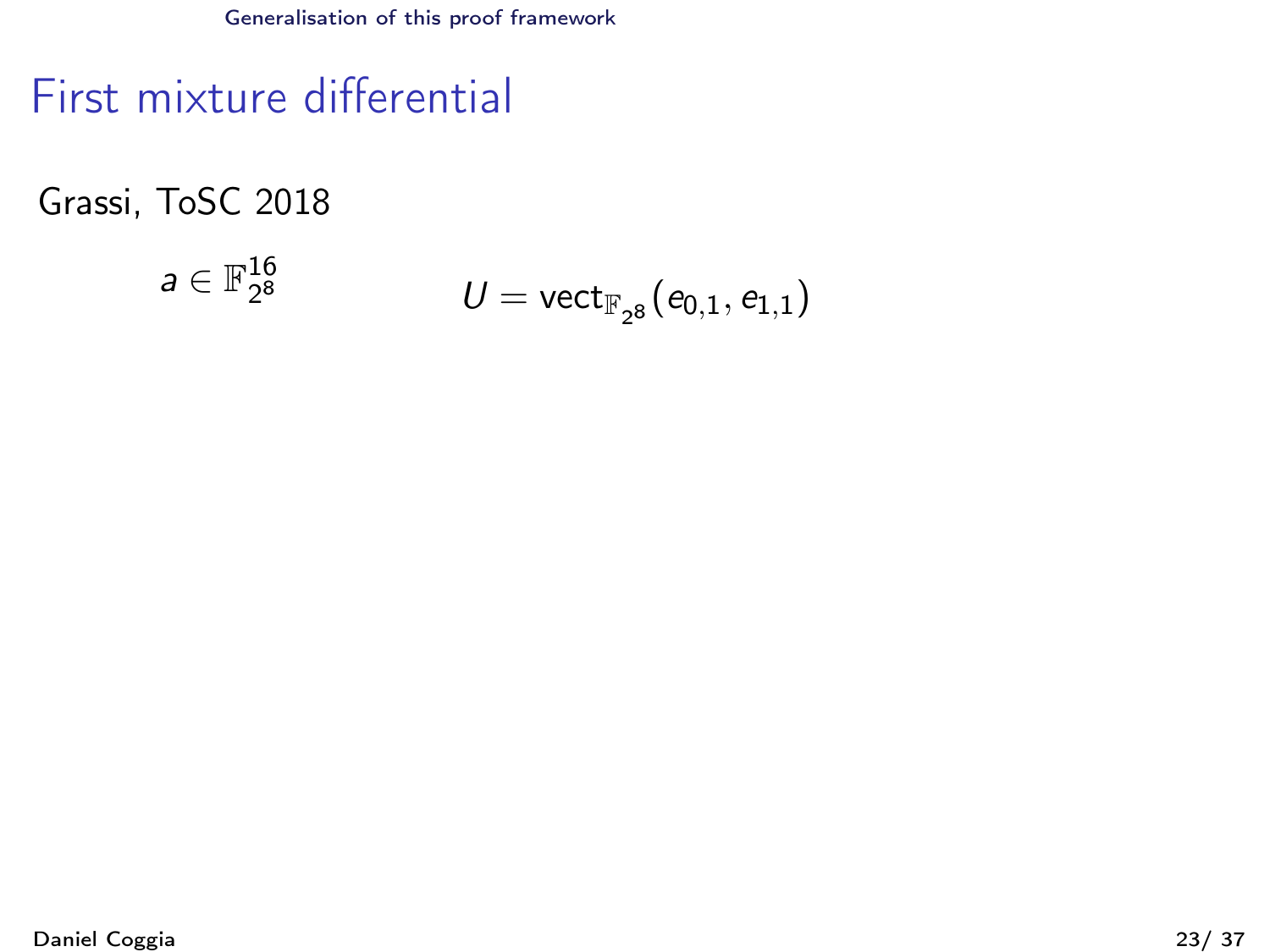# <span id="page-44-0"></span>First mixture differential

Grassi, ToSC 2018

$$
a\in\mathbb{F}_{2^8}^{16} \qquad \qquad U=\mathsf{vect}_{\mathbb{F}_{2^8}}(e_{0,1},e_{1,1}) \qquad J\subseteq\{0,1,2,3\}:\mathcal{M}_J
$$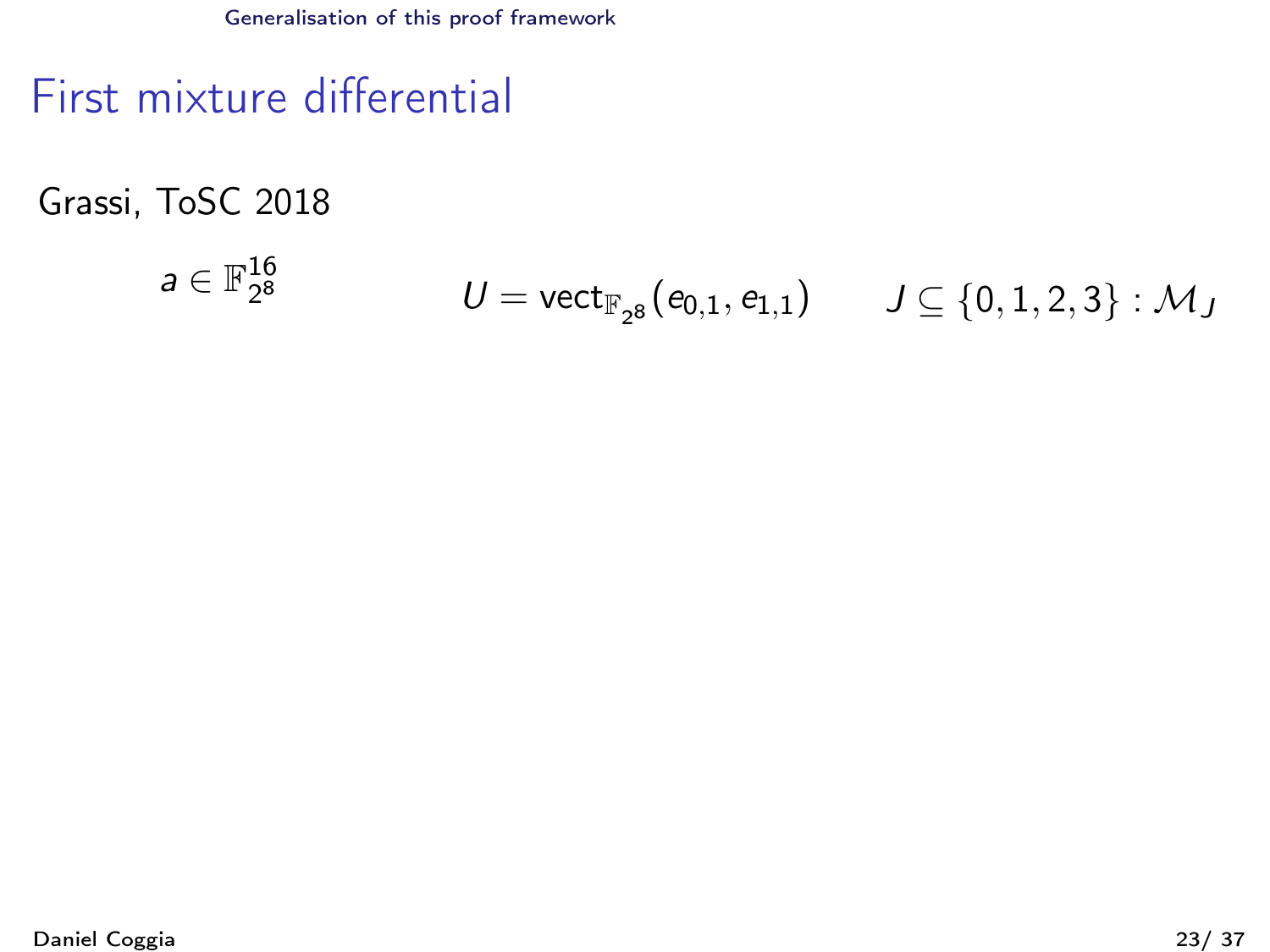# <span id="page-45-0"></span>First mixture differential

Grassi, ToSC 2018

$$
\begin{array}{lll} \mathsf{a}\in \mathbb{F}_{2^8}^{16} \qquad & U=\mathsf{vect}_{\mathbb{F}_{2^8}}(\mathsf{e}_{0,1},\mathsf{e}_{1,1}) \qquad J\subseteq \{0,1,2,3\} : \mathcal{M}_J \\ & & \\ \mathsf{p}^0,\mathsf{p}^1,\mathsf{q}^0,\mathsf{q}^1\in (U+\mathsf{a}) \\ & & \\ \mathsf{p}^0\equiv (\mathsf{x}_0,\mathsf{x}_1), \quad \mathsf{p}^1\equiv (\mathsf{y}_0,\mathsf{y}_1) \\ & & \\ \mathsf{q}^0\equiv (\mathsf{x}_0,\mathsf{y}_1), \quad \mathsf{q}^1\equiv (\mathsf{y}_0,\mathsf{x}_1) \end{array}
$$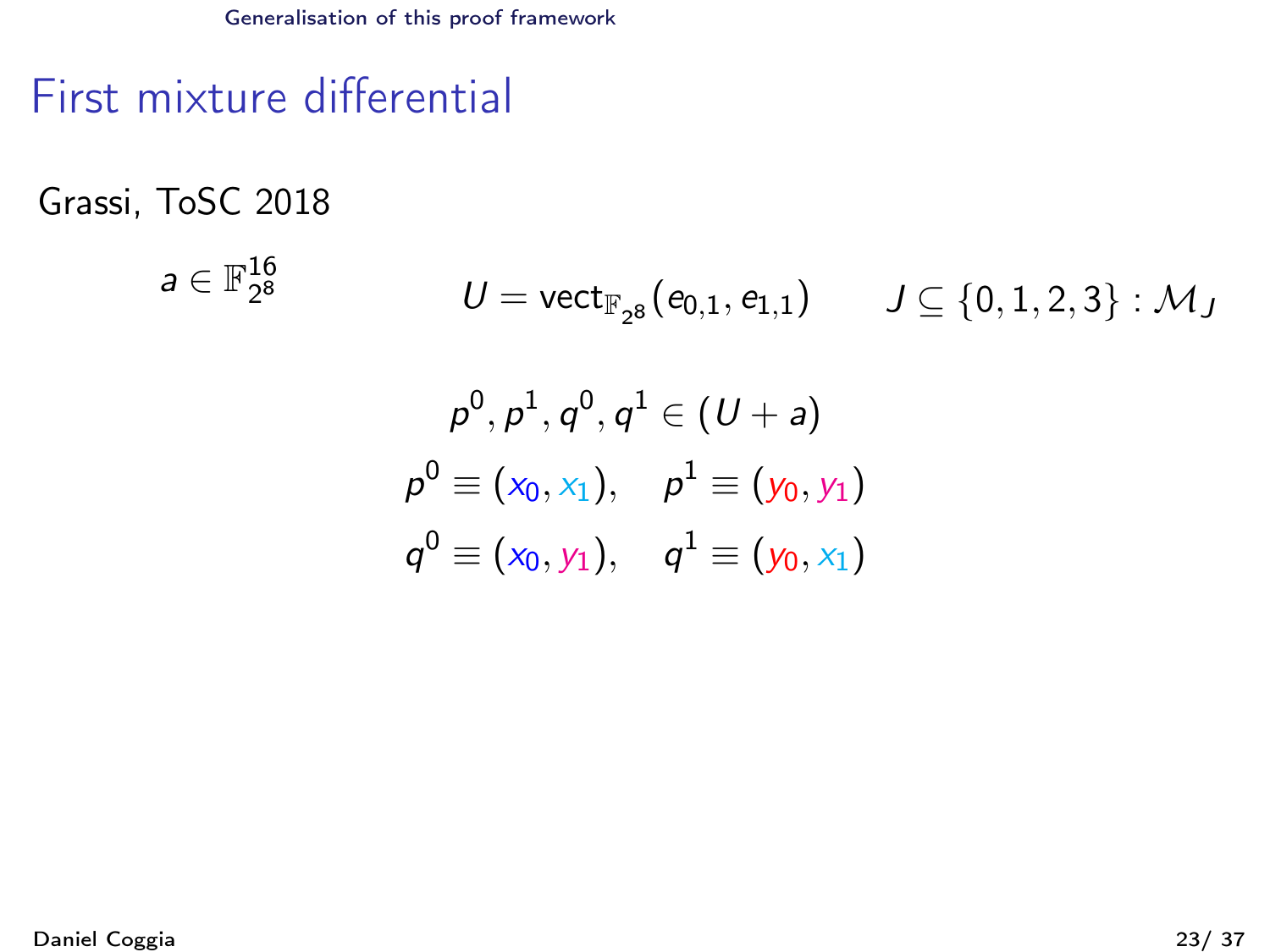# <span id="page-46-0"></span>First mixture differential

Grassi, ToSC 2018

$$
\begin{array}{lll} \mathsf{a}\in\mathbb{F}_{2^8}^{16} & \qquad U=\mathsf{vect}_{\mathbb{F}_{2^8}}(\mathsf{e}_{0,1},\mathsf{e}_{1,1}) & \qquad J\subseteq\{0,1,2,3\}:\mathcal{M}_J \\ & & \\ \mathsf{p}^0,\mathsf{p}^1,\mathsf{q}^0,\mathsf{q}^1\in(U+\mathsf{a}) \\ & & \\ \mathsf{p}^0\equiv(\mathsf{x}_0,\mathsf{x}_1),\quad \mathsf{p}^1\equiv(\mathsf{y}_0,\mathsf{y}_1) \\ & & \\ \mathsf{q}^0\equiv(\mathsf{x}_0,\mathsf{y}_1),\quad \mathsf{q}^1\equiv(\mathsf{y}_0,\mathsf{x}_1) \end{array}
$$

Then

$$
R^4(\rho^0)+R^4(\rho^1)\in\mathcal{M}_J\iff R^4(q^0)+R^4(q^1)\in\mathcal{M}_J.
$$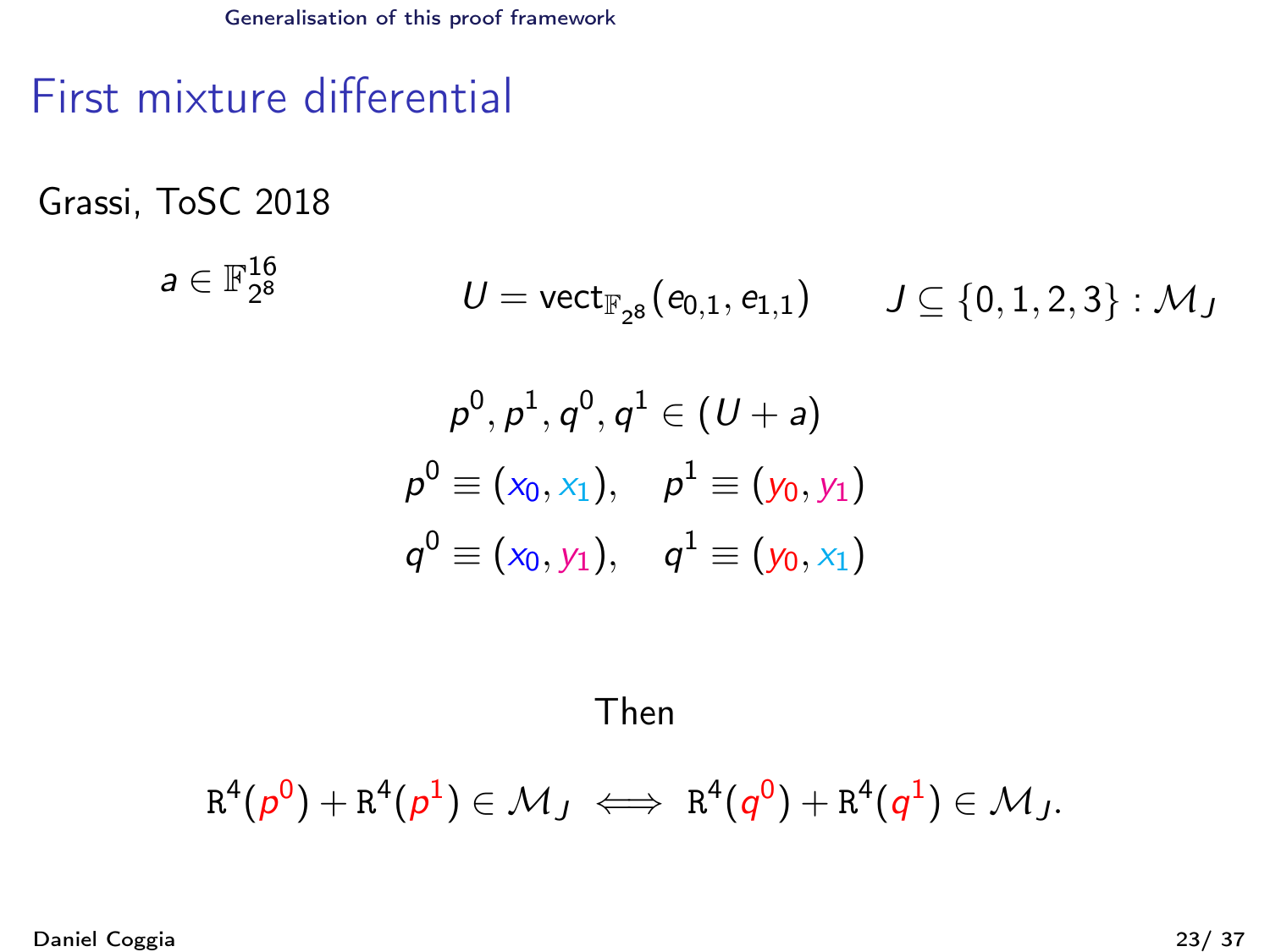# <span id="page-47-0"></span>Proof for the first mixture differential

$$
\mathcal{U}=\mathcal{C}_0\cap\mathcal{D}_{0,1}
$$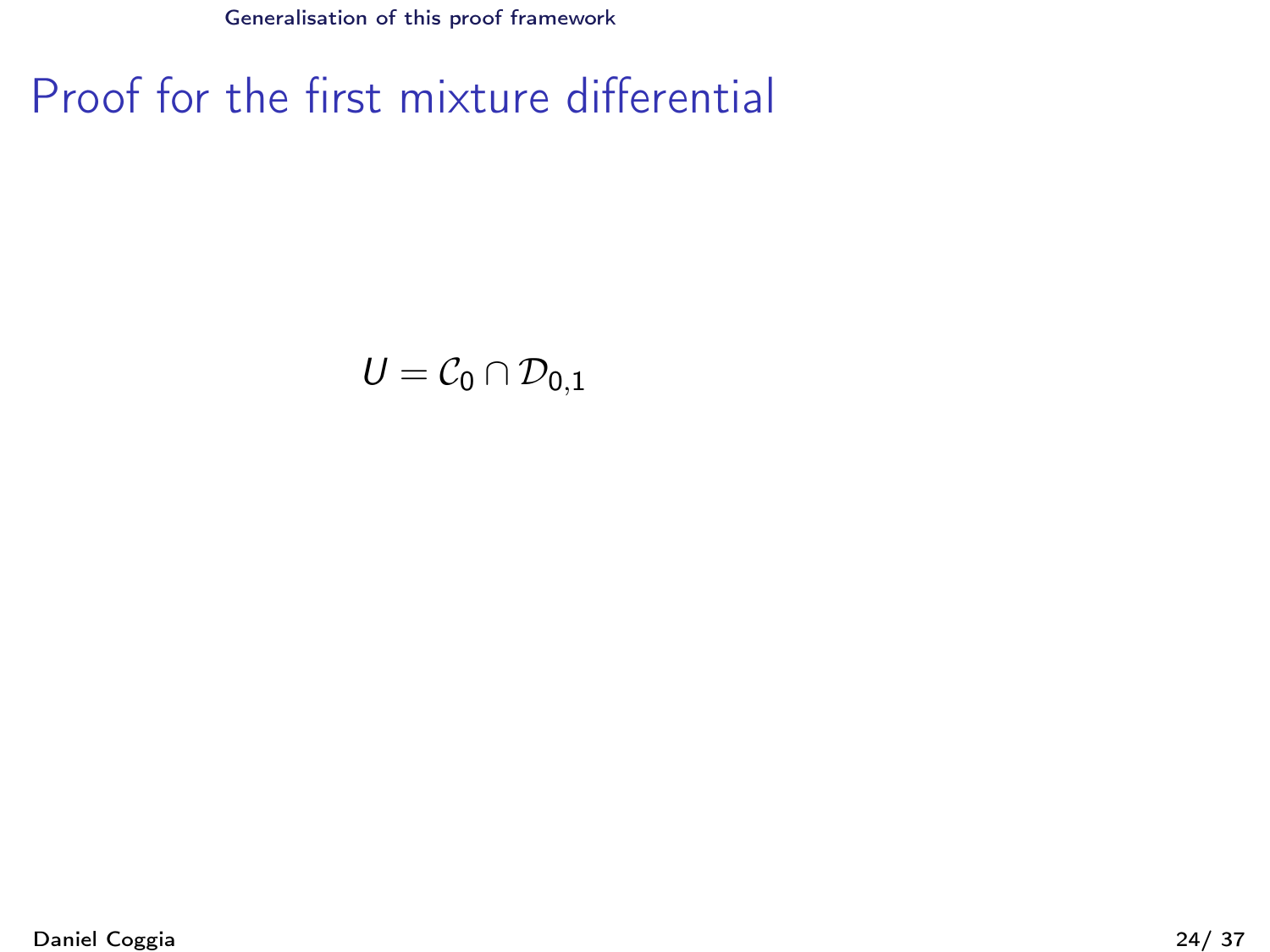# <span id="page-48-0"></span>Proof for the first mixture differential

$$
U = \mathcal{C}_0 \cap \mathcal{D}_{0,1} \qquad V = \mathcal{M}_0 \cap \mathcal{C}_{0,1}
$$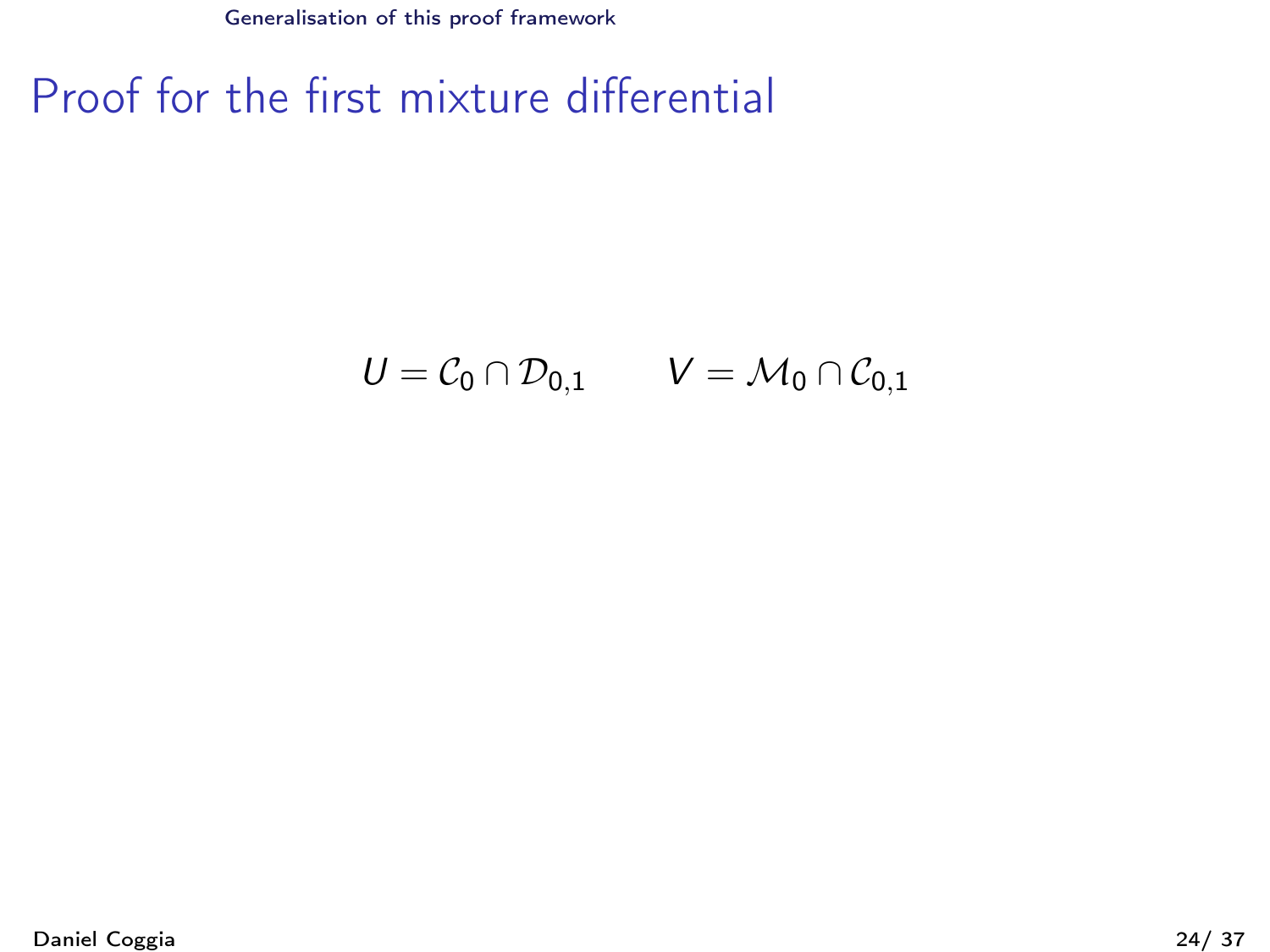# <span id="page-49-0"></span>Proof for the first mixture differential

$$
U=\mathcal{C}_0\cap\mathcal{D}_{0,1}\qquad V=\mathcal{M}_0\cap\mathcal{C}_{0,1}
$$

$$
U \stackrel{\text{R}}{\rightrightarrows} V
$$
  

$$
\exists b : \text{R}(p^0), \text{R}(p^1), \text{R}(q^0), \text{R}(q^1) \in (V + b)
$$

Daniel Coggia 24/ 37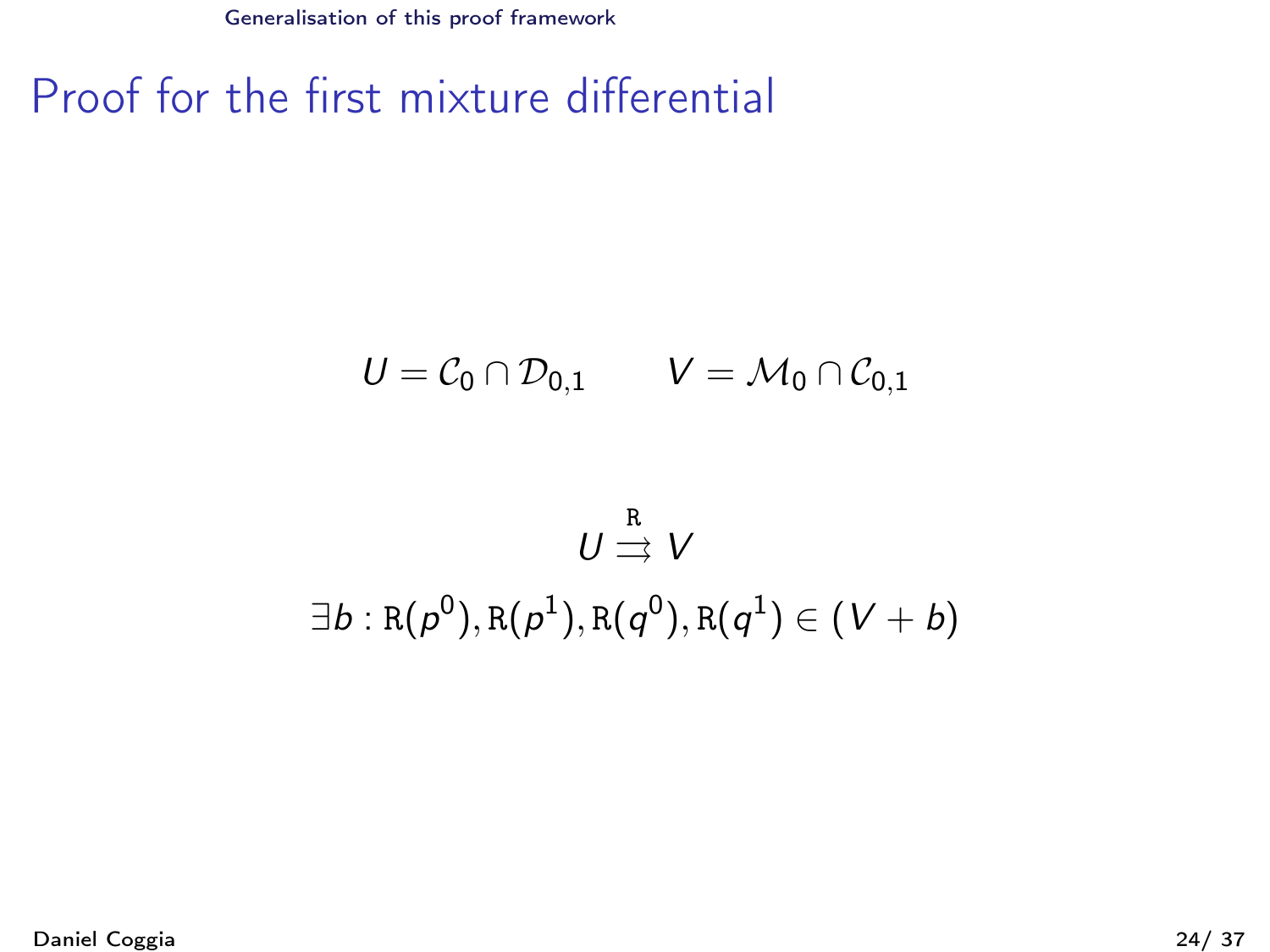<span id="page-50-0"></span>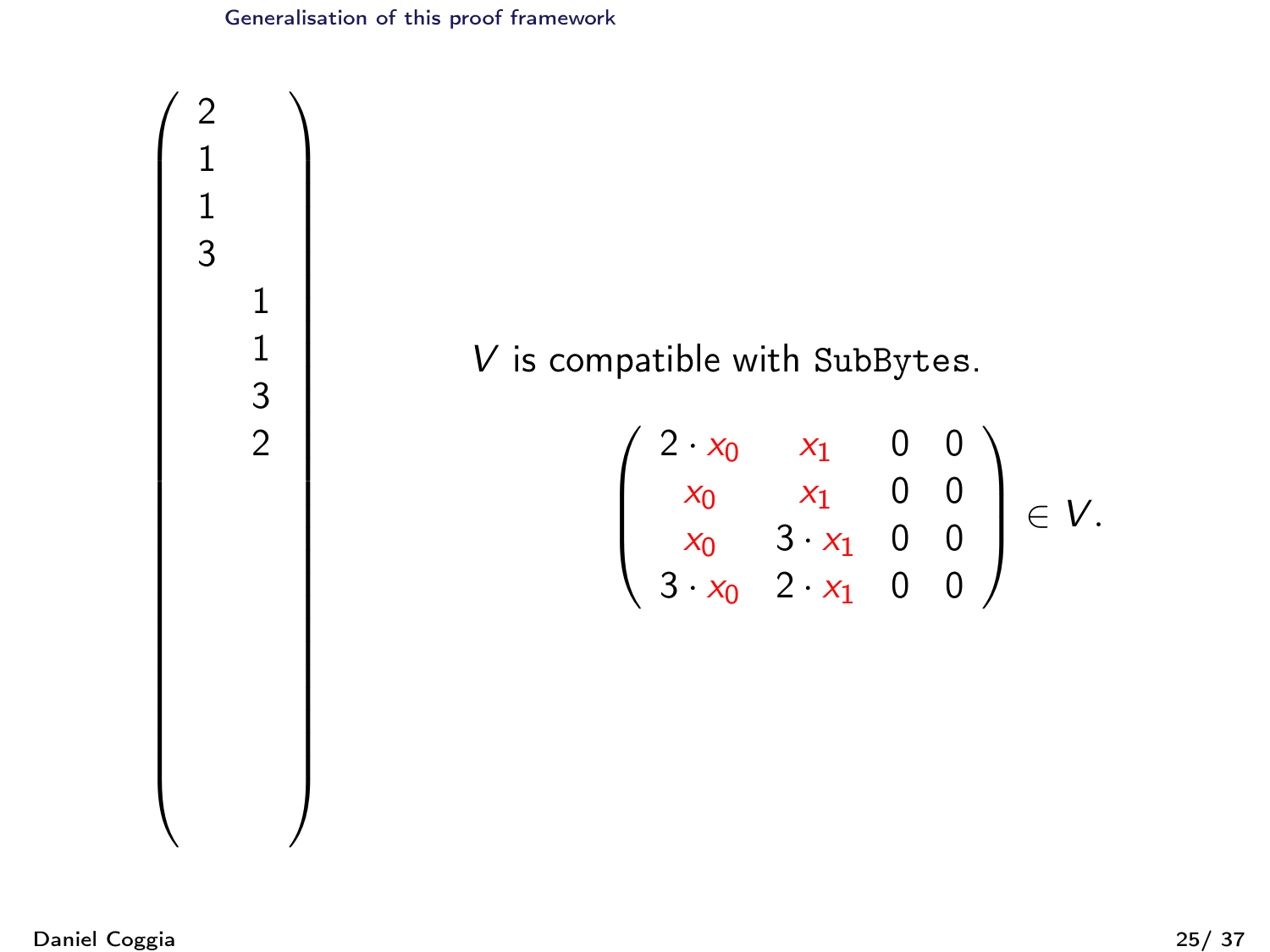<span id="page-51-0"></span>An easy computation gives:

$$
R(\rho^0) \equiv (\text{Sbox}(x_0 + a_{0,i}), \text{Sbox}(x_1 + a_{1,i}))
$$
  

$$
R(\rho^1) \equiv (\text{Sbox}(y_0 + a_{0,i}), \text{Sbox}(y_1 + a_{1,i}))
$$

$$
R(q^0) \equiv (\text{Sbox}(x_0 + a_{0,i}), \text{Sbox}(y_1 + a_{1,i}))
$$
  

$$
R(q^1) \equiv (\text{Sbox}(y_0 + a_{0,i}), \text{Sbox}(x_1 + a_{1,i}))
$$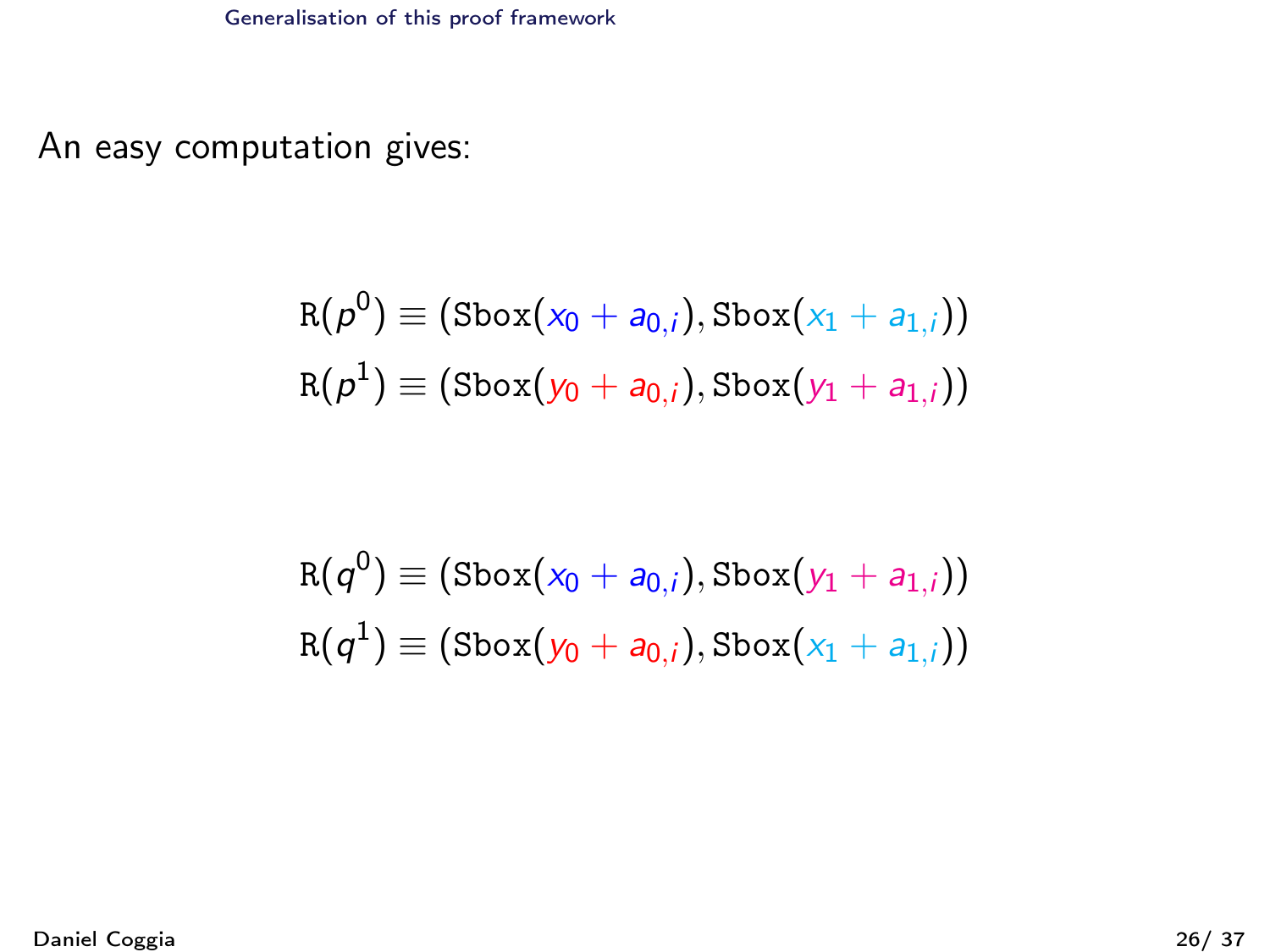<span id="page-52-0"></span>An easy computation gives:

$$
R(\rho^0) \equiv (\text{Sbox}(x_0 + a_{0,i}), \text{Sbox}(x_1 + a_{1,i}))
$$
  

$$
R(\rho^1) \equiv (\text{Sbox}(y_0 + a_{0,i}), \text{Sbox}(y_1 + a_{1,i}))
$$

$$
R(q^0) \equiv (\text{Sbox}(x_0 + a_{0,i}), \text{Sbox}(y_1 + a_{1,i}))
$$
  

$$
R(q^1) \equiv (\text{Sbox}(y_0 + a_{0,i}), \text{Sbox}(x_1 + a_{1,i}))
$$

 $\{ {\tt R}(\rho^0), {\tt R}(\rho^1) \} \sim$  $\{ {\tt R}(q^0), {\tt R}(q^1) \}$  in the compatible coset  $(V+b)$ 

Daniel Coggia 26/ 37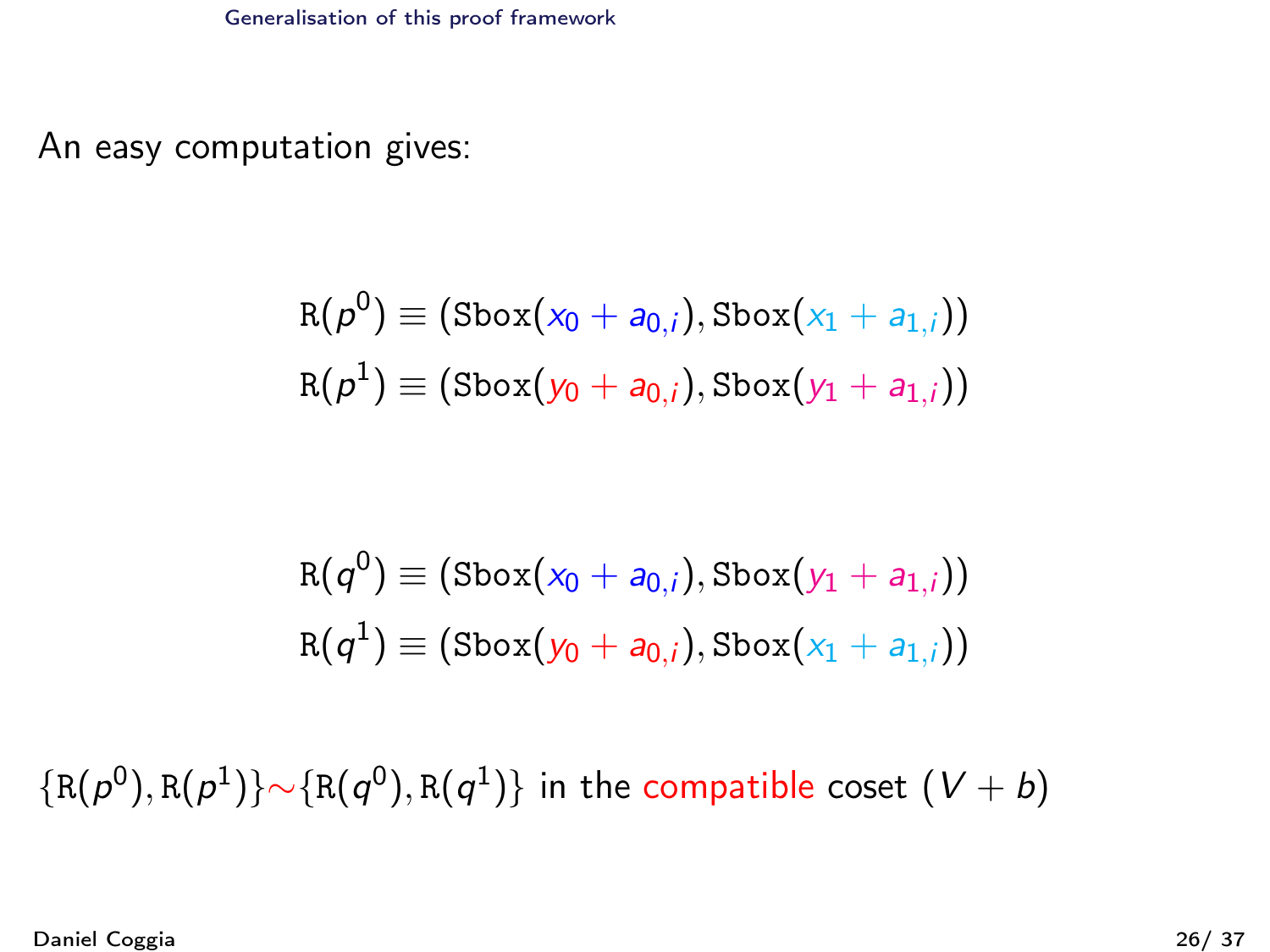<span id="page-53-0"></span>Theorem The function

$$
\Delta: \{r^0, r^1\} \longmapsto R(r^0) + R(r^1)
$$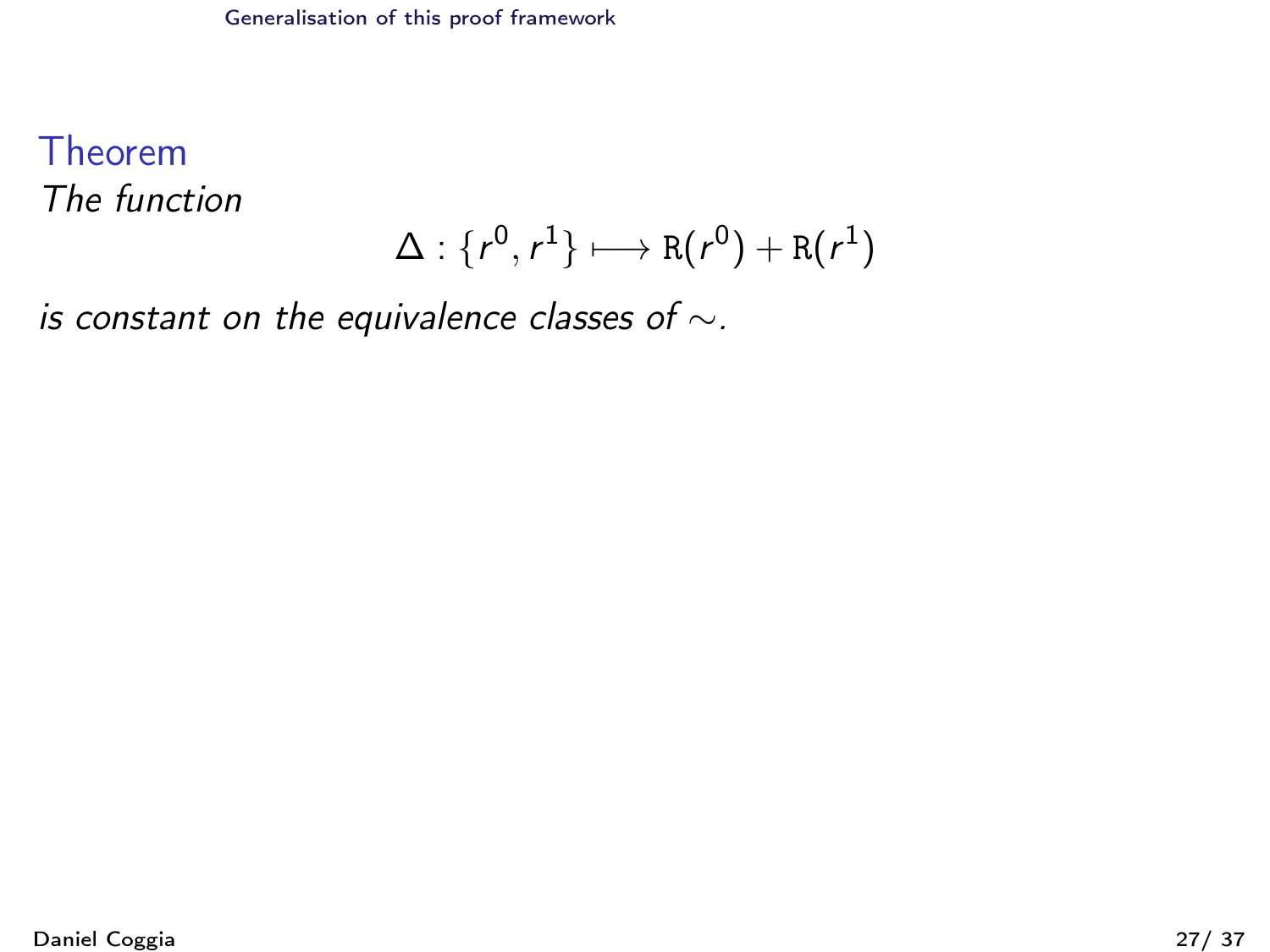### <span id="page-54-0"></span>Theorem The function

$$
\Delta: \{r^0, r^1\} \longmapsto R(r^0) + R(r^1)
$$

$$
\Rightarrow\quad \mathtt{R}^2(\rho^0)+\mathtt{R}^2(\rho^1)=\mathtt{R}^2(\mathit{q}^0)+\mathtt{R}^2(\mathit{q}^1)
$$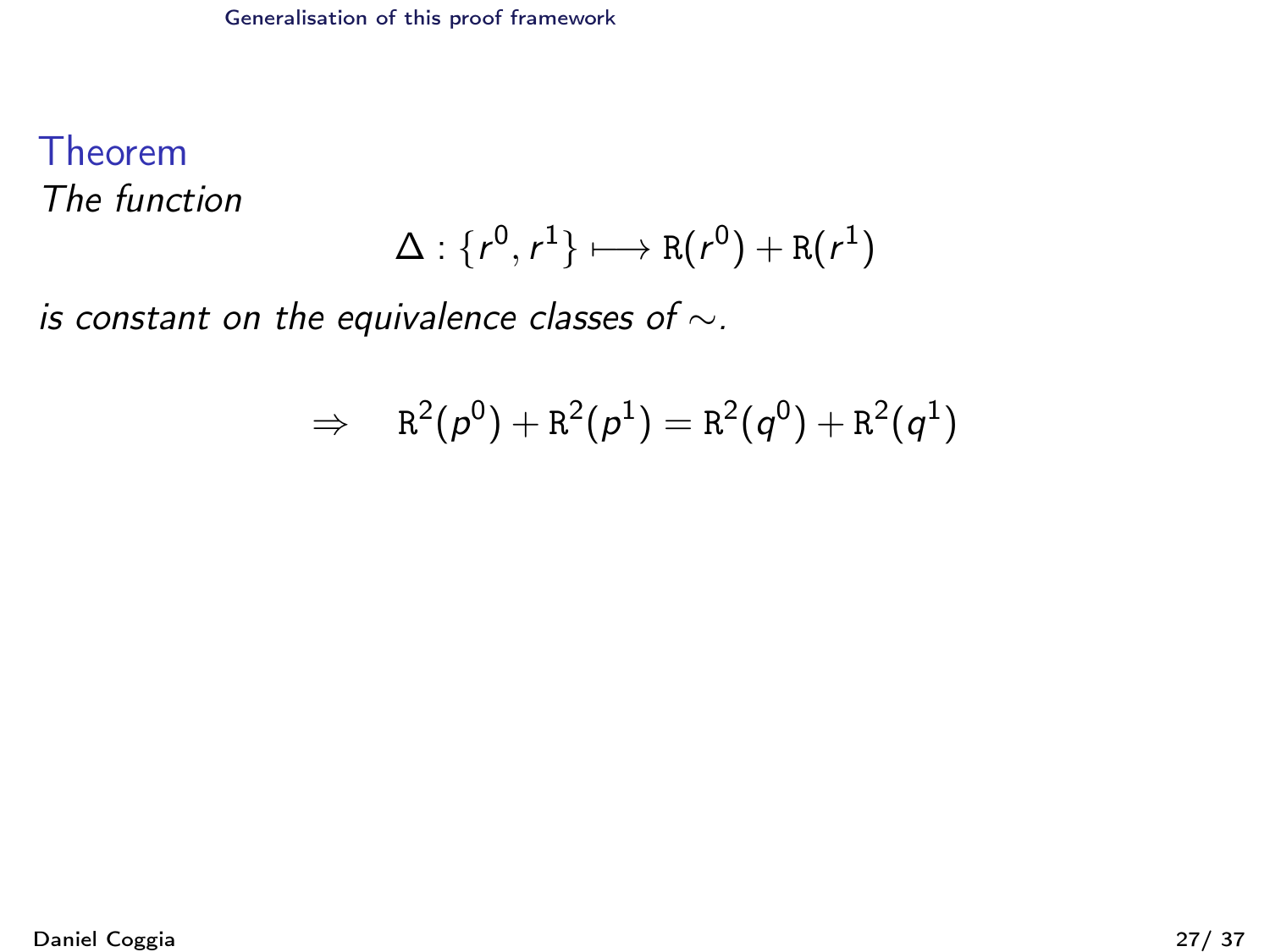### <span id="page-55-0"></span>Theorem The function

$$
\Delta: \{r^0, r^1\} \longmapsto R(r^0) + R(r^1)
$$

$$
\Rightarrow\quad \mathtt{R}^2(\rho^0)+\mathtt{R}^2(\rho^1)=\mathtt{R}^2(\mathit{q}^0)+\mathtt{R}^2(\mathit{q}^1)
$$

Since 
$$
\mathcal{D}_J \stackrel{\text{R}}{\rightrightarrows} \mathcal{C}_J \stackrel{\text{R}}{\rightrightarrows} \mathcal{M}_J
$$
,

$$
R^4(p^0) + R^4(p^1) \in \mathcal{M}_J \iff R^4(q^0) + R^4(q^1) \in \mathcal{M}_J.
$$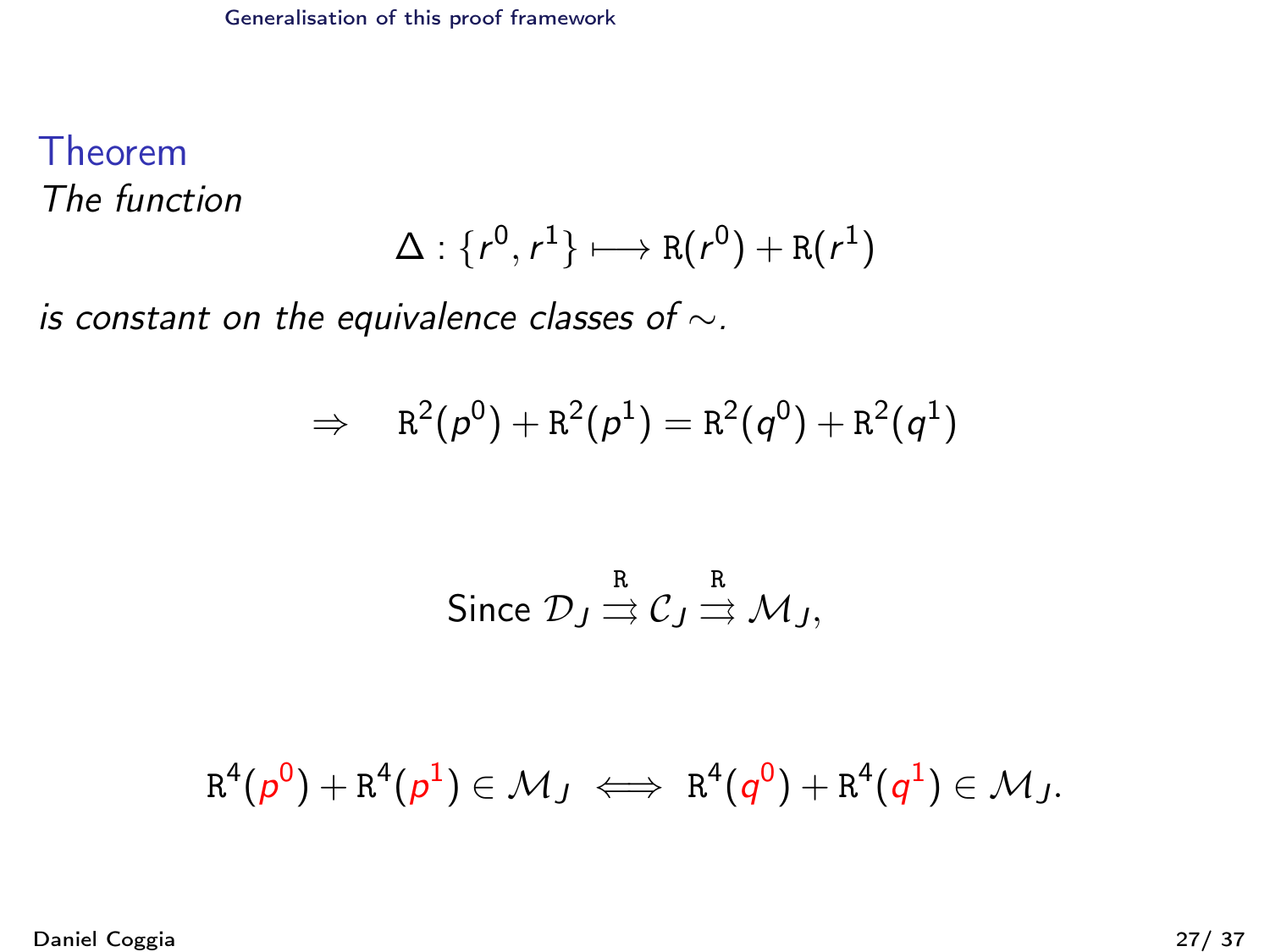<span id="page-56-0"></span>[Proof for the distinguisher](#page-21-0)

[Generalisation of this proof framework](#page-32-0)

[Adaptation to other SPN ciphers](#page-56-0)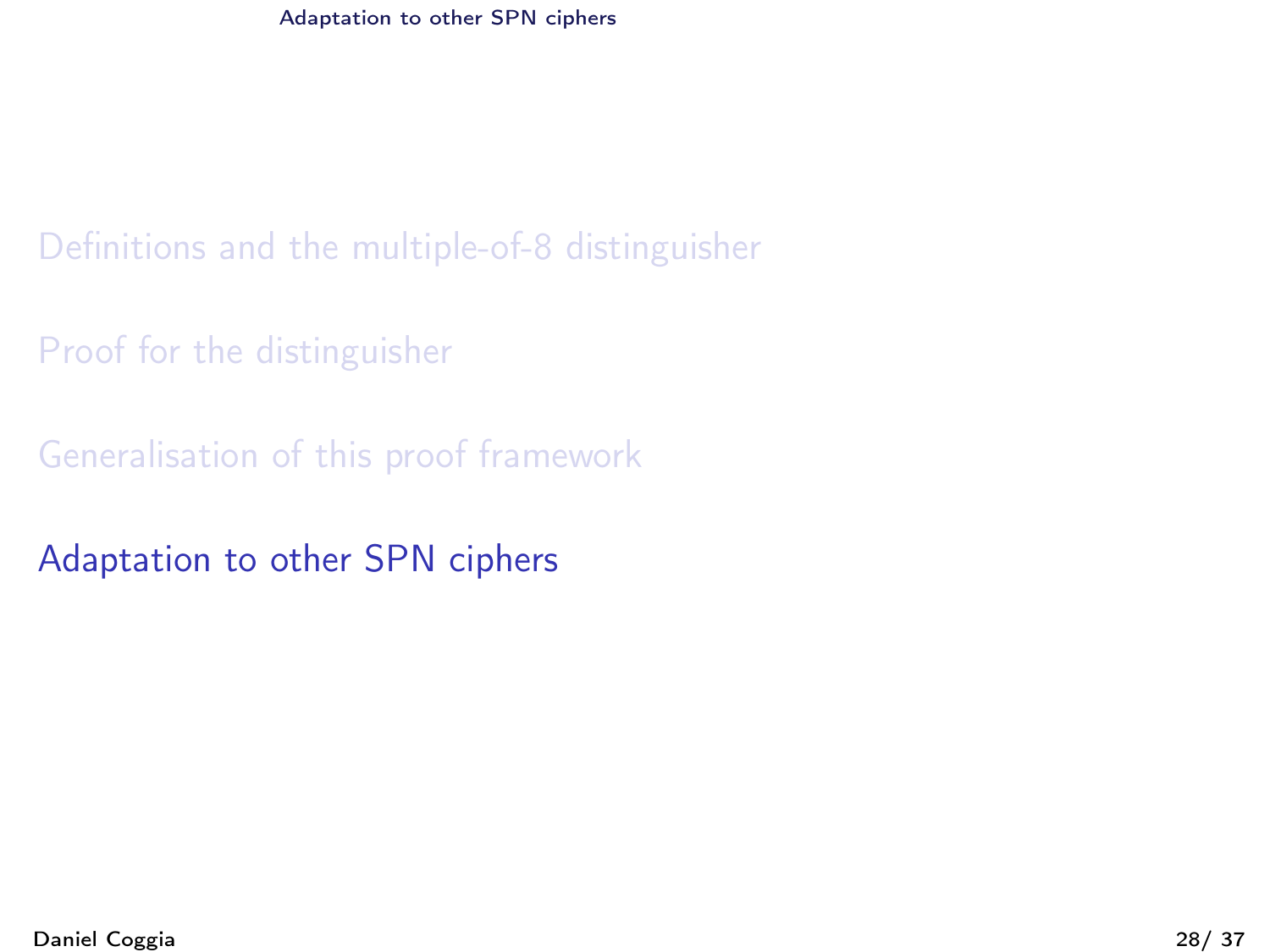# <span id="page-57-0"></span>Midori

Banik, Bogdanov, Isobe, Shibutani, Hiwatari, Akishita and Regazzoni at Asiacrypt 2015.

$$
\begin{pmatrix} x_0 & x_4 & x_8 & x_{12} \\ x_1 & x_5 & x_9 & x_{13} \\ x_2 & x_6 & x_{10} & x_{14} \\ x_3 & x_7 & x_{11} & x_{15} \end{pmatrix} \in \mathbb{F}_{2^d}^{16}
$$

► Sbox : 
$$
\mathbb{F}_{2^d}
$$
 →  $\mathbb{F}_{2^d}$ ,  $d = 4$  or  $d = 8$ 

- ▶ ShuffleCell SC (ShiftRows-type permutation)
- $\triangleright$  MixColumns with branch number 4

$$
\mathcal{M}_{\texttt{MixColumns}} = \left( \begin{array}{ccc} 0 & 1 & 1 & 1 \\ 1 & 0 & 1 & 1 \\ 1 & 1 & 0 & 1 \\ 1 & 1 & 1 & 0 \end{array} \right)
$$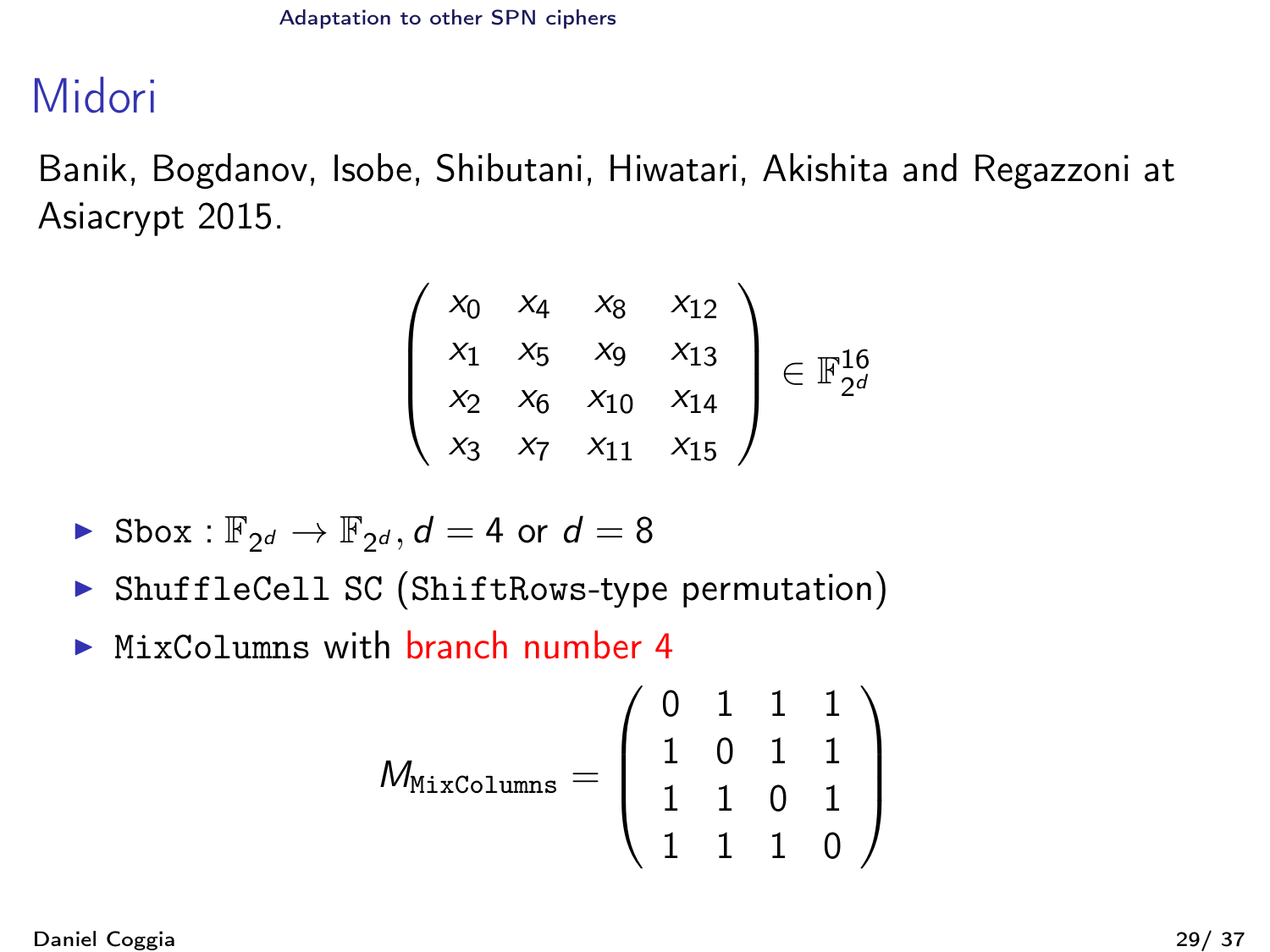#### <span id="page-58-0"></span>Leander, Tezcan and Wiemer at ToSC 2018:

#### The longest subspace trails are of the form:

$$
\mathcal{D}_I^{\mathsf{Mi}} \stackrel{\text{R}}{\Rightarrow} \mathcal{C}_I \stackrel{\text{R}}{\Rightarrow} \mathcal{M}_I^{\mathsf{Mi}}
$$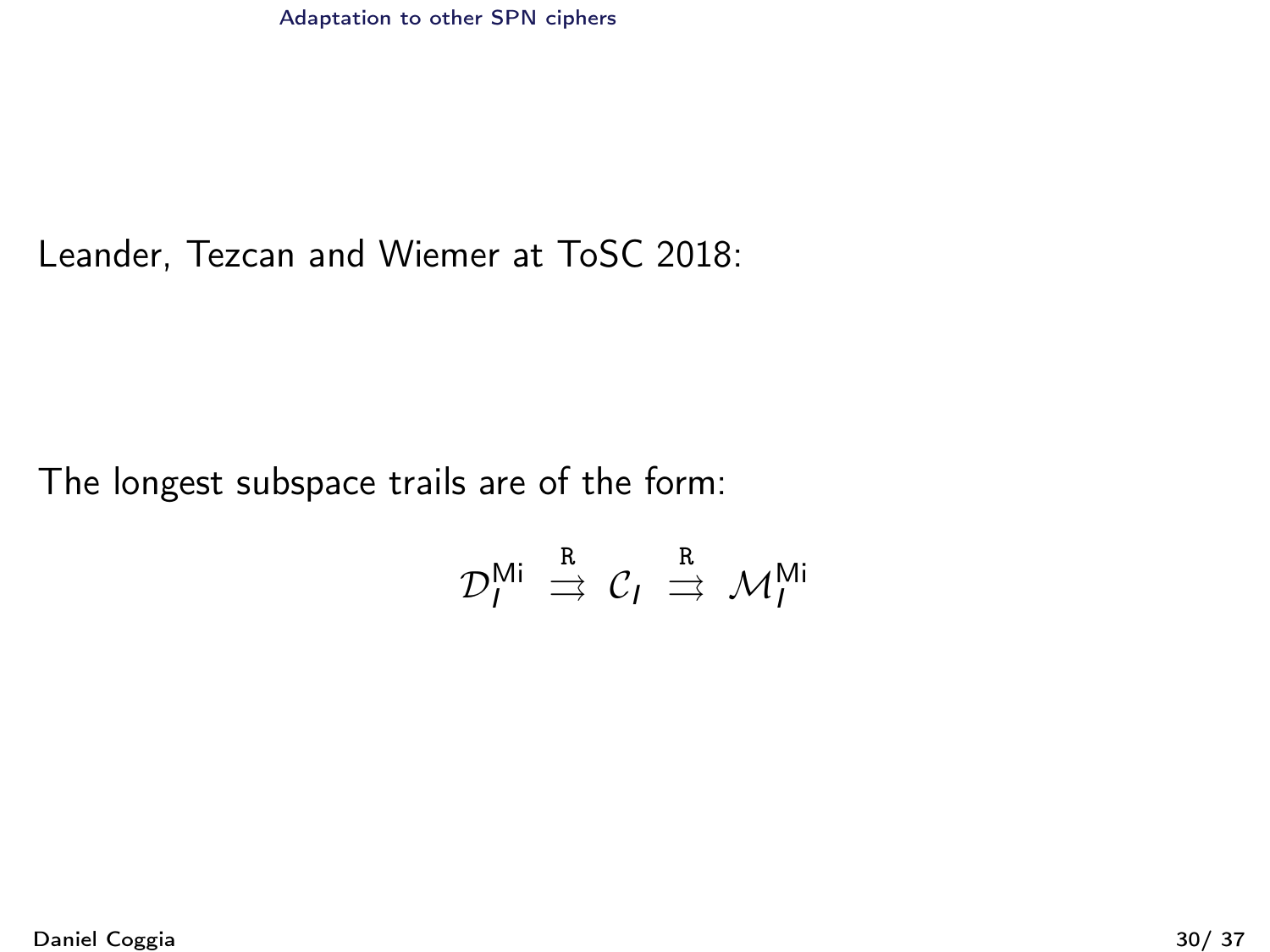#### [Adaptation to other SPN ciphers](#page-59-0)

<span id="page-59-0"></span>A basis of  $\mathcal{M}_0^{\textsf{Mi}}$ :



4 blocks  $\Rightarrow$   $\#\mathfrak{C} \equiv 0 \mod 8$ .

Daniel Coggia 31/ 37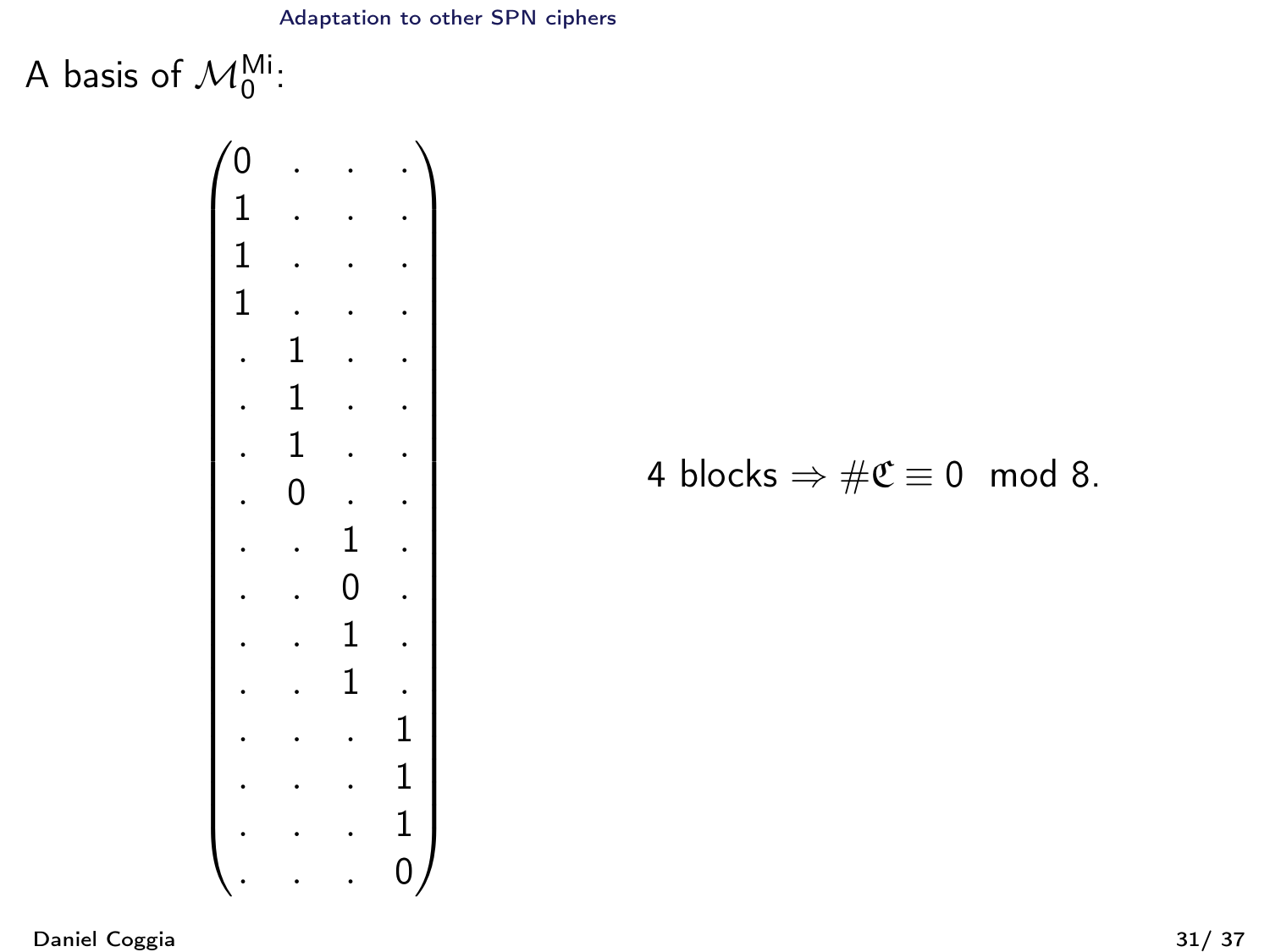<span id="page-60-0"></span>Multiple-of-8 distinguisher on 5 (out of 16 or 20) rounds for Midori even if the branch number is 4:

$$
\overbrace{{\cal D}^{\text{Mi}}_I \stackrel{R}{\ \rightrightarrows \ \cal C_I \stackrel{R}{\ \rightrightarrows \ \cal M_I^{\text{Mi}}} }^{\text{2}} \overbrace{{\cal M}^{\text{Adapted Lemma}}_I \ \overbrace{{\cal D}^{\text{Mi}}_J \stackrel{R}{\ \rightrightarrows \ \cal C_J \stackrel{R}{\ \rightrightarrows \ \cal M_J^{\text{Mi}}}}^{\text{2}}
$$

 $\#\{\{p^0,p^1\} \text{ with } p^0,p^1 \in {\mathcal D}^{\mathsf{Mi}}_i + a \mid {\mathtt{R}}^5(p^0) + {\mathtt{R}}^5(p^1) \in {\mathcal M}_j^{\mathsf{Mi}}\} \equiv 0 \mod 8$ 

Daniel Coggia 32/ 37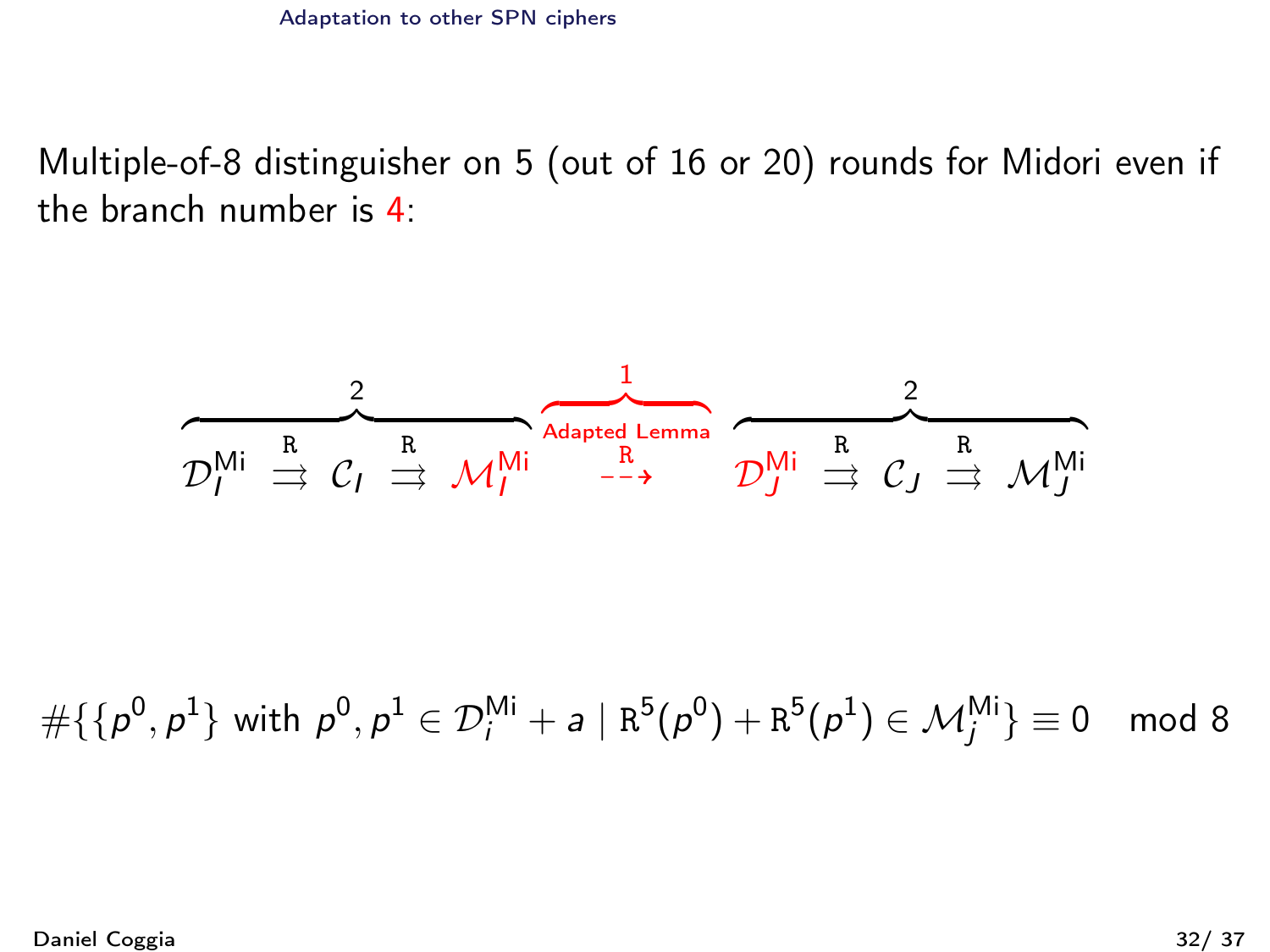<span id="page-61-0"></span>Klein

Lightweight blockcipher proposed in 2011 by Gong, Nikova and Law.

$$
\left(\begin{array}{ccc} x_0 & x_4 \\ x_1 & x_5 \\ x_2 & x_6 \\ x_3 & x_7 \end{array}\right) \in \mathbb{F}_{2^8}^8
$$

- $\blacktriangleright$  Sbox :  $\mathbb{F}_{2^8}\to\mathbb{F}_{2^8}$  nibbles  $\to\mathbb{F}_2^{64}=\mathbb{F}_{2^8}^4\times\mathbb{F}_{2^8}^4$
- $\blacktriangleright$  RN: RotateNibbles
- $\triangleright$  MN: MixNibbles applies the AES MixColumns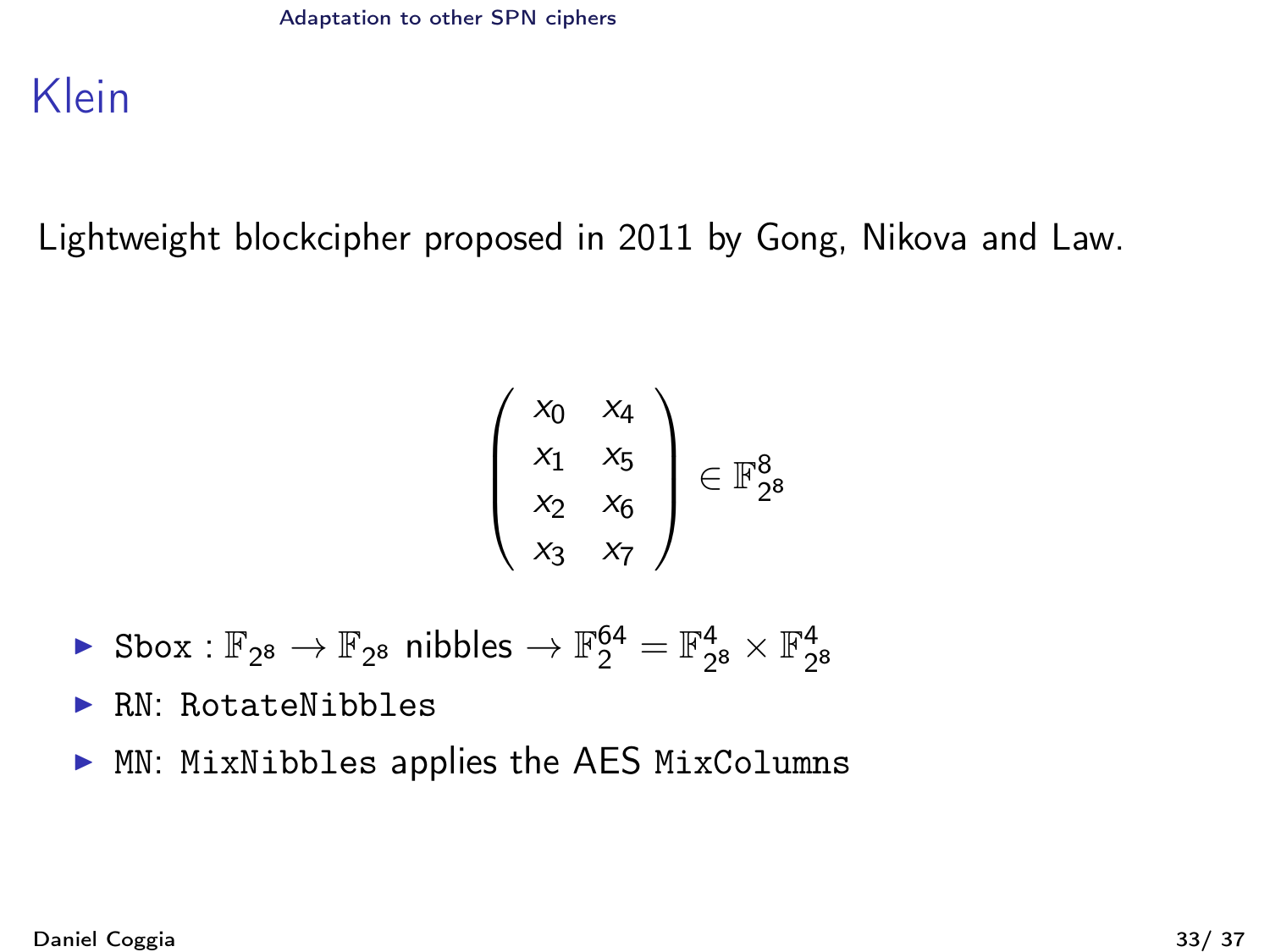<span id="page-62-0"></span>[Adaptation to other SPN ciphers](#page-62-0)

#### Leander, Tezcan and Wiemer at ToSC 2018:

Longest subspace trail:

$$
\mathcal{D}_i^{\mathsf{Kl}} \stackrel{\mathsf{R}}{\rightrightarrows} \mathcal{C}_i \stackrel{\mathsf{R}}{\rightrightarrows} \mathcal{M}_i^{\mathsf{Kl}}
$$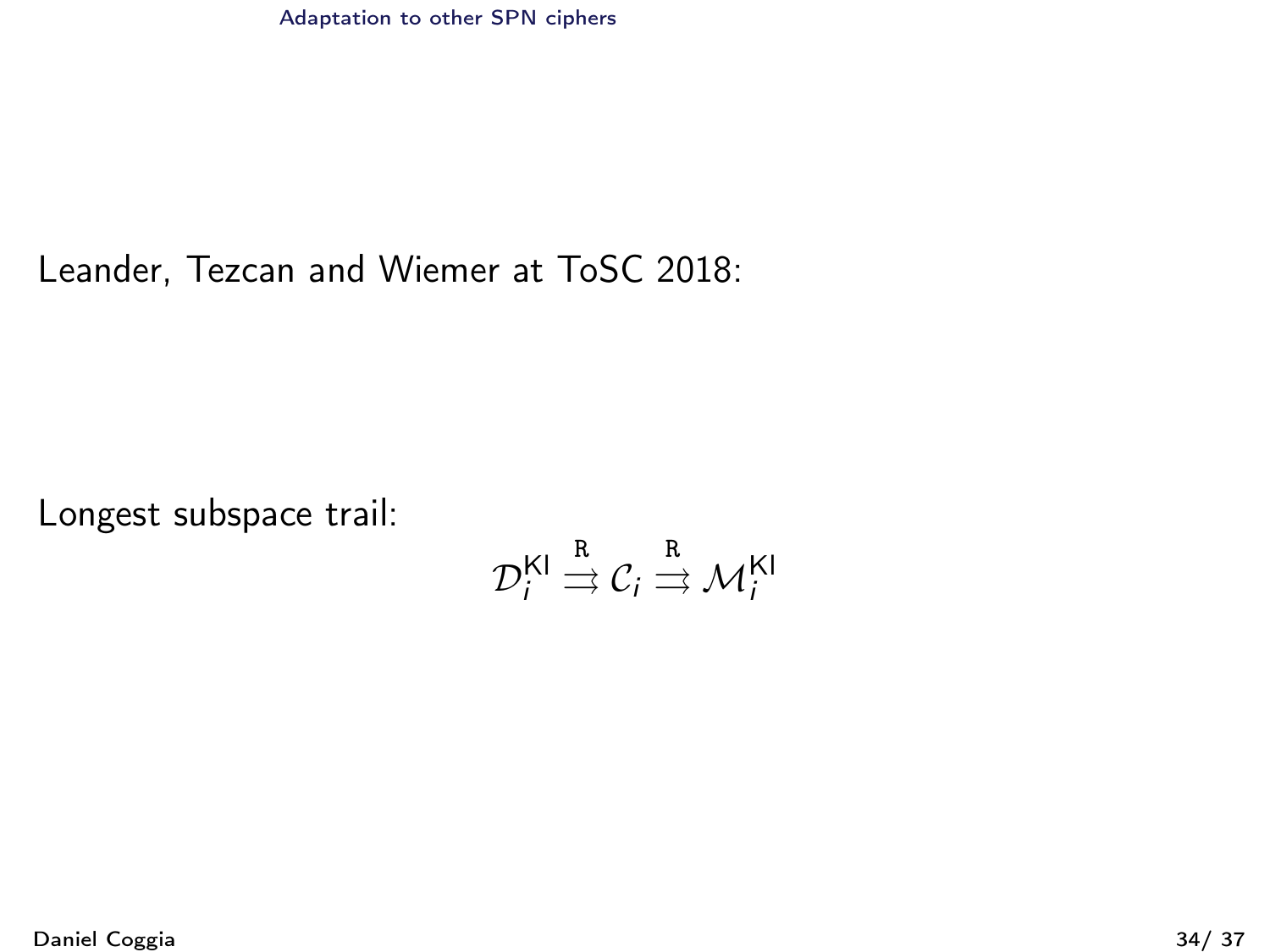#### [Adaptation to other SPN ciphers](#page-63-0)

<span id="page-63-0"></span> $\mathcal{M}^{\mathsf{KI}}_0$  basis:



$$
2 \text{ blocks} \Rightarrow \#\mathfrak{C} \equiv 0 \mod 2.
$$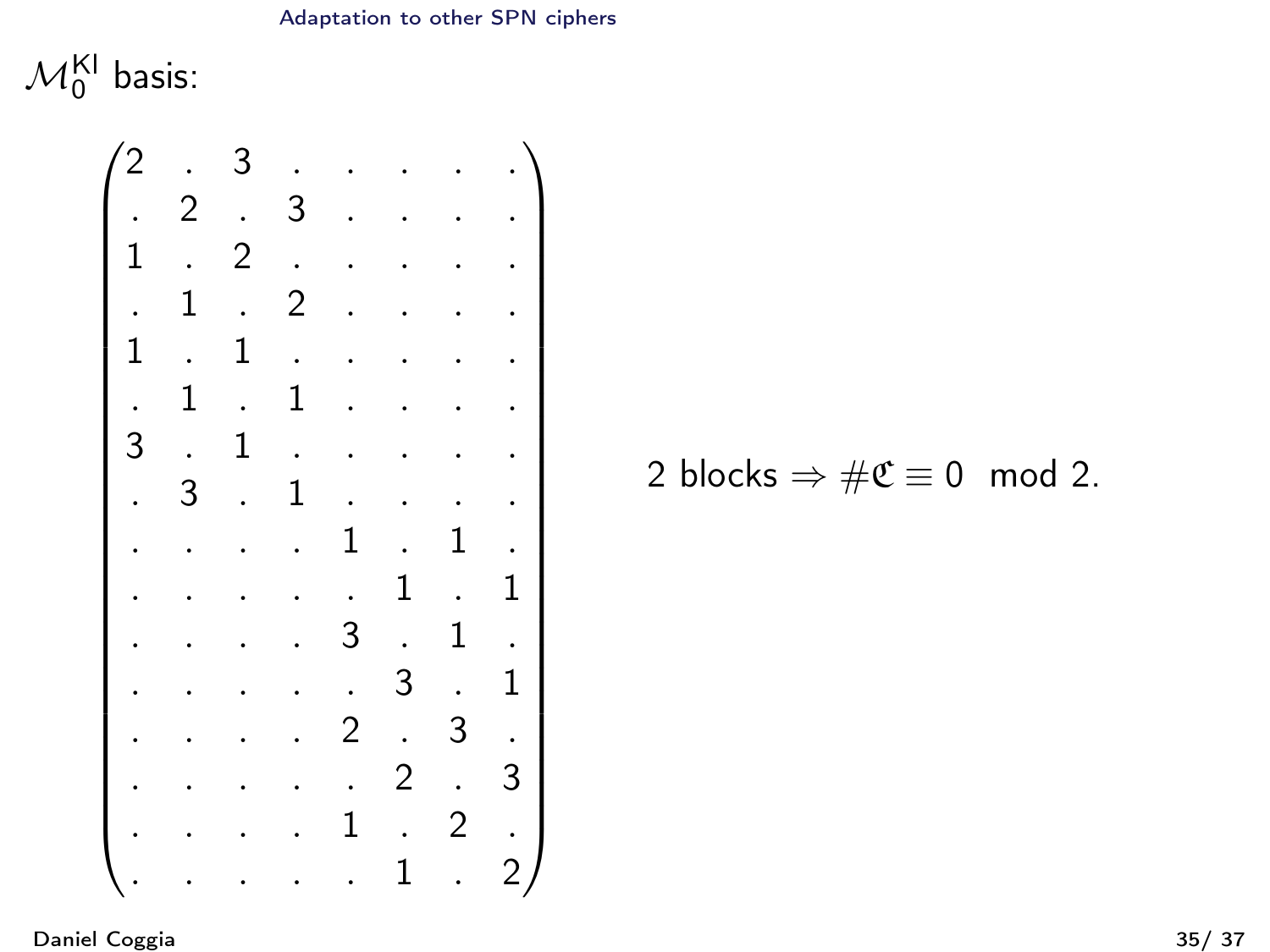<span id="page-64-0"></span>Multiple-of-2 distinguisher for 5 (out of 12, 16 or 20) rounds for Klein:

$$
D_i^{KI} \stackrel{R}{\Rightarrow} C_i \stackrel{R}{\Rightarrow} \mathcal{M}_i^{KI} \stackrel{R}{\stackrel{R}{\dashrightarrow}} \mathcal{D}_j^{KI} \stackrel{R}{\Rightarrow} C_j \stackrel{R}{\Rightarrow} \mathcal{M}_j^{KI}
$$

 $\#\{\{p^0,p^1\} \text{ with } p^0,p^1 \in {\mathcal D}_i^{\textsf{KI}} + \textsf{a} \mid \textsf{R}^5(p^0)+\textsf{R}^5(p^1) \in {\mathcal M}_j^{\textsf{KI}}\} \equiv 0 \mod 2$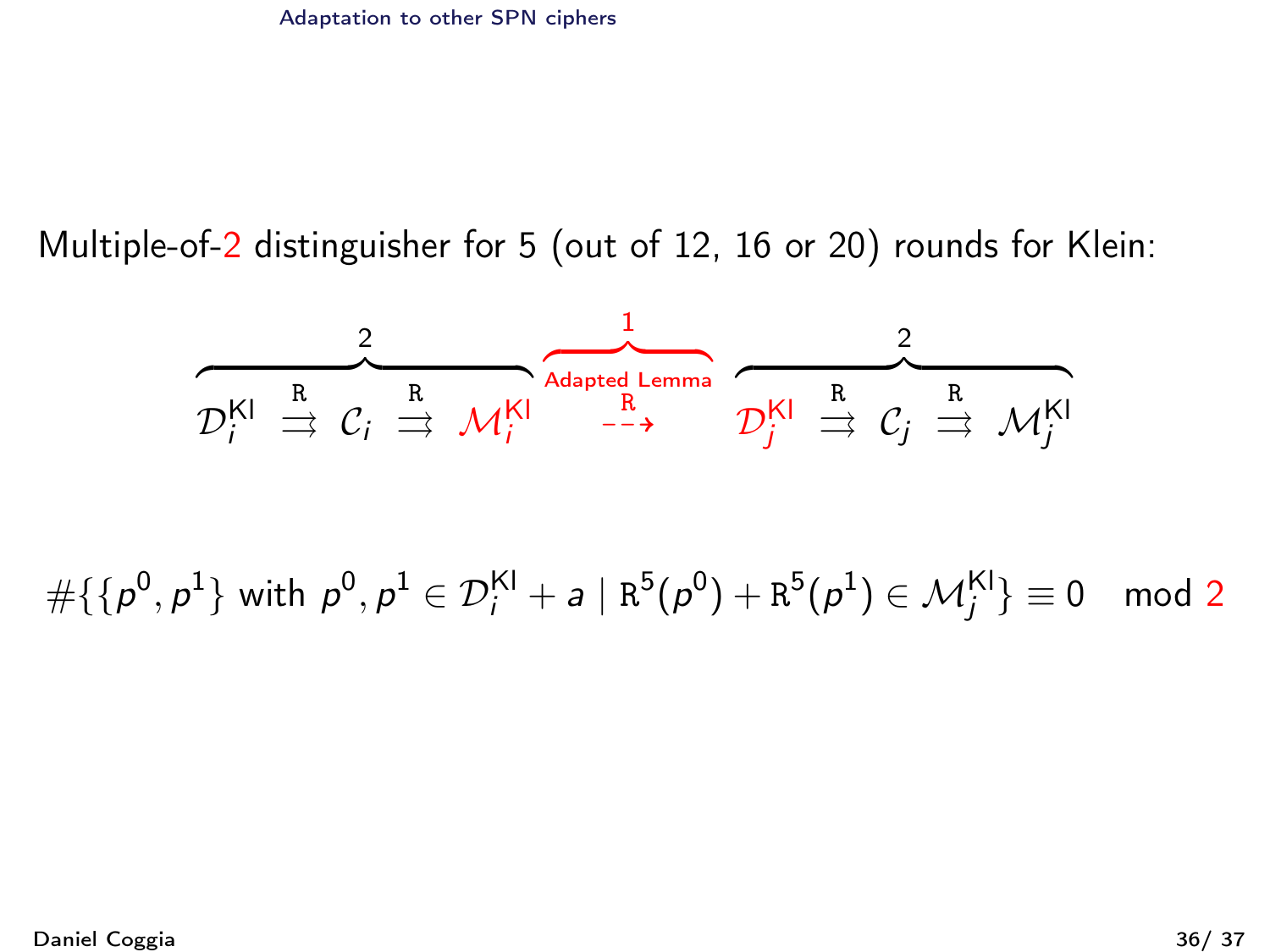#### [Adaptation to other SPN ciphers](#page-65-0)

# <span id="page-65-0"></span>Conclusion

- $\triangleright$  Our generalised proof framework with algorithms of Leander, Tezcan and Wiemer can find:
	- $\triangleright$  mixture-differential distinguishers,
	- $\blacktriangleright$  multiple-of properties.
	- in a systematic way for any SPN.